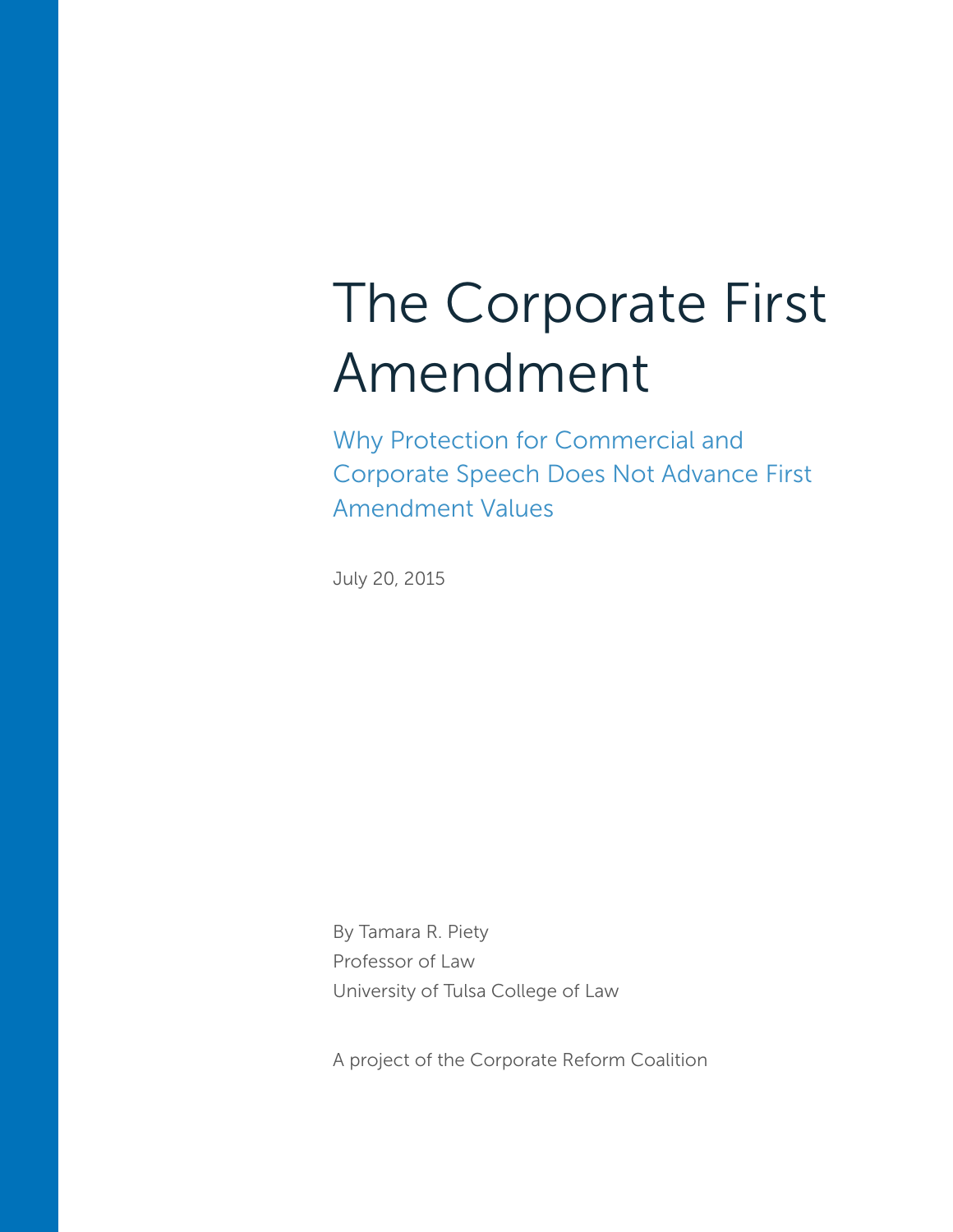### About the Author

Tamara Piety is the Phyllis Hurley Frey Professor of Law and a nationally recognized scholar on the legal treatment of commercial and corporate speech. She is widely published in legal journals and her book, Brandishing the First Amendment, has been an influential entry into the important debate about the expanding scope of protection for freedom of expression for corporations and how this development runs into conflict with ordinary regulation of commerce. The book was published in February 2012 by the University of Michigan Press and released in paperback in August, 2013.

### Acknowledgements

This essay summarizes and expands upon the ideas in Brandishing the First Amendment. The author wishes to thank the Corporate Reform Coalition for the grant that made this possible. Thanks also to the University of Tulsa for supporting the earlier research for the book and to Yale Law School for support while it was being written and to Jim Riesche, Gerald Torres, Jack Balkin, Robert Post, Lisa Gilbert and Ciara Torres-Spelliscy.

### About the Corporate Reform Coalition

The Corporate Reform Coalition is made up of more than 75 organizations and individuals from good governance groups, environmental groups and organized labor, and includes elected officials and socially responsible investors. The coalition seeks to promote corporate governance solutions to combat undisclosed money in elections. For more information, please visit www.CorporateReformCoalition.org.

> Corporate Reform Coalition Democracy through Accountability

> > July 20, 2015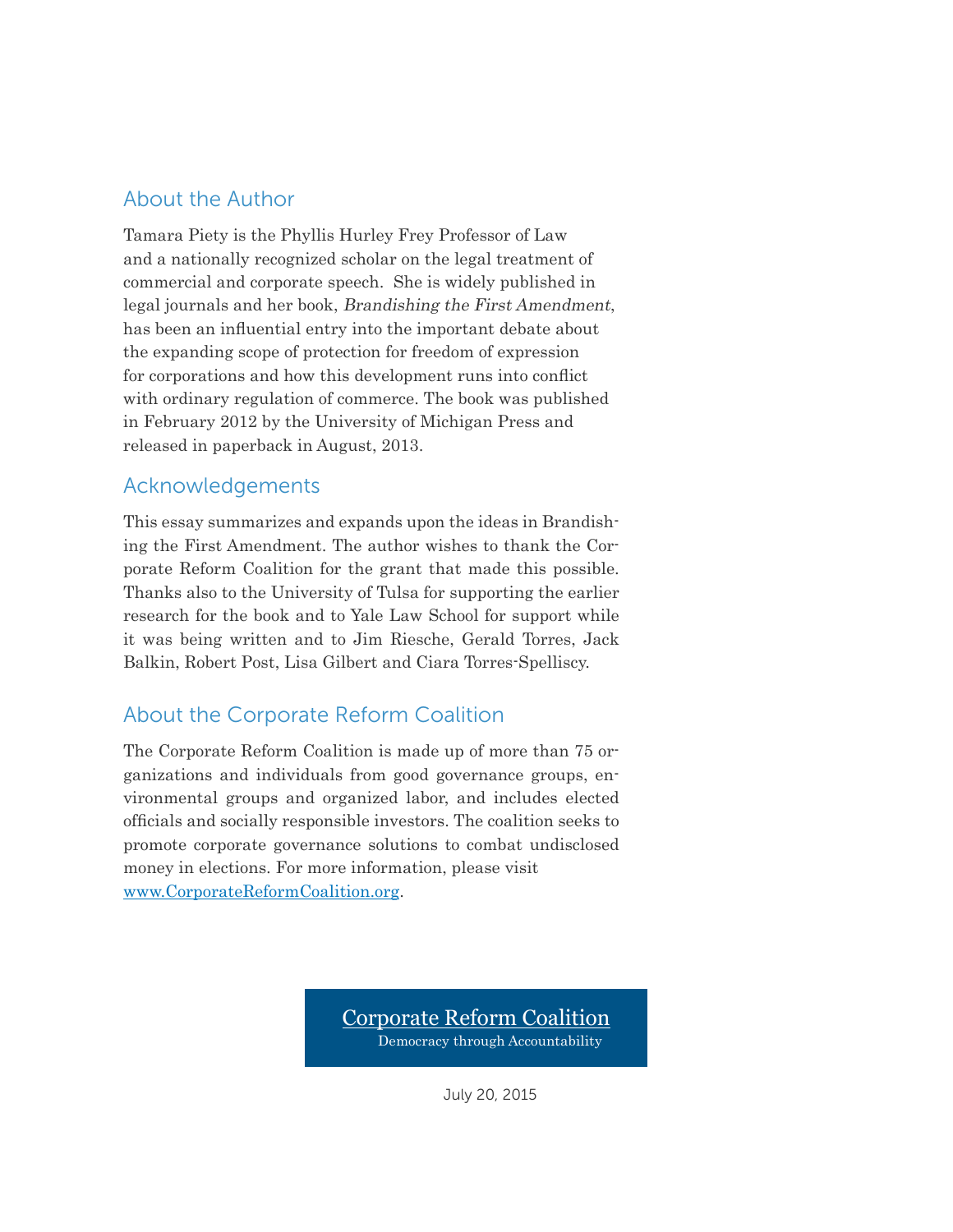# **Contents**

| <b>Executive Summary</b>                                                           | $\overline{4}$ |
|------------------------------------------------------------------------------------|----------------|
| Introduction: The New First Amendment and the<br>"Corporate Civil Rights Movement" | 7              |
| <b>Foundational Concepts</b>                                                       | 10             |
| The First Amendment                                                                | 11             |
| The Commercial Speech Doctrine                                                     | 13             |
| Corporate Speech                                                                   | 17             |
| Why Protect Speech? Autonomy, Truth,<br>Democracy and Stability                    | 21             |
| The Autonomy and Truth Interests                                                   | 25             |
| Autonomy and the Corporate Person                                                  | 25             |
| The Marketplace of Ideas, Brands and<br>Consumer "Education"                       | 28             |
| Advertising, Manipulation and Tough Love<br>Paternalism                            | 30             |
| Public Health Safety and Welfare                                                   | 37             |
| Democratic Participation and Social Stability                                      | 41             |
| Commercial Speech and Economic Stability                                           | 42             |
| Commercial Speech and Environmental Stability                                      | 44             |
| <b>Commercial Democracy</b>                                                        | 46             |
| Conclusion                                                                         | 50             |
| Endnotes                                                                           | 53             |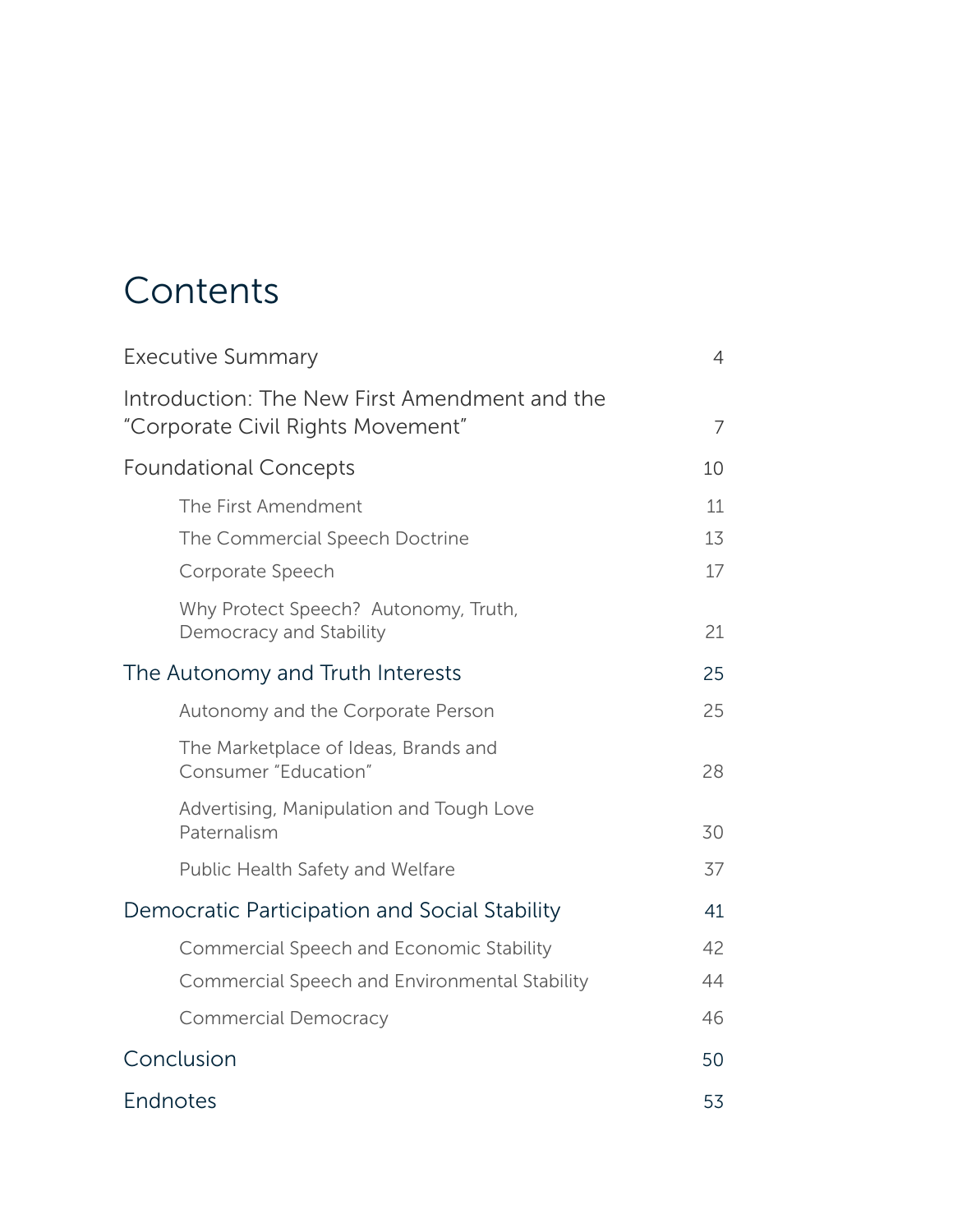### <span id="page-3-0"></span>Executive Summary

Since Citizens United<sup>1</sup> the legal fiction of the "corporate person" has been in the spotlight. Corporate personhood is not new; but it has never been interpreted as literally as it seems to be today when corporations successfully assert claims to rights once thought to belong only to human beings.

The origins of this new, stronger form of corporate personhood are traceable to a case called Virginia State Board of Pharmacy, 2 decided in 1976, in which the Supreme Court extended the First Amendment to cover commercial speech. The commercial speech doctrine announced in Virginia Pharmacy later contributed to the decision to extend First Amendment protection to corporations for political speech. Once business corporations were deemed legitimate political speakers, the foundation was laid for a new commercial speech doctrine, one that relied more on the notion that regulation of commerce and corporate speakers is discriminatory,\* than on the consumer protection rationale which originally justified granting limited protection to commercial speech.†

† The Court has never offered a satisfactory definition of "commercial speech," but most agree that at a minimum it covers advertising. *See* Erwin Chemerinsky & Catherine Fisk, *What is Commercial Speech? The Issue Not Decided by* Nike v. Kasky, 54 Case Wes. Res. L. Rev. 1142 (2004), and there is case law which suggests that "commercial speech" covers more than advertising. Bolger v. Youngs Drug Prods. Corp., 463 U.S. 60 (1983).

"The resources in the treasury of a business corporation…are not an indication of popular support for the corporation's political ideas."

- JUSTICE THURGOOD MARSHALL Austin v. Michigan Chamber of Commerce, 494 U.S. 652, 659 (1990), reversed by Citizens United, 538 U.S. 310 (2010)

<sup>\*</sup> Just recently a representative for the United States Chamber of Commerce explained the Chamber's lobbying against tobacco regulation as predicated on its opposition to "singling out certain industries for discriminatory treatment." Danny Hakim, *CVS Health Quits US Chamber Over Stance on Smoking*, N.Y. Times July 7, 2015.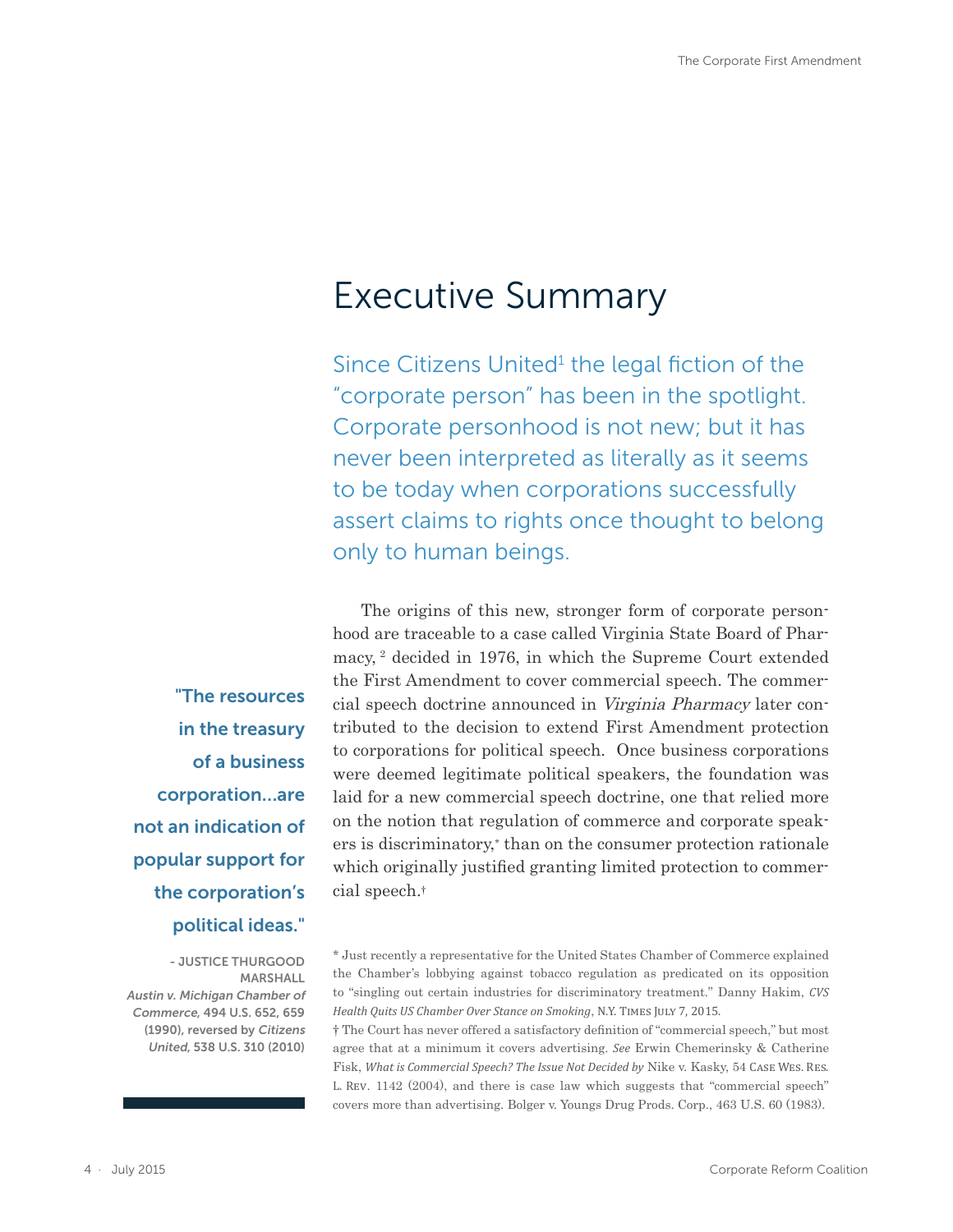The antidiscrimination approach appeals to an idea that has almost universal appeal – that discrimination is bad. That rhetorical appeal probably contributes to its success and it has made the First Amendment the weapon of choice for corporate plaintiffs wanting to attack regulation. This is because the First Amendment is a trump card. A successful First Amendment claim can override any law or regulation; it is an extremely powerful weapon, especially when wielded by already powerful individuals and institutions to a Supreme Court that is receptive to such claims.

This new First Amendment jurisprudence casts a constitutional shadow on the entire regulatory structure in the United States, a structure that has been well-settled since at least the New Deal. It potentially unsettles state, local and federal laws dating even farther back to the Progressive Era, to enactments such as the Pure Food and Drug Act of 1906, because almost any business activity can now be reframed as an expressive activity protected by the First Amendment. If regulation of commercial speakers or speech is "discriminatory," then opponents of regulation, in particular campaign finance regulation, can argue that almost any regulation of commerce or commercial speakers, even one that is narrowly tailored, is unconstitutional. This development threatens the regulatory balance between Congress and the courts and between government and private business which has been in place for decades.

This essay describes how we got this new First Amendment and why it is in conflict with previous understandings of what the First Amendment is intended to protect: autonomy, the search for truth, democracy, and the promotion of social stability.<sup>3</sup> Robust First Amendment protection for commercial and corporate speech advances virtually none of these goals. And although the expansion of corporate rights has been halting, with the Court occasionally issuing a seemingly inconsistent opinion,<sup>4</sup> the general direction has been toward more protection for business corporations rather than less. That is disturbing.

Although some lower courts may not be willing to go as far as the Supreme Court precedent would seem to permit; until the Court offers different guidance, business will continue to use the First Amendment as a weapon against regulation—thereby putting much public health and welfare regulation at risk of being declared unconstitutional.

When the Court strikes down validly passed laws on behalf of the powerful it exercises what is called its "counter-majoritar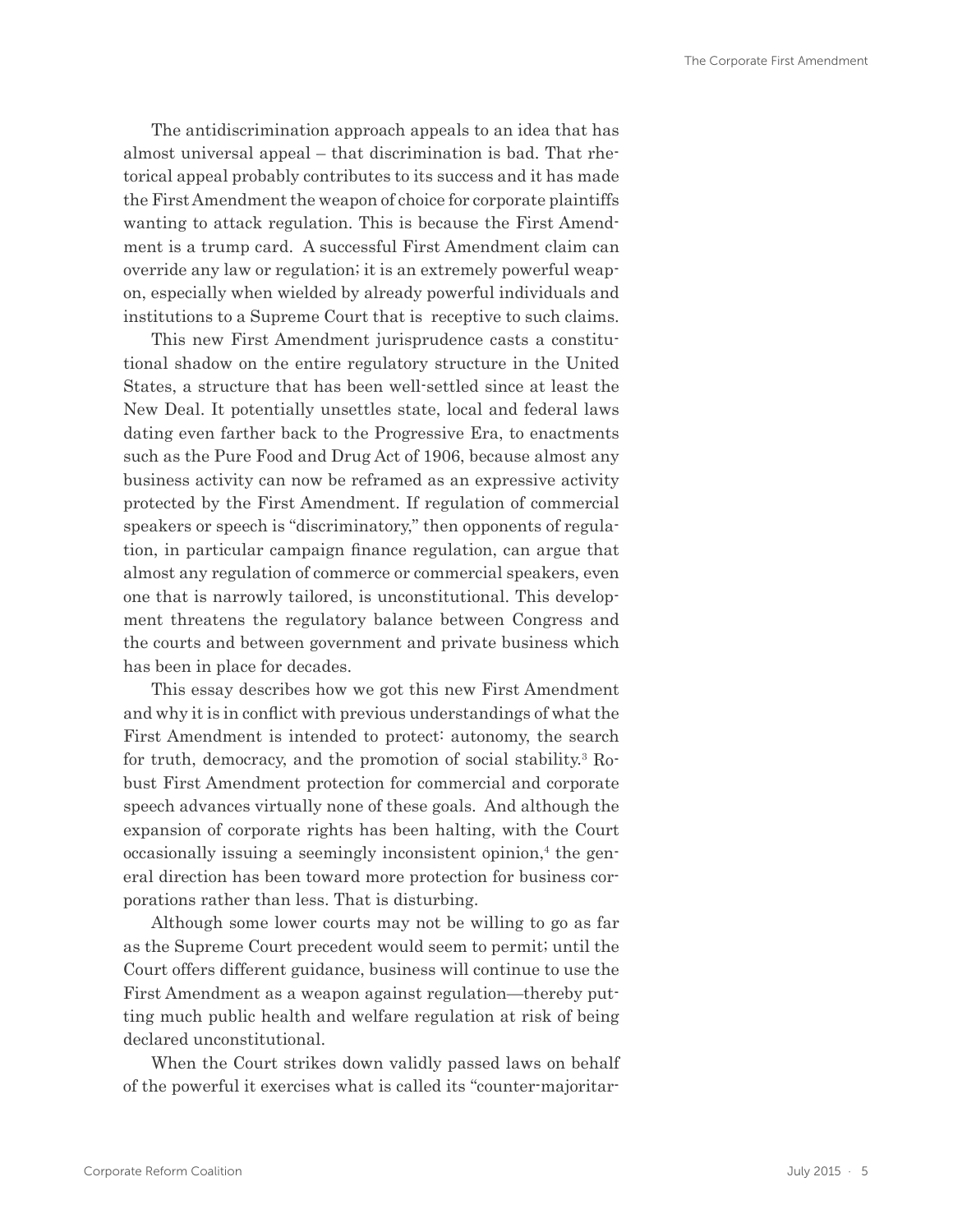ian" power – that is, the power to override the will of the majority as expressed through the Legislative Branch. This power, to declare validly passed laws unconstitutional, can be intensely controversial even when it is exercised on behalf of the relatively powerless, those whose access to political power suggests that they cannot hope to remedy encroachments on their fundamental rights through the ballot box. The gay marriage decision is an example. In such cases, however, the Court is acting as the champion of the dispossessed and as defender of the principle of equality for all human beings. The opposite is true when it strikes down a law on behalf of the powerful. Corporations are not a vulnerable minority. Indeed, the whole point of much election law regulation, for example, is to restrain the powerful to ensure the democratic legitimacy of the electoral process. When the Supreme Court uses it counter-majoritarian power on behalf of already powerful institutions, it limits government's ability to restrain private exploitation.

The new First Amendment allows large institutions to influence elections, to lobby for favorable legislation, to use their superior market power and access to media to manipulate and misinform consumers, to manipulate public opinion and to drown out other speakers and, most importantly, the new First Amendment permits these institutions to have laws struck down which are intended to curb these and other abuses. Such intervention undermines democratic legitimacy and the relative influence of voters. And it makes the remaining laws requiring disclosures – of political contributions, of ingredients in a product or of production processes, of notifications to investors about how their money is being used, or to consumers about how their data is being collected – more important than ever. The requirement of disclosures was one thing even the Citizens United Court – majority and dissenters – agreed upon. But in the current environment even disclosures are being attacked as "compelled speech." When commercial and corporate speech wins, voters and the public loses.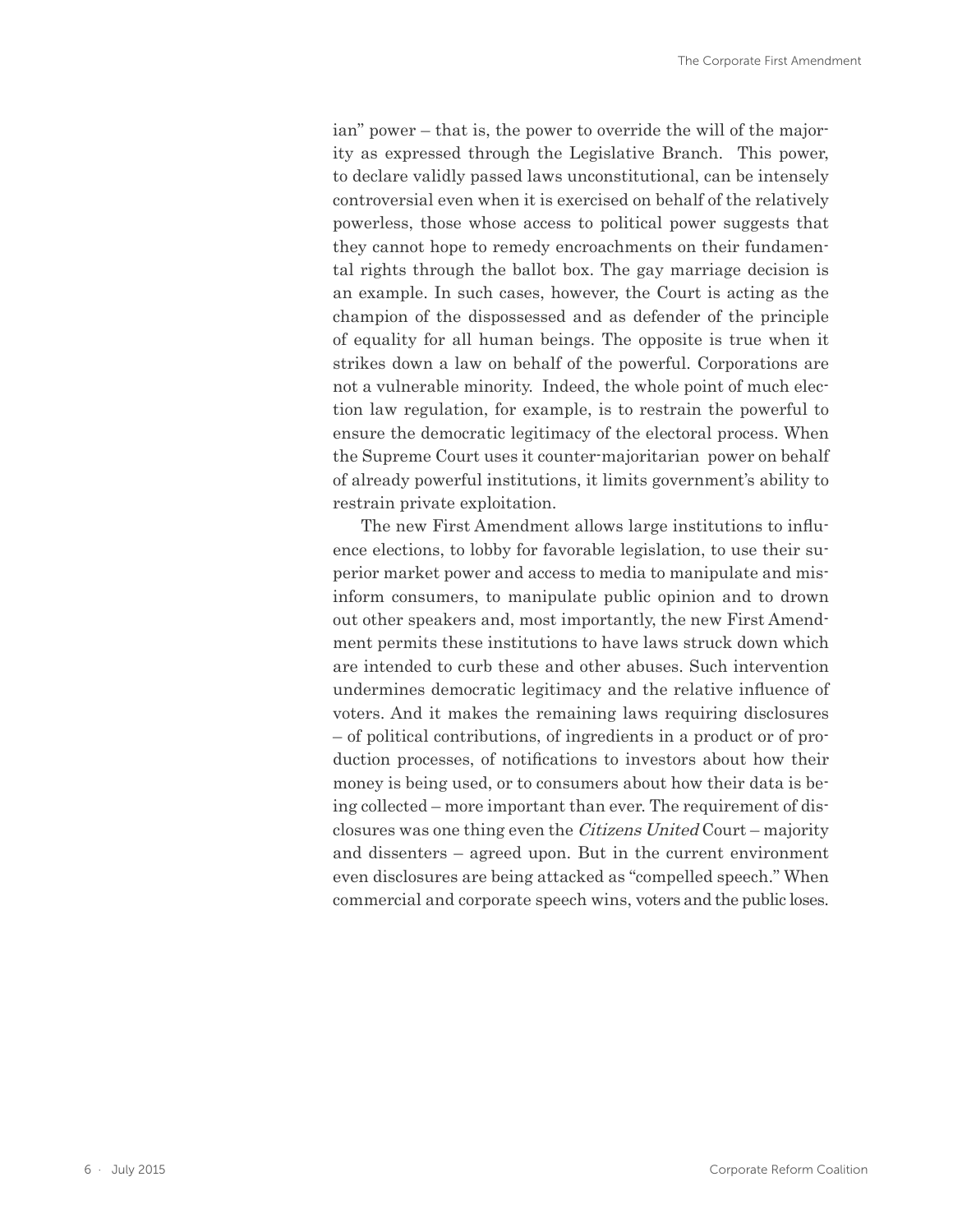# <span id="page-6-0"></span>Introduction: The New First Amendment and the "Corporate Civil Rights Movement"

In 2014 Pro-Football, Inc. filed a lawsuit<sup>5</sup> claiming that its First Amendment rights were violated when the Trademark Trial and Appeal Board [TTAB], an arm of the U.S. Patent and Trademark Office [PTO], canceled the registration of several trademarks of the Washington Redskins.

The system of trademark registration administered by the PTO is intended to allow companies to reap the benefits of their investments in their brand names and identity by allowing the owners to prohibit others from using the mark. Although a trademark need not be registered to have some legal protection, registration confers on the owners various significant evidentiary and procedural legal advantages. With the cancellation of its registration, Pro-Football was not prohibited from using the word "Redskins" – it just would have a harder time stopping anybody else from using it as well.

The cancellation decision was the result of the latest lawsuit filed in a decades-long effort by several Native Americans to invalidate the "Redskins" trademark on the grounds that it violated the law because it was disparaging to Native Americans. Previous efforts had foundered for various reasons, but in 2014 the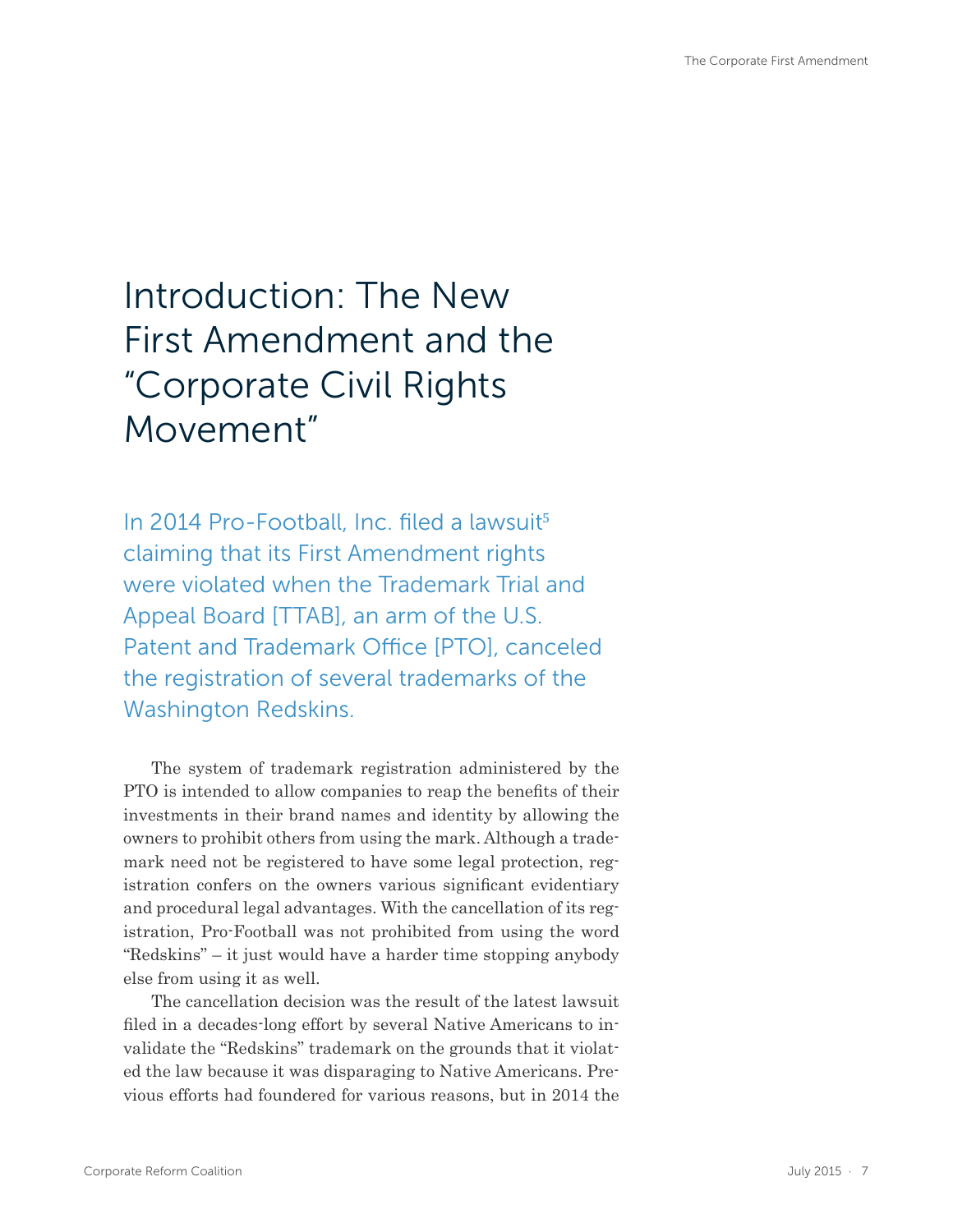TTAB cancelled the trademarks on the grounds that use of the term "Redskins" violated section 2(a) of the Lanham Act<sup>6</sup> which prohibits registration for any mark which "[c]onsists of or comprises …matter which may disparage …persons, living or dead, ...or bring them into contempt, or disrepute."<sup>7</sup> Native American individuals and organizations had long argued the term "Redskins" was disparaging and now the government agreed.

Pro-Football's 2014 lawsuit argued that this decision violated its First Amendment rights because it "single[d] out Pro-Football, Inc. [ ] for disfavored treatment based solely on the content of its protected speech, interfering with the ongoing public discourse over the Redskin's name by choosing sides and cutting off the debate." Thus, Pro-Football cast itself as an embattled minority speaker, struggling to be heard. As difficult as it may be to see the multi-billion dollar Pro-Football as a disadvantaged minority, it might be even harder to reconcile its invocation of protection for freedom of speech with its claim to trademark protection, the most salient feature of which is to exclude others from using your mark – in other words, to suppress speech. So far, the first court to hear this claim has rebuffed it;<sup>8</sup> but it is significant that Pro-Football even made this argument.

It takes a special kind of chutzpah to invoke the First Amendment in defense of a governmentally established program of rights that allows owners to suppress others' speech for profit. But as incredible as this sounds, Pro-Football's attempt to have its cake and eat it too is a predictable consequence of the Supreme Court's recent First Amendment decisions.

In the last decade or so, but particularly since the Citizens United decision, the First Amendment has emerged as the weapon of choice for the powerful to attack laws of all kinds—from the more controversial laws, such as campaign finance or health care, to those less controversial (and previously thought to be well-settled), such as laws involving food and drug labeling or licensing requirements. Although initially confined to free speech claims, this new First Amendment approach has broadened to include free exercise and equal protection claims.

What all these claims have in common is the argument that distinctions made on the basis of corporate status, commercial purpose or identity are discriminatory. This claim is one that threatens the ability of government to regulate commerce generally. To understand why we must examine some basic concepts around the First Amendment, why we protect freedom of expres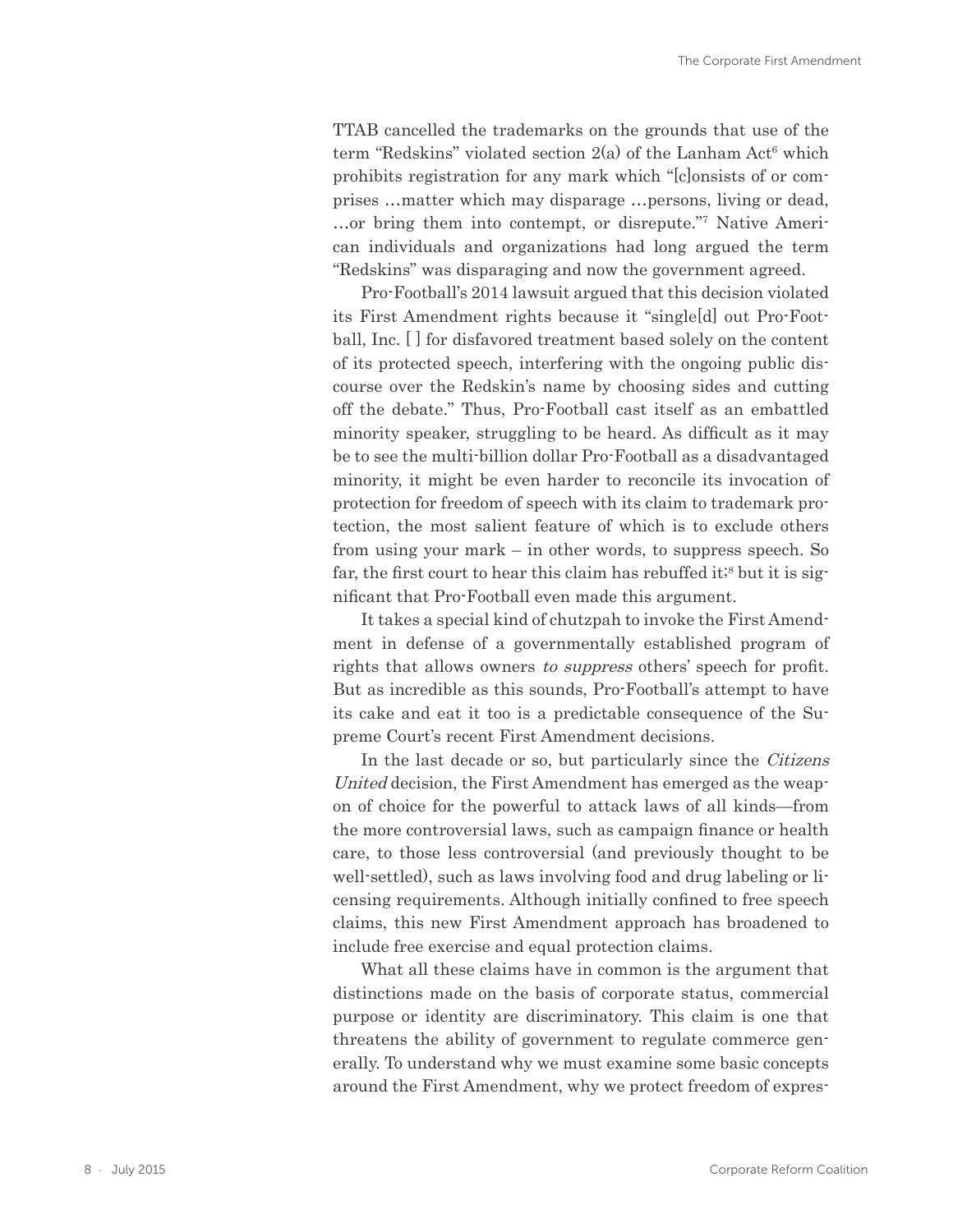sion and how protection for commercial and corporate speech threatens the government's regulatory powers to the detriment of the public welfare and perhaps, more fundamentally, to democracy.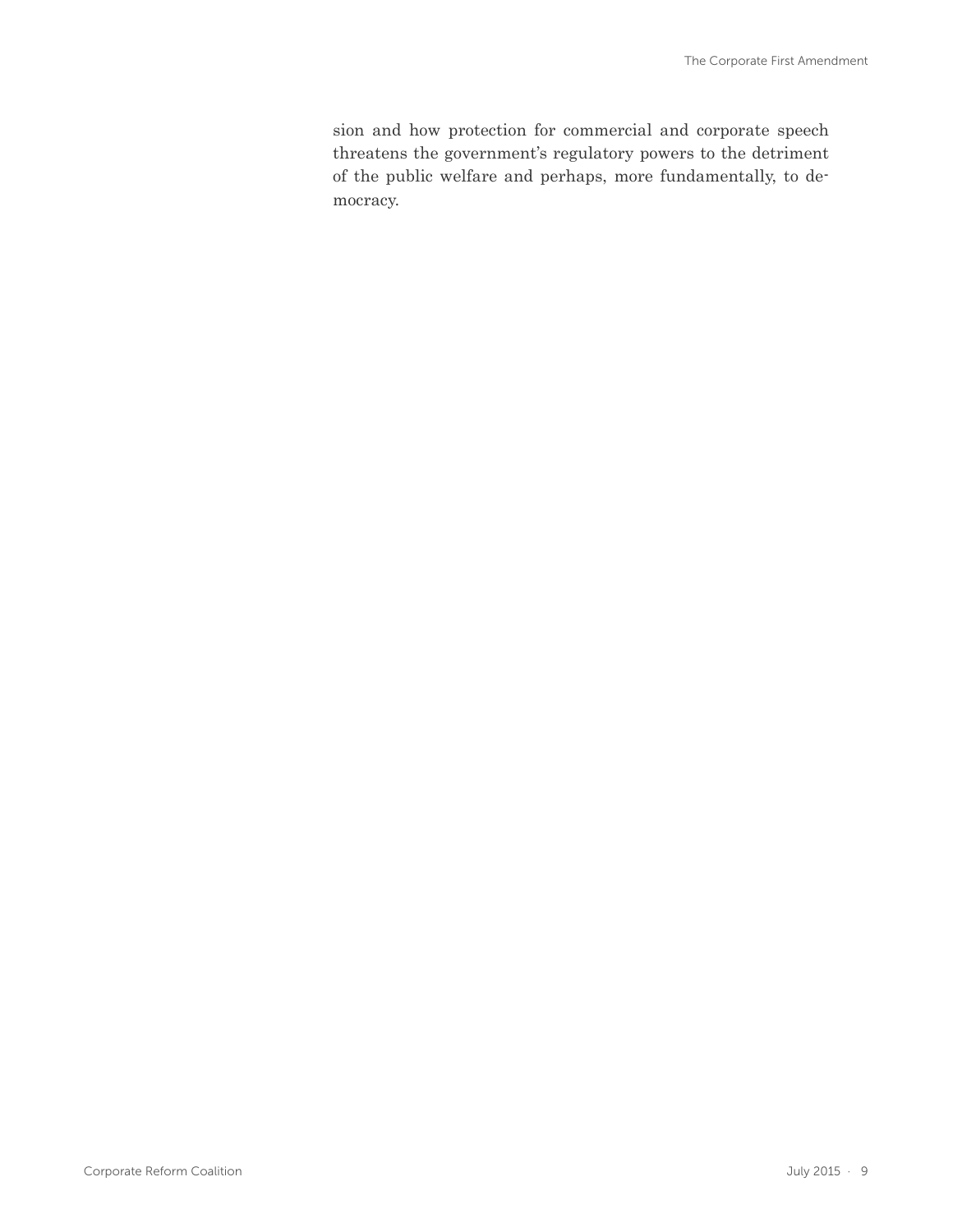## <span id="page-9-0"></span>Foundational Concepts

By way of introduction we must first try to define what sorts of communication we are talking about. At a minimum commercial speech must be marketing.

It is difficult to over-estimate how pervasive marketing and promotion is in American culture. Everywhere you turn you find advertising: it is in all the expected places – movies, television, billboards, direct mail, telemarketing and other practices which are easily identified as marketing. But it also appears in many forms that are less expected and less transparent: it can appear as product placement in movies, television and even books; ads can be found in school books, in the doctor's office, as pop-ups in video games or as the games themselves, in viral videos on Facebook, at the bottom of a golf cup. It is a huge cultural force, but one that often is overlooked or trivialized.

That oversight is curious given advertising's ubiquity and the amounts spent on it. Advertising is a multibillion dollar business. According to one source, in 2013 companies spent \$ 171.01 billion in the U.S. on paid advertising,<sup>9</sup> a figure which includes digital, radio, television, print and outdoor. And this sort of traditional advertising identifiable as such barely begins to scratch the surface of the various ways in which marketing takes place. It does not include direct mail, telemarketing, the vast sums poured into the development and defense of trademarks and resulting package design and logos (themselves a form of promotion) viral marketing, native advertising, paid posts, coupons, rebates, pointof-sale displays, product placement, and on and on. Promotional activities are woven deeply into the fabric of American life, not just in the ads themselves, but also in news and entertainment, in social media, in schools, museums, even churches. It has af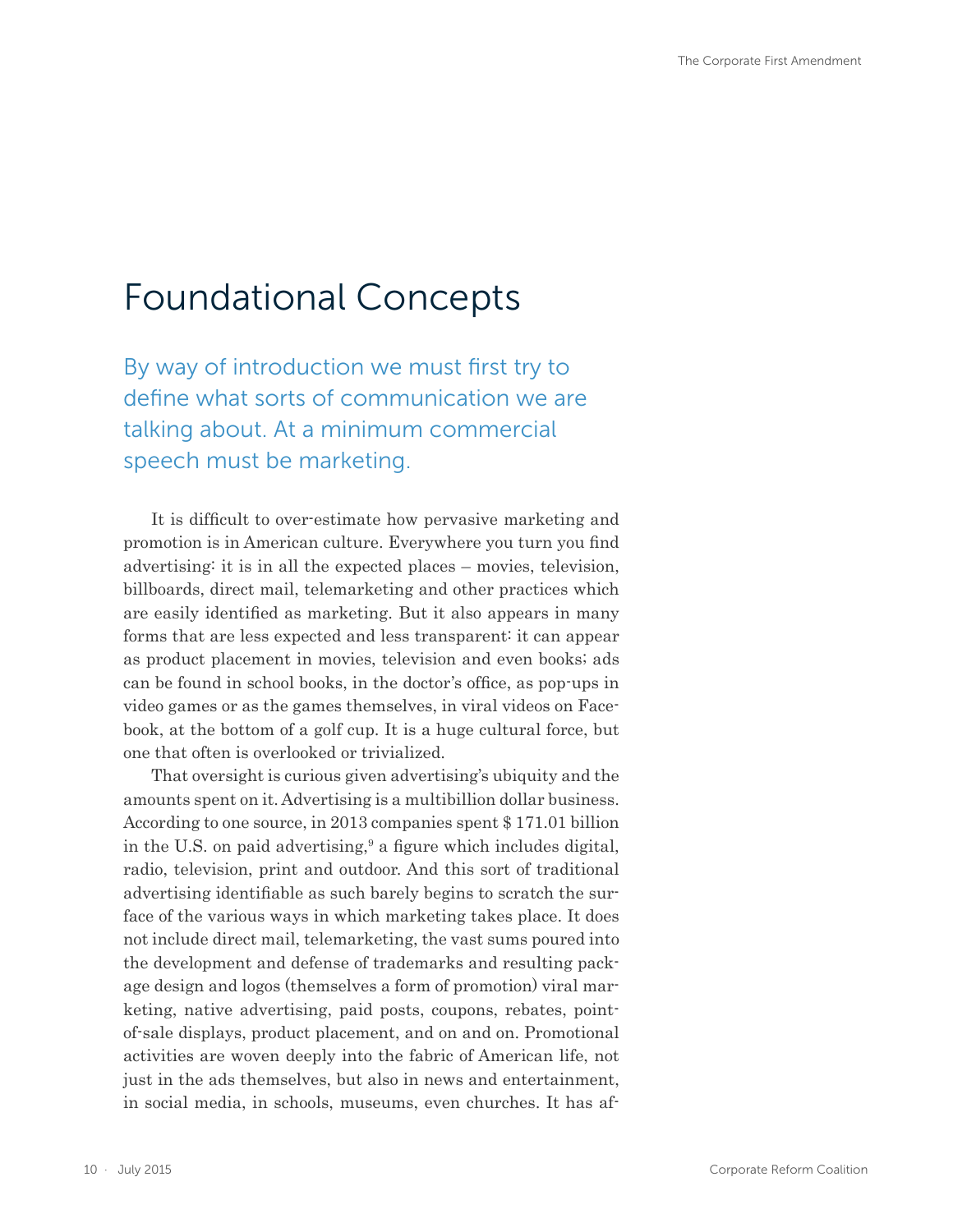<span id="page-10-0"></span>fected the way we think. For example, we are repeatedly encouraged to think of ourselves and every institution as a "brand" and whole careers often seemed founded on little more than self-promotion.

Marketing's ubiquity and scope is an important consideration as we evaluate what it would mean to have all of this communication with the public, which is intended to sell things, be essentially unregulated. At present a good deal of it is already unregulated, or practically so, since although false advertising is nominally prohibited, in most cases the harms generated by any single instance of false advertising are too small to make it worth a consumer's while to pursue a law suit. This is the familiar collective action problem that class actions were meant to solve. But class actions have their own problems, and in any case, have been severely cut back by the courts in the last few years. Instead, consumers have to rely on the enforcement efforts of agencies like the Federal Trade Commission. But the funding and staffs dedicated to agencies like the FTC make it unrealistic to suppose that the FTC, or other agencies, can do much more than prosecute some of the worst offenders. As a consequence, a good deal of commercial speech is false and misleading.

#### The First Amendment

The First Amendment protects freedom of expression. Because the Constitution in the United States, unlike some other countries, is law, $10$  what the Constitution says trumps any law that Congress might pass. However, the Constitution is couched in very broad, general terms. The First Amendment reads: "Congress shall make no law … abridging the freedom of speech, or of the press…." The document itself offers little guidance as to what the words "freedom" or "speech" or "press" might mean. So in order for these words to have meaning, judicial review – interpretation by the courts – is critical to the Constitution's operation as law rather than as mere hortatory rhetoric.

Although from time to time jurists and commentators have claimed to be First Amendment "absolutists" in favor of a literal interpretation of its protections and an unwavering commitment to invalidate any law impinging on speech, in practice no jurist has acted as a First Amendment absolutist. It would be impossible to prosecute perjury or conspiracy, to enforce contracts, or to recover damages for trademark infringement or false advertis"Congress shall make no law … abridging the freedom of speech, or of the press…."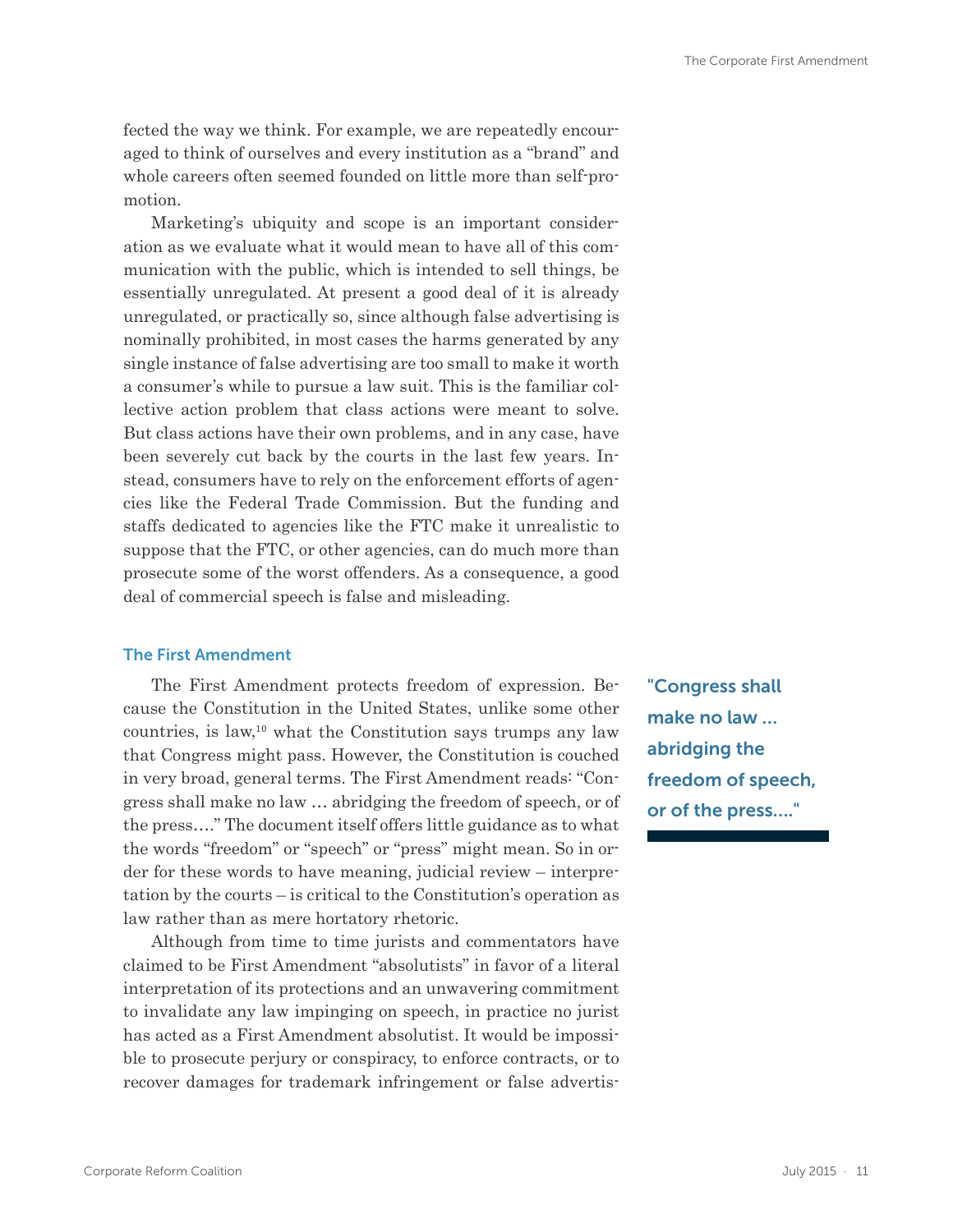ing if the words of the First Amendment were taken literally to forbid any burden on activities which had a speech or expressive component. Even the most committed First Amendment absolutists have not doubted that the government can regulate false advertising, enforce contracts, and punish perjury.

First Amendment interpretation has thus taken what Stanley Fish has called a "consequentialist"11 approach; that is, courts look to the values the First Amendment is intended to protect to decide what is within the scope of its protection and, by the same process, when a law can be said to encroach on those values in a manner inimical to the First Amendment. Therefore, a great deal of First Amendment law is about describing the Amendment's boundaries—what is in and what is outside of its protection.

Another important fact about the First Amendment is that most of what we now identity as the jurisprudence of the First Amendment is of fairly modern vintage, dating from the 20<sup>th</sup> century. The Framers apparently did not devote a great deal of attention to explaining what they intended with respect to this amendment. And because the technologies of communication and the principal form of business organization, the corporation, have undergone dramatic changes since the founding period, extrapolating from the historical understanding of the amendment's purpose is of limited use. Thus, the consequentialist has very little in the way of history or precedent to draw on.

Lacking these materials judges have tended to rely on the theories advanced by legal academics, philosophers and other judges concerning what values the First Amendment is meant to further. There are many theories. Obviously, from the outset, we can see that by its terms, "Congress shall make no law…," the First Amendment reflects concern about governmental interference or overreaching. Some have argued that this "checking value"12 is its most salient feature. But even if everyone agrees that the First Amendment must be understood as a check on government, we still need to decide what is protected and what is not.

Some scholars have argued that only political speech qualifies for First Amendment protection.<sup>13</sup> Others have argued that the First Amendment's protection is rooted in concerns about personal autonomy and dignity and therefore the First Amendment must protect art and entertainment as well as political speech.<sup>14</sup> Still others have argued that the First Amendment is intended to protect the generation of useful, truthful knowledge. This is often referred to as the "marketplace of ideas" theory. And some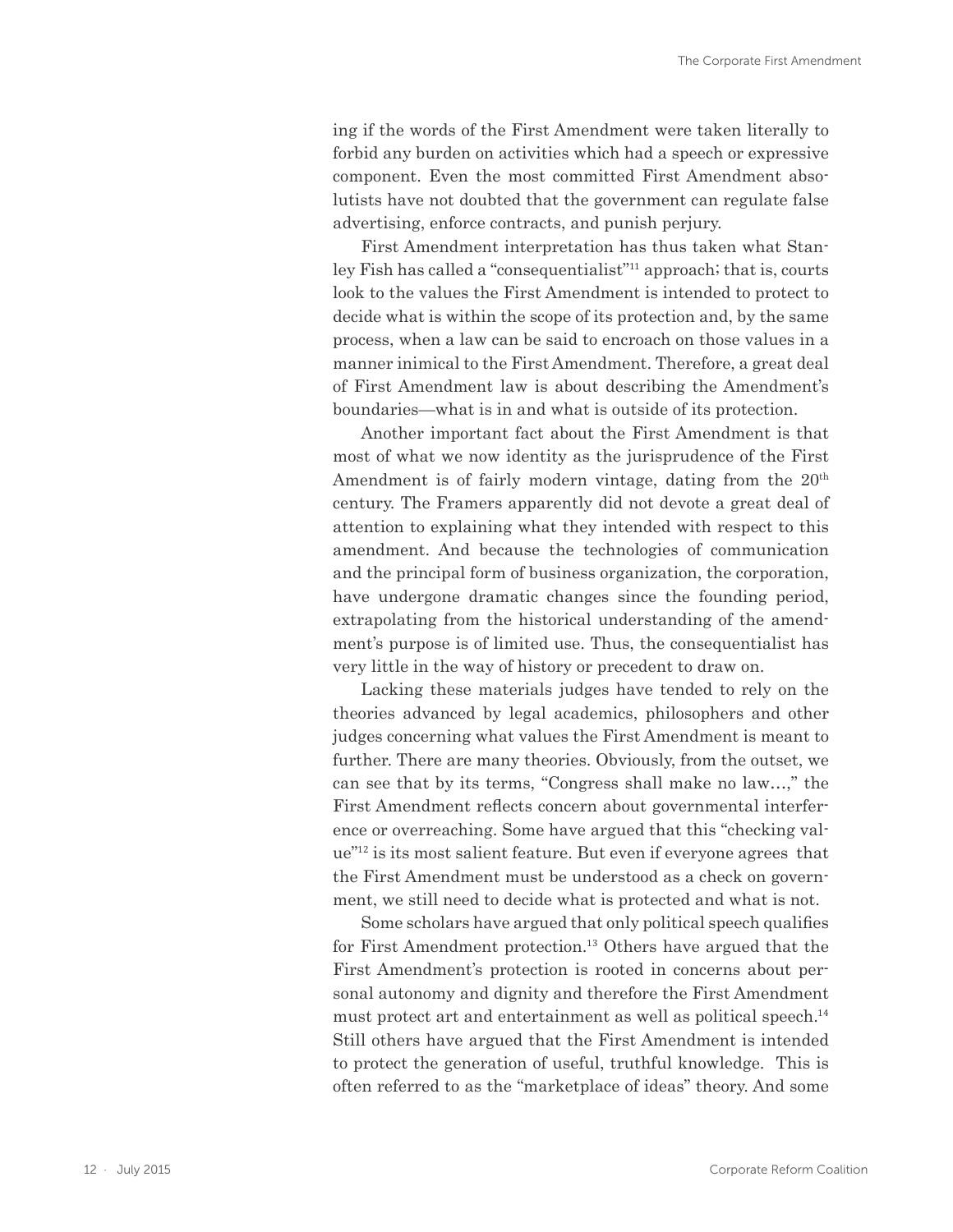<span id="page-12-0"></span>scholars have put forward theories that combined all of these concerns and more.

One of the scholars who most ably summarized these various threads while adding something of his own—the theory that the First Amendment provides a social safety valve because expression is cathartic and defuses conflict—is Thomas Emerson.15 In his view no single value animates the First Amendment. Rather, a general theory of the First Amendment must encompass all of these values in varying degrees depending on the facts.

Emerson's theory is a useful lens through which to assess whether First Amendment protection for commercial and corporate speech advances these values. The critical questions for our purposes are whether the First Amendment was intended to protect communications incident to promotional activity in commerce and whether the ordinary business corporation, one not part of the institutional press,‡ should be viewed as a protected speaker under the First Amendment.

Since the late 1970s the answers to these questions have been a qualified "yes." Both would receive protection; but it would not have been the full scope of protection afforded to traditionally protected speech and speakers. Thus, some protection could coexist with a great deal of regulation. But recently, the qualifications have been dropping away and it increasingly appears that the Supreme Court is inclined to treat commercial speech and commercial speakers as fully protected by the First Amendment.

#### The Commercial Speech Doctrine

The Supreme Court introduced what today is identified as the commercial speech doctrine in 1976, in the Virginia State Board of Pharmacy case. Virginia Pharmacy involved a statute that prohibited pharmacists from advertising prices. The state's position was that price advertising might degenerate into destructive price wars to the detriment of service. Because critical health issues could be tied pharmacies' quality of service, the

<sup>‡</sup> Media and newspaper businesses are obviously corporations. And there is some warrant for concluding that any exclusion of business corporations from the coverage of the First Amendment may nevertheless provide an exemption for the press since the First Amendment guarantees freedom of the press as well. Unfortunately, the Supreme Court has tended to collapse the guarantees of freedom of speech and freedom of the press and treat them as the same. Several scholars have argued that the press clause needs to be reinvigorated, in part to provide a basis for freedom of the press if advocates are successful in obtaining restrictions on corporate speech..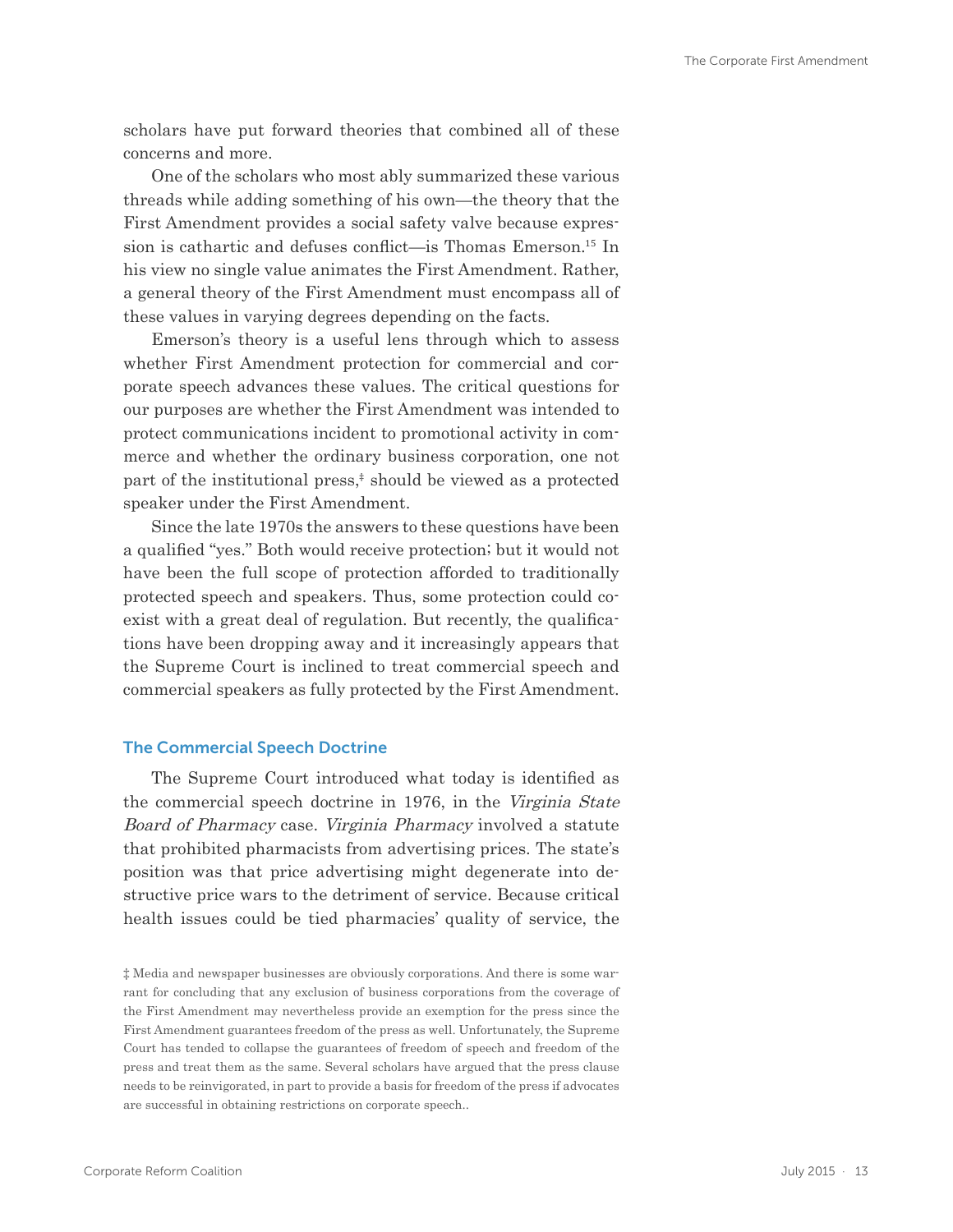state prohibited price advertising.

A group of consumers, represented by lawyers at Public Citizen, brought an action challenging this statute arguing that the ban on price advertising made comparison shopping difficult and ultimately hurt the poor and elderly who were a substantial portion of the population served by pharmacies and who most needed to get the best price.16 They argued that the state's ban on price advertising was unjustified by any concern about consumer welfare or professionalism.

The Supreme Court agreed. It was paternalistic, the majority declared, to keep people in the dark about a piece of truthful information like price.

> There is, of course, an alternative to this highly paternalistic approach. That approach is to assume that this information is not in itself harmful, that the people will perceive their own interests if only they are well enough informed, and that the best means to that end is to open the channels of communication rather than to close them.<sup>17</sup>

The Court did not find Virginia's rationales for the price advertising prohibition persuasive. Balancing the concerns about what harms might arise from the dissemination of truthful information was, the Court said, "precisely" the sort of choice that "the First Amendment makes for us."18 Virginia was not free to pursue its legitimate goal of supporting professionalism and service "by keeping the public in ignorance."<sup>19</sup>

However, this new doctrine did not apply to all commercial speech, only to a subset of it—truthful, non-misleading speech about a lawful product. The Court noted that "[i]n concluding that commercial speech, like other varieties, is protected we, of course, do not hold that it can never be regulated in any way."<sup>20</sup> There were, the Court said, "commonsense differences" between commercial speech and those "other varieties," differences that called for a "different degree of protection … to insure that the flow of truthful and legitimate commercial information is unimpaired."<sup>21</sup>

As a result, this new doctrine would not (by in large) implicate existing and extensive regulatory regimes such as that administered by the Securities and Exchange Commission, the Food and Drug Administration, the Federal Trade Commission, the National Labor Relations Board, and many others. These and many other agencies supervise regulatory regimes that in-

"In concluding that commercial speech, like other varieties, is protected we, of course, do not hold that it can never be regulated in any way."

- VA. STATE BD. OF PHARMACY (1976)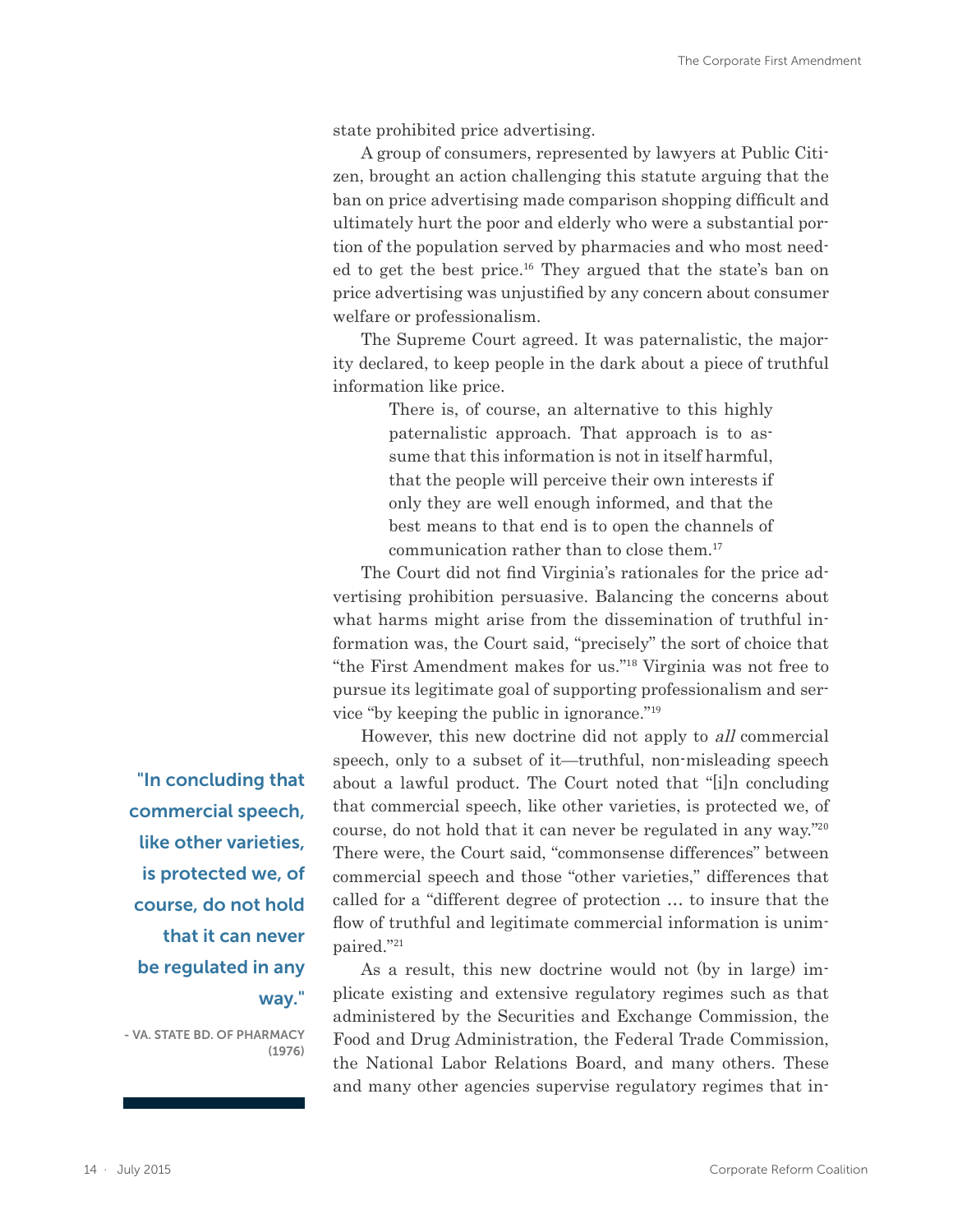clude some sort of limitation on speech, and all manner of state licensing laws regulating trades like hairdressers, architects, lawyers, tour guides, and particular businesses such as liquor stores, restaurants, pawn shops. The many laws associated with these various agencies and businesses were assumed to be largely left intact.

Justice Rehnquist, in his dissent, was not so sanguine as the majority of the Court.§ He saw in this new doctrine a potential conflict with existing labor law and regulation of other professions. And he believed this new doctrine threatened to revive the discredited *Lochner*-era tendency of courts to substitute their judgment for that of the legislature with respect to the regulation of commerce. "Nothing in the United States Constitution … requires the Virginia legislature to hew to the teaching of Adam Smith in its decisions regulating the pharmaceutical profession."22 Justice Rehnquist foresaw that this new doctrine might make it impossible for the government to regulate the promotion of pharmaceuticals on television—a proposition he apparently thought was beyond the pale but is routine today, thus paving the way to patients pressuring their doctors to prescribe a particular drug. Justice Rehnquist expressed concern that while prescription drugs had an indispensable role in "medical care and treatment, there are sufficient dangers attending their widespread use that they simply may not be promoted in the same manner as hair creams, deodorants and tooth pastes."23 In an era of widespread direct-to-consumer marketing of drugs this seems both prescient and quaint.

Despite Justice Rehnquist's reservations, the majority coalition did not see protecting commercial speech as a threat to government regulation generally. Nor did it prove to be  $-$  at first. Rather, the Court continued to develop and refine the doctrine, filling in some of the details and giving the courts below more

§ The decision was 7 to 1. Justice Stevens did not participate. *See Va Pharmacy*, 425 U.S. at 773. Justices Burger and Stewart each wrote concurring opinions: Chief Justice Burger wanted to emphasize that in his view this decision would not invalidate the Court's many previous rulings upholding laws regulating the professions of law and medicine, *id*. at 773, and Justice Stewart wanted to emphasize why he believed that the decision did not call into question all of the laws prohibiting false advertising. *Id.* at 775. His observation there is particularly pertinent here: "[S]ince it is a cardinal principle of the First Amendment that government has no power to restrict expression because of its …content, *the Court's decision calls into immediate question the constitutional legitimacy of every state and federal law regulating false or deceptive advertising*. I write separately to explain why I think today's decision does not preclude such governmental regulation. *Id.* at 776 (emphasis added) (internal citations and quotations omitted).

"Nothing in the United States Constitution … requires the Virginia legislature to hew to the teaching of Adam Smith in its decisions regulating the pharmaceutical profession."

- CHIEF JUSTICE REHNQUIST, dissenting in Virginia Pharmacy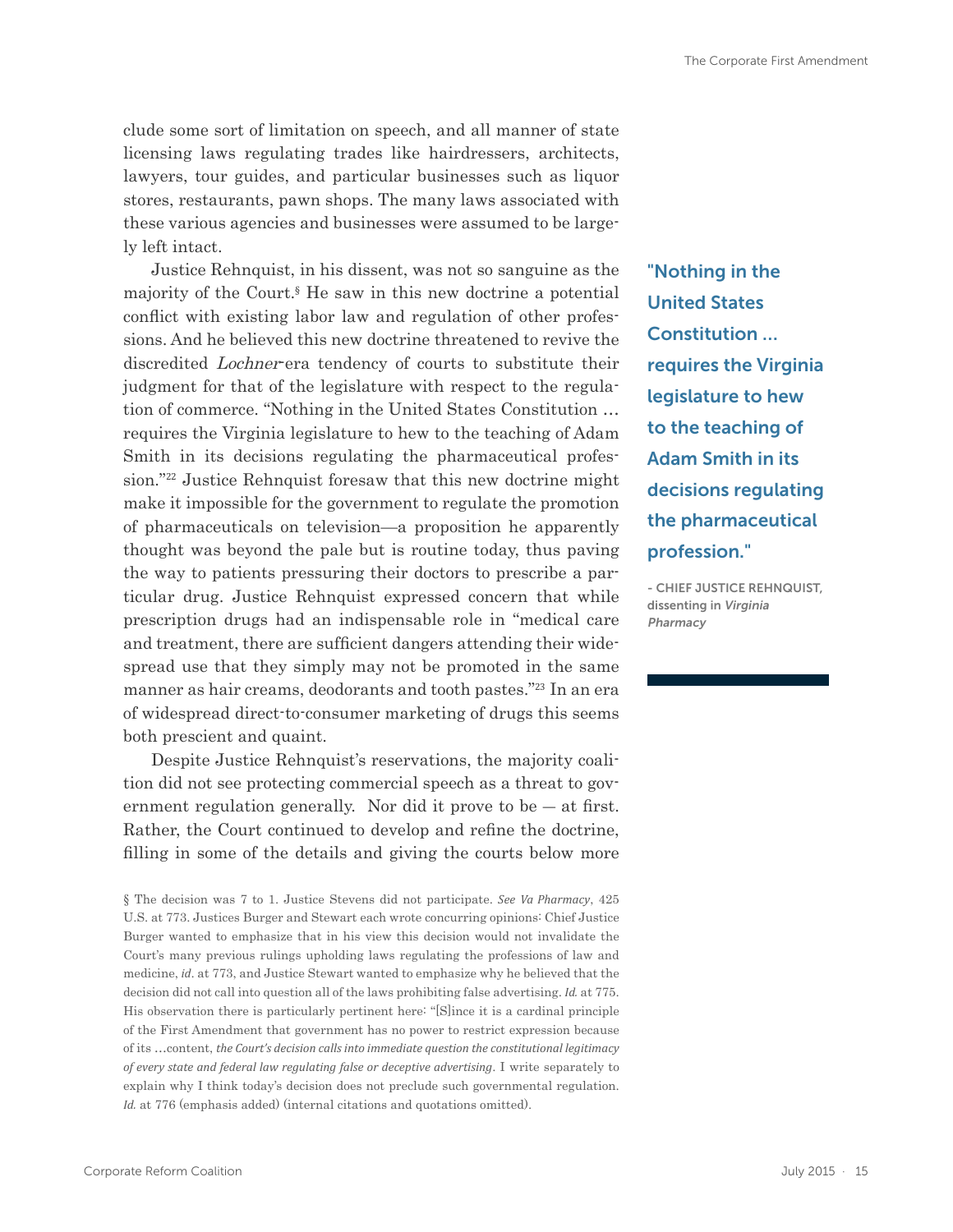<span id="page-15-0"></span>"Advertising, however tasteless and excessive it sometimes may seem, is nonetheless dissemination of information….So long as we preserve a predominantly free enterprise economy …the free flow of commercial information is indispensable."

- VIRGINIA PHARMACY (1976)

guidance, but without announcing any major regulatory overhaul. And in 1980 the Court decided a case called Central Hud $son<sup>24</sup>$  setting out the 4-part test which to this day, at least in theory, is the controlling test for the constitutionality of regulations of commercial speech challenged under the First Amendment: (1) the speech be truthful and concern a lawful product; (2) the regulation concern a substantial state interest; (3) the restriction of speech must directly advance that interest; and (4) it must do so without being more extensive than necessary to accomplish the state interest.<sup>25</sup>

Although the Virginia Pharmacy Court acknowledged that the social merits of advertising were debatable, it thought advertising generally was nevertheless an important source of information for consumers.

> Advertising, however tasteless and excessive it sometimes may seem, is nonetheless dissemination of information as to who is producing and selling what product, for what reason, and at what price. So long as we preserve a predominantly free enterprise economy, the allocation of our resources in large measure will be made through numerous private economic decisions. It is a matter of public interest that those decisions, in the aggregate, be intelligent and well informed. To this end, the free flow of commercial information is indispensable.<sup>26</sup>

The principal safeguards against this new protection for commercial speech undermining the government's ability to regulate commercial activities more generally were that it only extended to truthful, non-misleading speech and that regulation only had to meet this lower, intermediate scrutiny test, rather than the more difficult to satisfy (some would say impossible to satisfy) strict scrutiny test which normally applied to protected speech, in order to be constitutional. "The Constitution …affords a lesser protection to commercial speech than to other constitutionally guaranteed expression," wrote Justice Powell for the majority in Central Hudson. <sup>27</sup> But a decision in a different case, one issued two years before Central Hudson and two years after Virginia Pharmacy, would lay the foundation for questioning that confident declaration.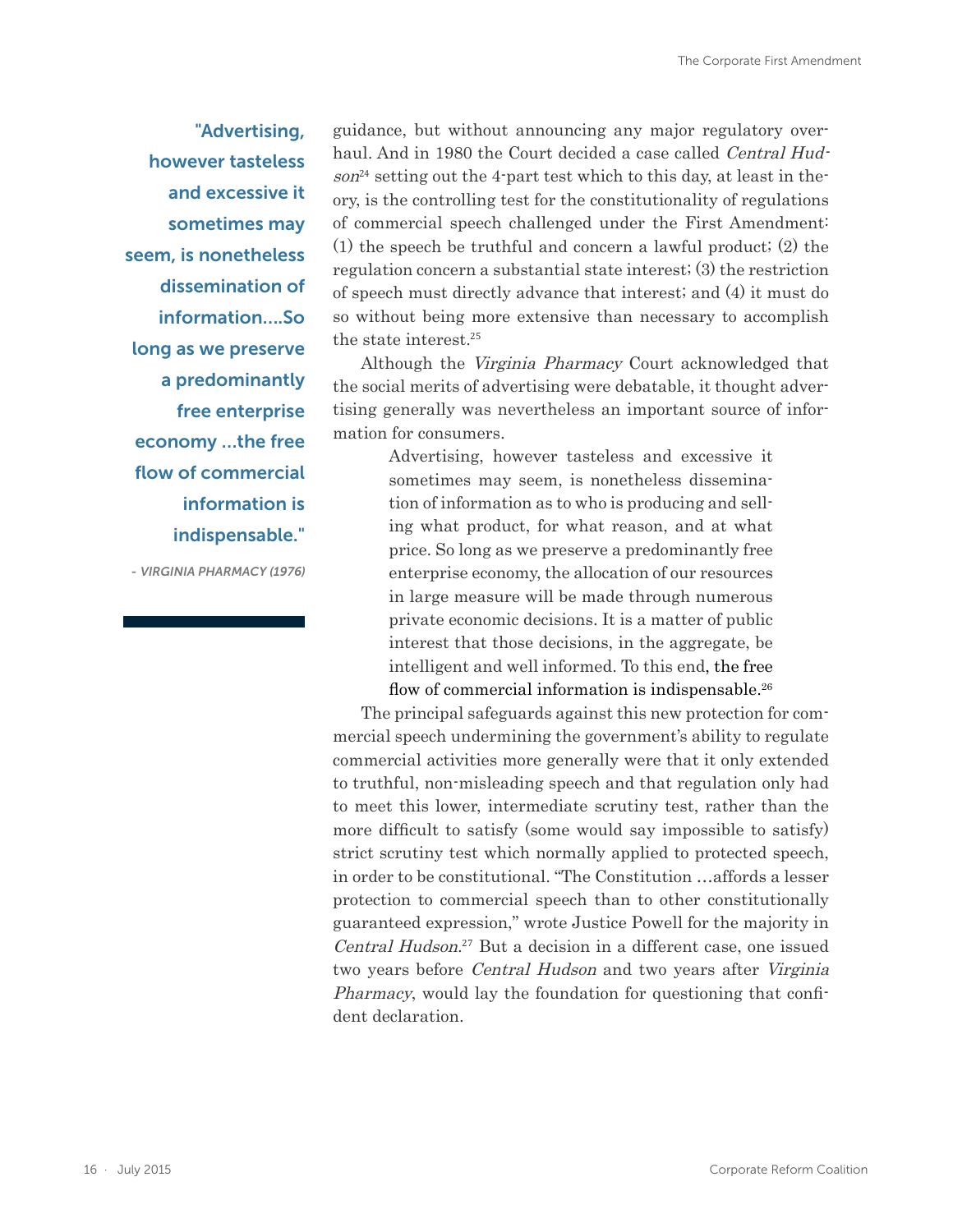#### Corporate Speech

One of the distinctive things about Virginia Pharmacy was the degree to which the Court's analysis is almost completely focused on the listeners' interests. This is not surprising since it was consumers who brought the case. The Court had previously held that the interests of listeners, as well as speakers, may be protected by the First Amendment.

Nevertheless, the speaker is usually the most natural object of First Amendment concern, and in Virginia Pharmacy the speaker is virtually absent. Moreover, it was not at all clear in 1976 that the commercial speakers, in that case pharmacists, had a First Amendment right to advertise prices or anything else. Although the Court had found some advertisements protected in some previous cases, those cases tended to involve political subject matter.

In1942, in Valentine v. Chrestensen, the Court had unceremoniously rejected the proposition that the First Amendment protected commercial advertisers.28 This earlier case presented something of a challenge for the plaintiffs in Virginia Pharmacy: if the pharmacists did not have a First Amendment interest in advertising, how could the listeners have one? Without a constitutionally protected interest, the consumers had no standing¶ to raise a First Amendment challenge to the Virginia law. This issue, the consumers' standing, took up the first part of the majority opinion.

The Virginia Pharmacy Court noted that "[i]f there is a right to advertise, there is a reciprocal right to receive advertising."<sup>29</sup> But this was the question: was there a right to advertise? It was not at all clear there was. In this case, the Court said, unlike the recent precedent which had cast doubt on its earlier rejection of First Amendment protection for commercial speech, the question of whether commercial speech was "wholly outside the protection of the First Amendment"30 was "squarely before"31 the Court.

¶ "Standing" is a legal concept which requires litigants to have a "cognizable" legal claim, that is, the right to raise the issue because they are concretely harmed or implicated in some way. Typically people may not sue just because they see something they believe is a wrong that needs to be righted, although there are some exceptions. The Court obviously thought it needed to find that the pharmacists were protected before it could find the consumers were protected. This may not necessarily be true. Perhaps there is a right to receive information even where the speaker doesn't want to speak. Typically, however, such cases are decided under the compelled commercial speech doctrine as a matter of the rationality of the government's regulation, not as a right of the listener.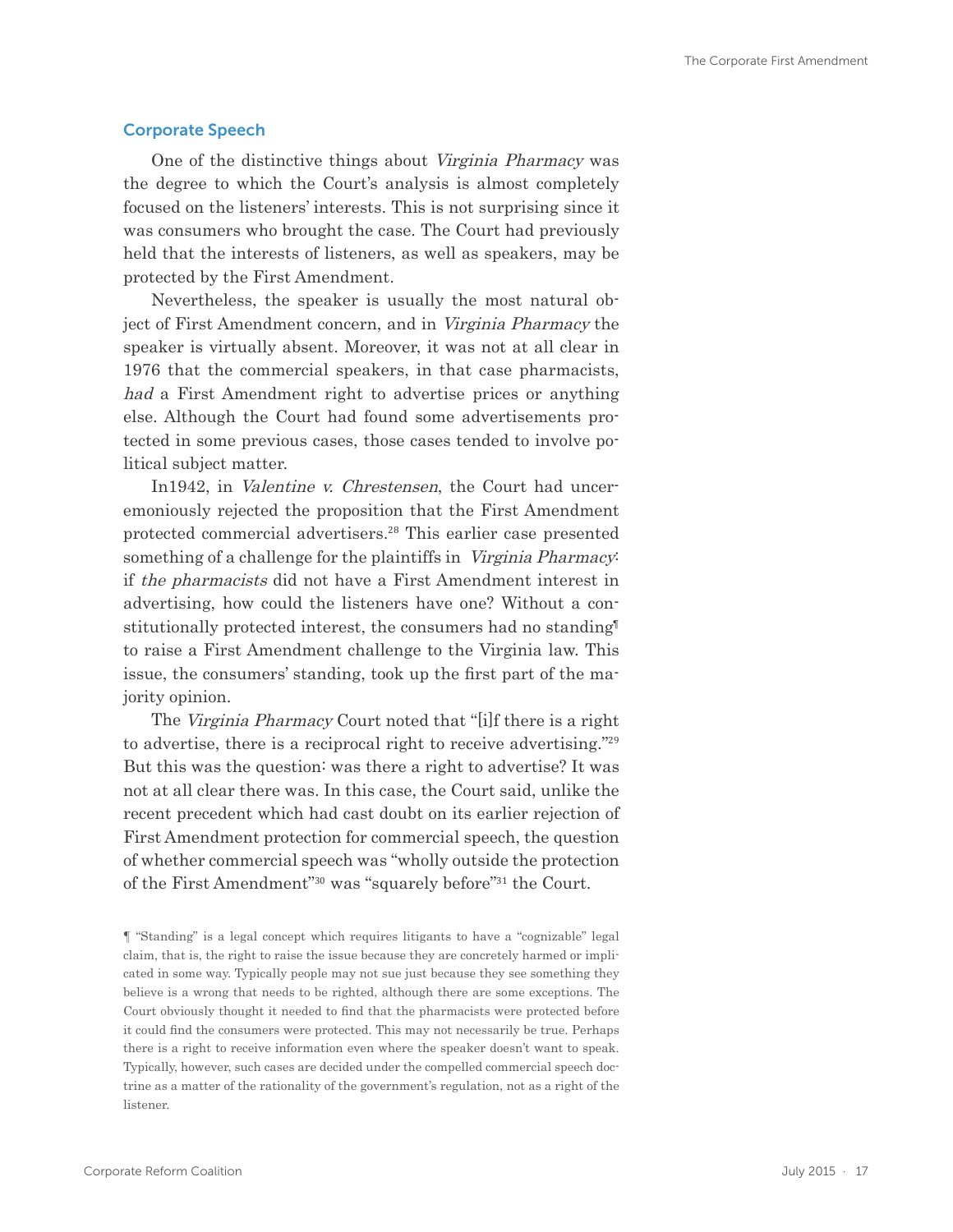Yet, in order to find that commercial speech was not "wholly outside" the First Amendment the Court only discussed the interests of the listeners and of the public more generally. It said almost nothing about the speaker's interest in speaking except to note that it could not be the case that the speaker's obvious financial interest in speaking disqualified it from protection. This is important because Virginia Pharmacy, unlike many of today's commercial speech cases, was one where the interests of the speaker and the listeners were in theory aligned: both the pharmacist and the customers presumably were interested in price advertising.

However, in many cases there is a conflict between the speaker/advertiser and the listener. Very often the advertiser wants to say something the consumer does not want to hear. Or the consumer wants information the advertiser does not want to provide. Indeed, these sorts of conflicts may be the rule rather than the exception in commercial speech cases. So it is not clear that a case like Virginia Pharmacy, which is based on the presumption that consumers want to receive the speech in question, should have any application where listeners do not want to hear the speech. Where there is a conflict, in order to find a regulation invalid you would need a theory about why the commercial speaker should have First Amendment protection. That was completely absent from Virginia Pharmacy.

Although Virginia Pharmacy and its new commercial speech doctrine did not offer any speaker-centered justifications for protecting commercial speech, another decision did provide something that *looked* like a speaker-centered justification. This justification emerged two years later in a completely different type of case, one that involved political, not commercial, speech: First National Bank of Boston v. Bellotti.*<sup>32</sup>* In Bellotti the Court held that corporations have a First Amendment right to engage in political speech. Bellotti articulated what became known as the corporate speech doctrine. Citizens United is a product of the principle announced in *Bellotti*: that laws which cast business corporations into a sort of "disfavored" speaker status are unconstitutional. This discrimination meme would later migrate back to the commercial speech doctrine.

In *Bellotti* the Court confronted a claim that a Massachusetts law, which forbade business corporations from engaging in political advocacy on matters which did not "materially affect[ ] any of the property, business or assets of the corporation,"33 was un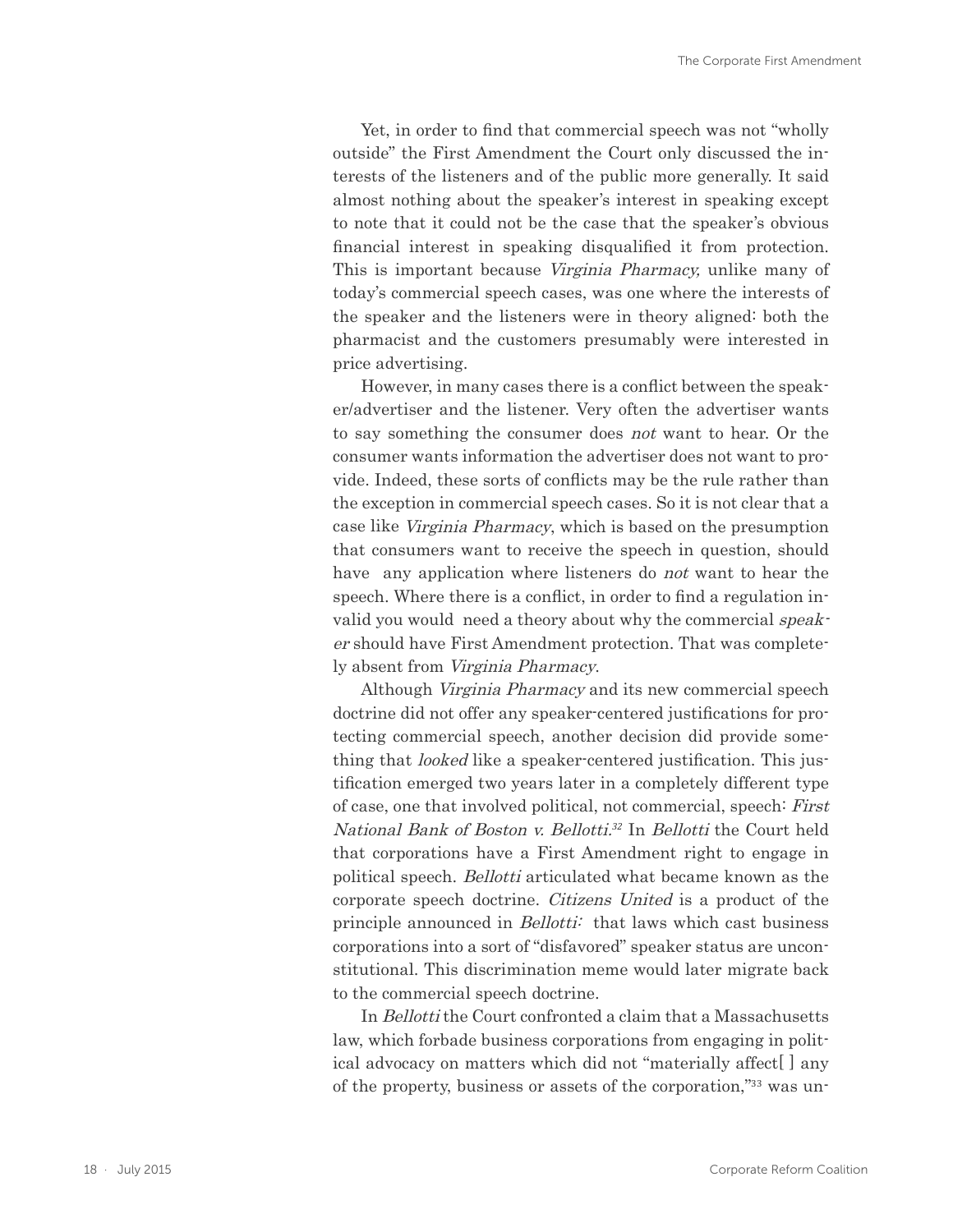constitutional. The bank wanted to advocate against a personal income tax proposal. Bellotti, the Attorney General of Massachusetts, believed the bank's ad violated the law. As framed by the lower court the issue presented was "whether and to what extent Corporations have First Amendment rights."34 This, Justice Powell writing for the majority said, was "the wrong question."

> The proper question…is not whether corporations "have" First Amendment rights and, if so, whether they are coextensive with natural persons. Instead, the question must be whether [the law] abridges expression that the First Amendment was meant to protect. We hold that it does.<sup>35</sup>

Note that the Court dismissed the question of whether corporations and human beings had identical rights under the First Amendment (or indeed whether the corporation had any First Amendment rights at all) and focused instead on the content of the speech. The speech here was political speech, and political speech has always been protected the Court argued, therefore it must be protected when a corporation engages in it as well.

But this reasoning begs the question. Such speech had not always been protected when the speaker was a business corporation. But rather than dealing with the question of whether the corporate speaker was a proper rights bearing subject and why, once again the Court focused on the listeners and suggested that the Massachusetts law, by subjecting corporations to distinct rules, was engaging in some sort of illegitimate, invidious discrimination.

> If the speakers here were not corporations, no one would suggest that the State could silence their proposed speech. It is the type of speech indispensable to decision-making in a democracy, and this is no less true because the speech comes from a corporation than an individual. The inherent worth of the speech in terms of its capacity for informing the public does not depend on the identity of its source, whether corporation, association, union, or individual.<sup>36</sup>

One can only wonder whether the Court would have found the speech of foreign banks like Credit Suisse or Barclays similarly "indispensable." This question illustrates the issue the Court assumed away: are banks (or any business corporations) legitimate participants in the political speech arena? Powell as"The inherent worth of the speech in terms of its capacity for informing the public does not depend on the identity of its source, whether corporation, association, union, or individual." - BELLOTTI (1978)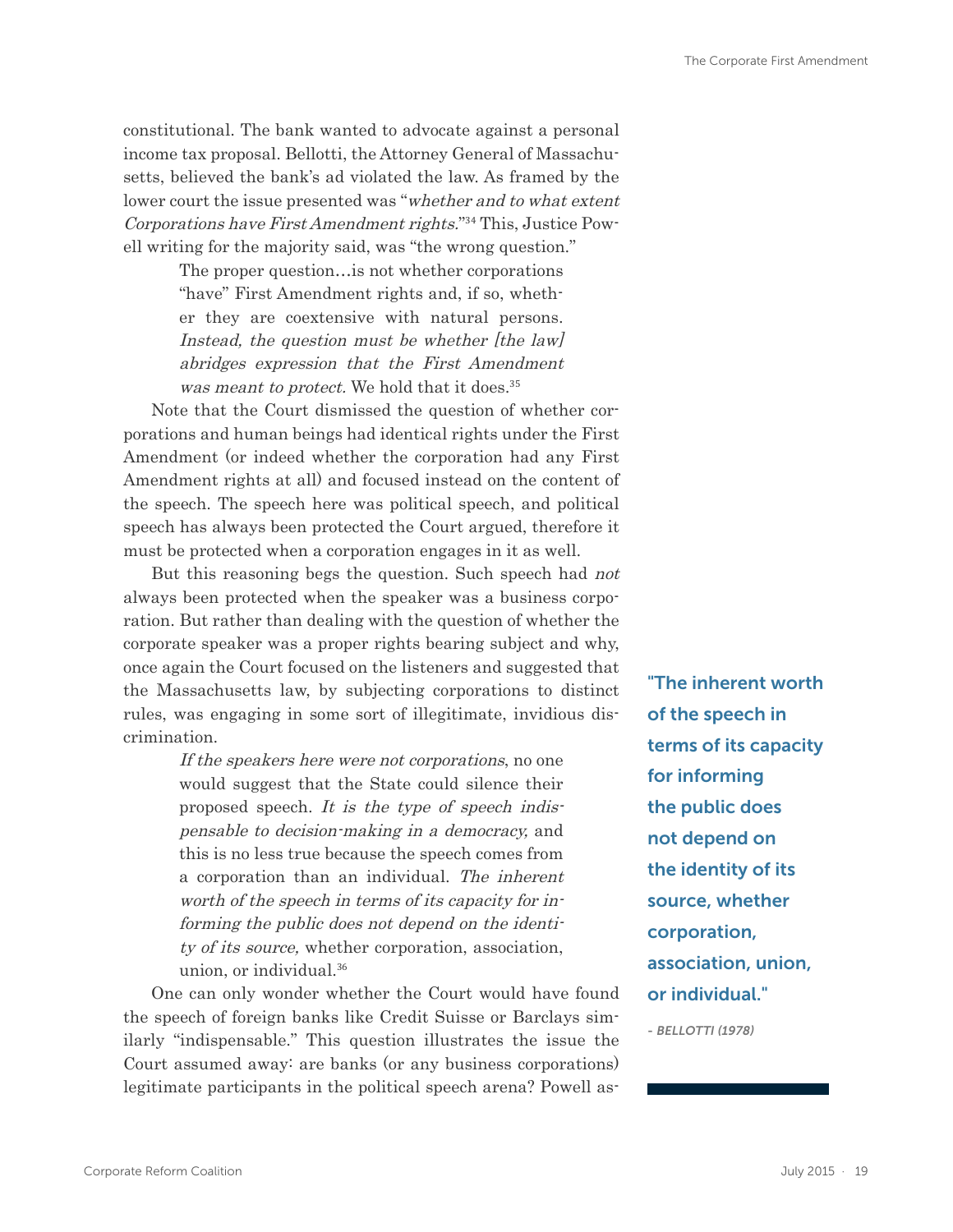sumes they are because he says they can inform the public. And in the focus on "informing the public" we see echoes of Virginia Pharmacy's emphasis on "informing" consumers.

Indeed, in *Bellotti* the Court cites its commercial speech cases, saying they stand for the proposition that "the First Amendment goes beyond protection of the press and self-expression of individuals to prohibit government from limiting the stock of information from which members of the public may draw."37 This makes it sound like the Bank's political ads are a public service! And that the State, rather than trying to prevent corporate executives from using the corporate funds to further a political agenda with which the shareholders might not agree, or preventing corruption of the democratic process by powerful interests,, is attempting to prevent people from making informed decisions.

Framing Government as a "censor" trying to deprive the public of "information" and regulation as "discrimination" as the Court did in Bellotti are moves which would appear again and again in subsequent years. Today they have moved center stage. With this sleight-of-hand the Court conferred First Amendment rights on corporations without really confronting the question of whether business corporations, or at least ordinary business corporations outside of the press, are good candidates for expressive rights. Instead of exploring the question of whether protecting corporations as speakers would further any interests the First Amendment was intended to protect, again the Court fell back on the interests of listeners. And once again, as in Virginia Pharmacy, Justice Rehnquist expressed some skepticism.

> Although the Court has never explicitly recognized a corporation's right of commercial speech, such a right might be considered necessarily incidental to the business of a commercial corporation. It cannot so readily be concluded that the right of political expression is equally necessary to carry out the functions of a corporation organized for commercial purposes.<sup>38</sup>

To the contrary, he wrote, "[i]t might be reasonably concluded that those properties so beneficial in the economic sphere pose special dangers in the political sphere."39 "Furthermore," he wrote, "it might be argued that liberties of political expression are not at all necessary to effectuate the purposes for which states permit commercial corporations to exist."<sup>40</sup>

An important and often overlooked aspect of Rehnquist's dis-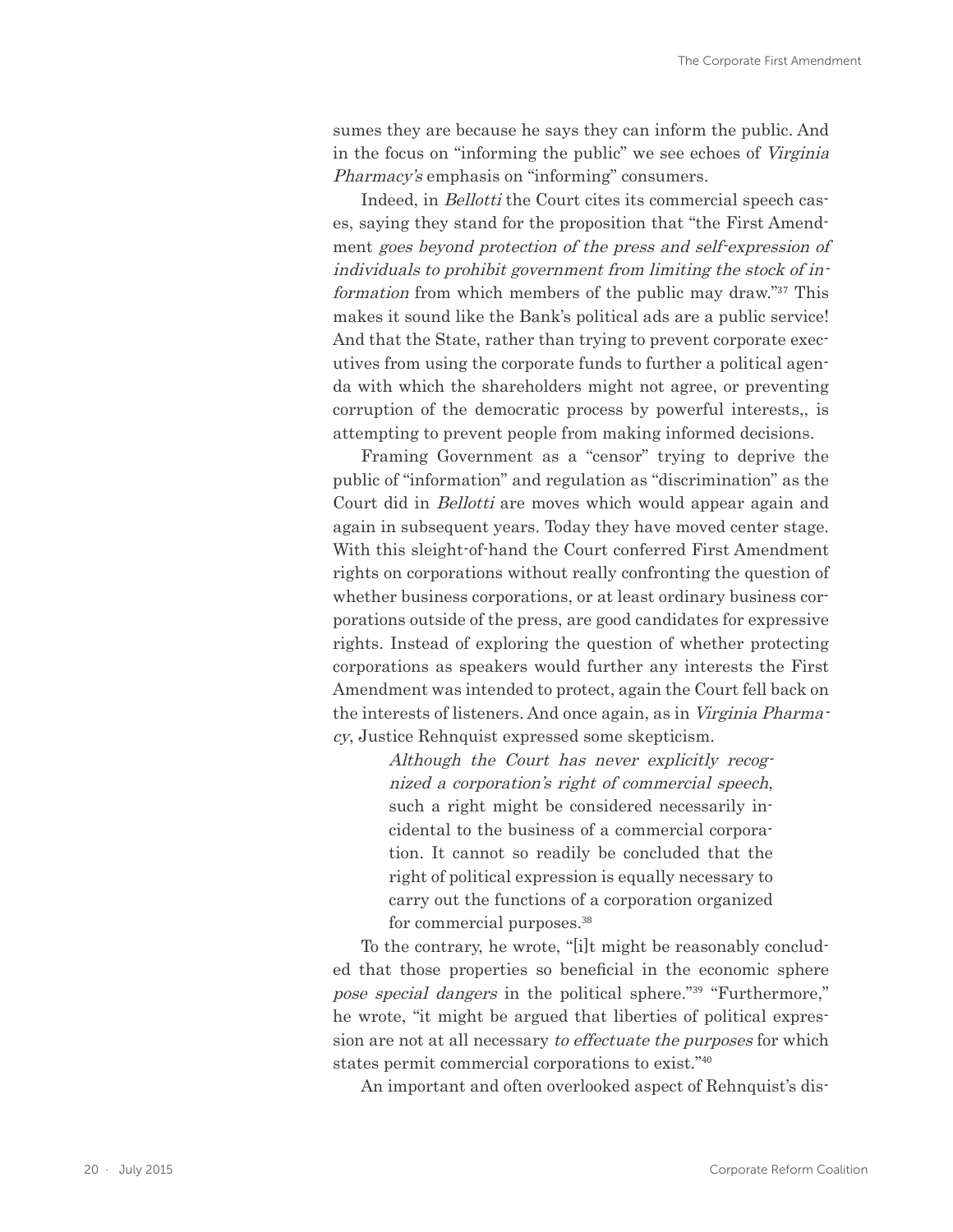<span id="page-20-0"></span>sent was his observation that in Virginia Pharmacy the Court had not actually, explicitly accorded corporate speakers any First Amendment rights. Such rights seemed to be implied. Likewise, in Bellotti, rather than an explicit pronouncement that the corporation as such was a protected speaker, the Court announced this quasi-anti-discrimination principle: speech was no less valuable because the speaker was a corporation.

This was a proposition which would become increasingly important as time went on. It migrated from the political speech context in Bellotti back to the commercial speech context so that regulation of commercial speech could be likewise described as discriminatory for "singling out" marketing for distinctive treatment. With that development a doctrine which started out its life as a species of consumer protection, intended to protect consumers' right to receive truthful information, was turned on its head to offer commercial speakers a freestanding argument for invalidating regulation intended to protect consumers from unwanted, harmful or even deceptive speech.\*\* This perverts the original grant of limited protection to commercial speech in Virginia Pharmacy, and it does so without any extended discussion of what interests protection of freedom of expression was meant further and whether protection for corporate and commercial expression is consistent with those interests. An examination of the theories underlying the First Amendment suggests that it is not.

#### Why Protect Speech? Autonomy, Truth, Democracy and Stability

There are many theories about what these words ― "freedom of speech" —mean but one thing they  $can't$  mean is that anything that is "speech" is automatically covered. In fact, a great deal of speech doesn't have any First Amendment protection at all. Because the First Amendment says "Congress shall make no law," the First Amendment is generally understood by lawyers and courts as a restraint on government suppression of speech, not private suppression. Private parties can restrict expression

<sup>\*\*</sup> A similar notion, that taking account of corporate status is somehow discriminatory, provided the basis in *Hobby Lobby* for the Court's decision that a corporation could refuse to provide employees with a benefit because the law allegedly interfered with the corporation's free exercise of its religion.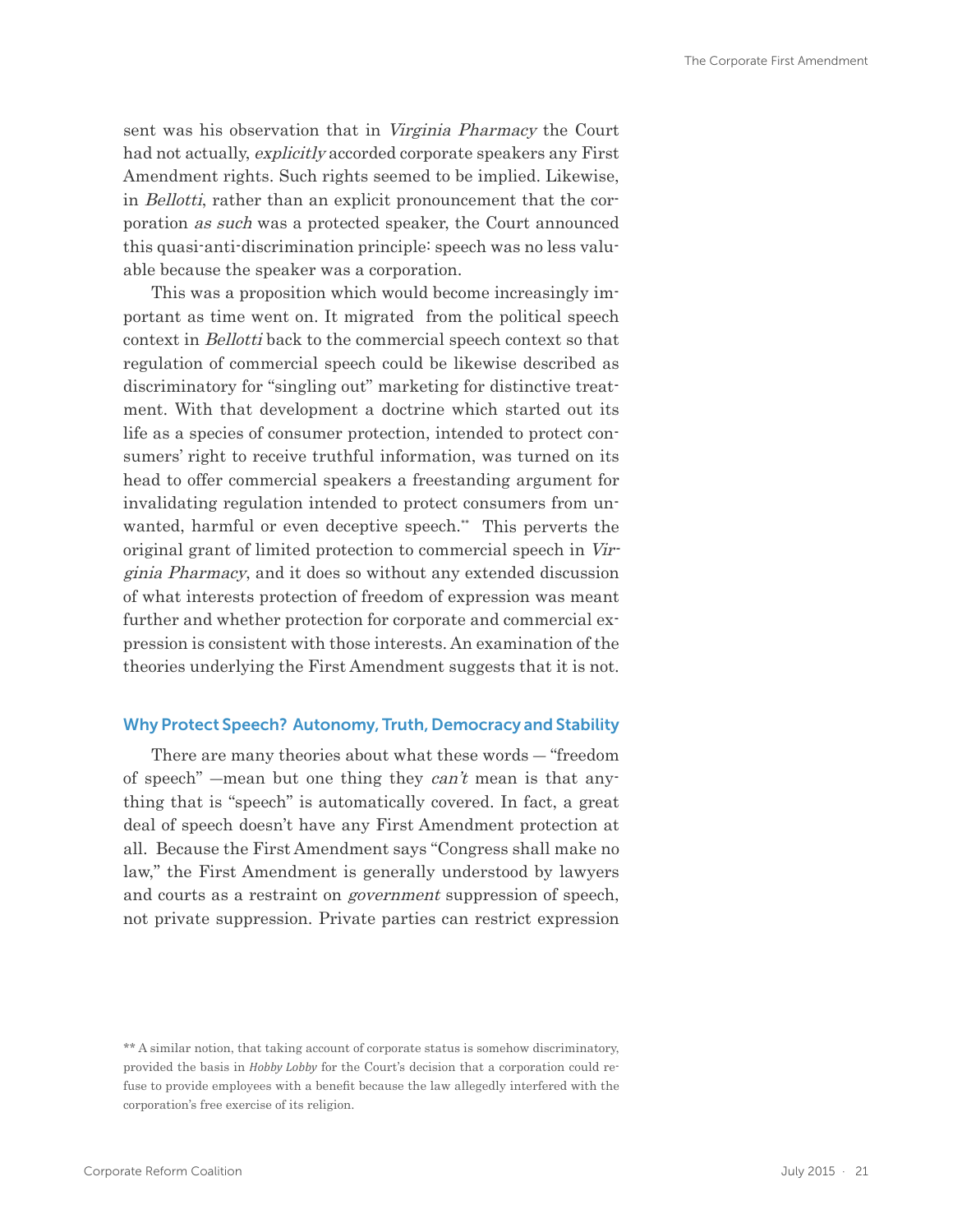as much as they want, or very nearly.†† So the common public perception, that the First Amendment guarantees freedom of speech generally, is wrong. The First Amendment principally applies only on governmental suppression or punishment of speech.

Even so there are numerous exceptions to this seemingly blanket prohibition. Speech may be regulated for time, place and manner. And when the government is acting as an employer it may have more latitude.<sup>41</sup> The administrators of institutions like prisons, the military and schools are also given more latitude for regulating speech. Speech that is libelous, defamatory, some speech that is threatening, conspiracy, perjury, fraud and a host of other activities which involve words, can be punished. And of course, as is most pertinent to this discussion, Congress has, since the early  $20<sup>th</sup>$  century, extensively regulated all sorts of speech relating to commerce – whether promotional or simply incident to the conduct of business.

So, in fact, the type of speech that is protected by the First Amendment is (and always has been) somewhat limited. The question then is what kind of speech is protected and why? The "why" is often critical to the "what."

One of the most common justifications for protecting freedom of speech is to ensure the discovery of truth. The idea is that we need to protect all voices to make sure that all ideas are heard because some of those ideas might be the right ones. The most well-known expression of this sentiment is reflected in Justice Oliver Wendell Holmes' dissent in United States v. Abrams<sup>42</sup> in which he wrote:

> [W]hen men have realized that time has upset many fighting faiths, they may come to believe even more than they believe the very foundations of their own conduct that the ultimate good desired is better reached by the free trade in ideas—that the best test of truth is the power of the thought to get accepted in the competition of the market, and that truth is the only ground upon which their wishes safely can be carried out. That at any rate is the theory of our Constitution.<sup>43</sup>

This famous quote is often referred to as the "marketplace of

<sup>††</sup> One of the most obvious and important areas where this is true is on the job. Private employers have a great deal of freedom to fire employees for speech they dislike or disagree with. *See*, *e.g.*, Bruce Berry, Speechless: The Erosion of Free Expression in the American Workplace (2007).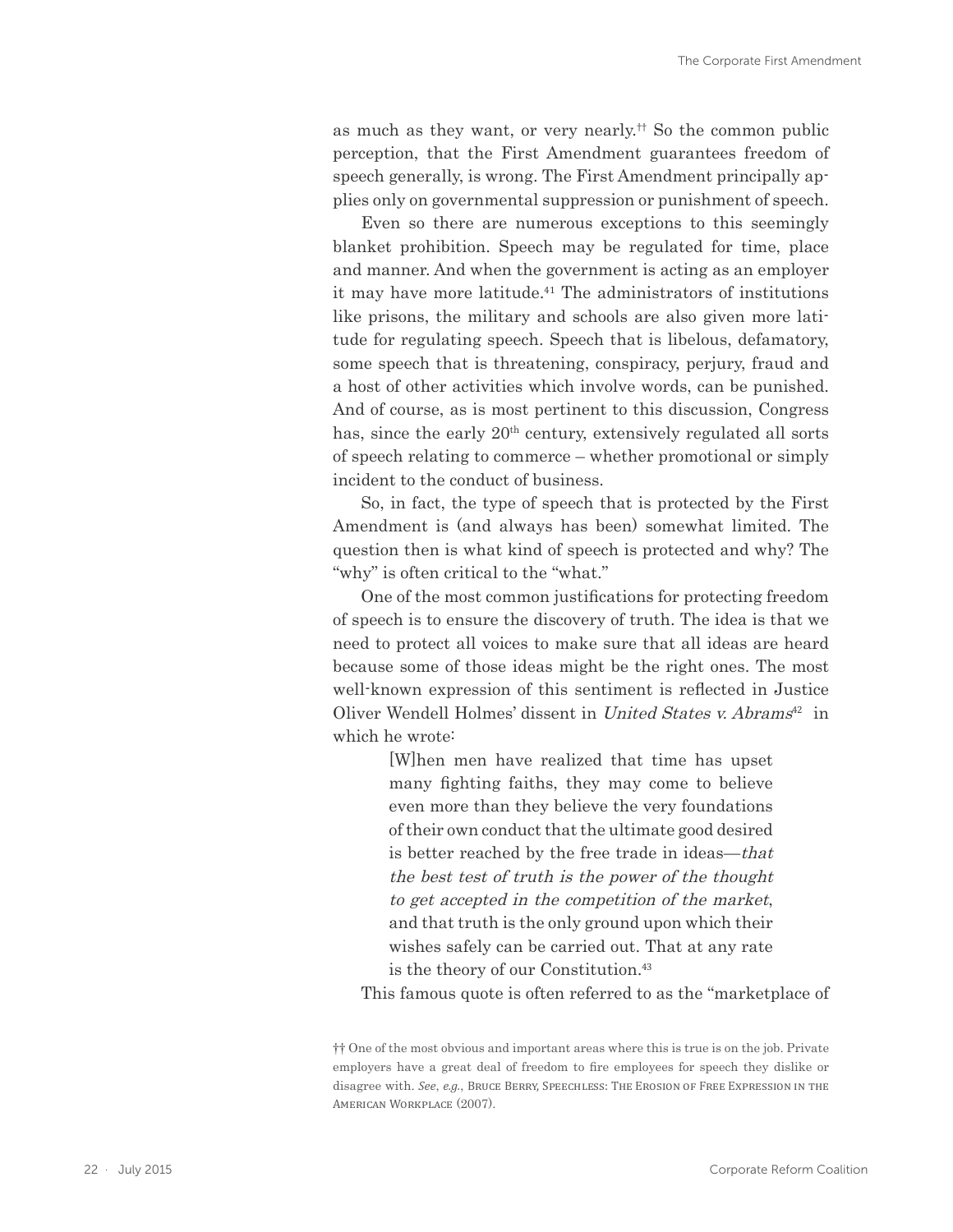ideas" justification (even though Holmes himself didn't use that phrase).

Although the marketplace of ideas rationale is probably the most familiar justification for protecting speech, perhaps equally familiar is the idea that the First Amendment protects speech because self-expression is an important aspect of being human. This is known as the autonomy rationale. It is through self-expression and through reading and evaluating the expression of others that we form our ideas. Education to a large extent depends on strong protection for speech.‡‡

A third rationale for protecting freedom of expression is for its contribution to a democratic government. While this view is not inconsistent with either the marketplace of ideas or the autonomy rationales, the latter two would protect more than political expression. But several scholars have argued that only political truths and political self-expression ought to be covered by the First Amendment. Such speech is often referred to as "core" speech. However, although everyone agrees that political speech is in some sense "core speech," the Supreme Court has never agreed to such a narrow definition of protected speech. Indeed, some of the most famous First Amendment cases of the 20<sup>th</sup> century involve attempted government censorship of works of literature such as James Joyce's "Ulysses" and works of art such as Andres Serrano's "Piss Christ." So while this third theory has been influential, it has never carried the day.

Finally, Thomas Emerson argued that robust protection for freedom of speech contributes to social stability. According to Emerson, allowing people to blow off steam means they are less likely to foment rebellions. Pushing dissent underground, on the other hand, may serve to strengthen opposition to government. Simply speaking one's mind discharges some of the energy which might otherwise be used to engage in serious, social disruption or even overthrow of government. This theory is one that sees freedom of expression as cathartic.

So what does this mean for the regulation of commercial speech and corporate speech? Does this speech support any of these interests? When we ask this question it is increasingly clear that the answer is mostly no. To the extent there are some

<sup>‡‡</sup> Although, as Yale Law School Dean Robert Post has argued, it also depends on academic expertise and protection for that expertise via academic freedom. ROBERT C. POST, Democracy, Expertise, and Academic Freedom: A First Amendment Jurisprudence for the MODERN STATE (2012).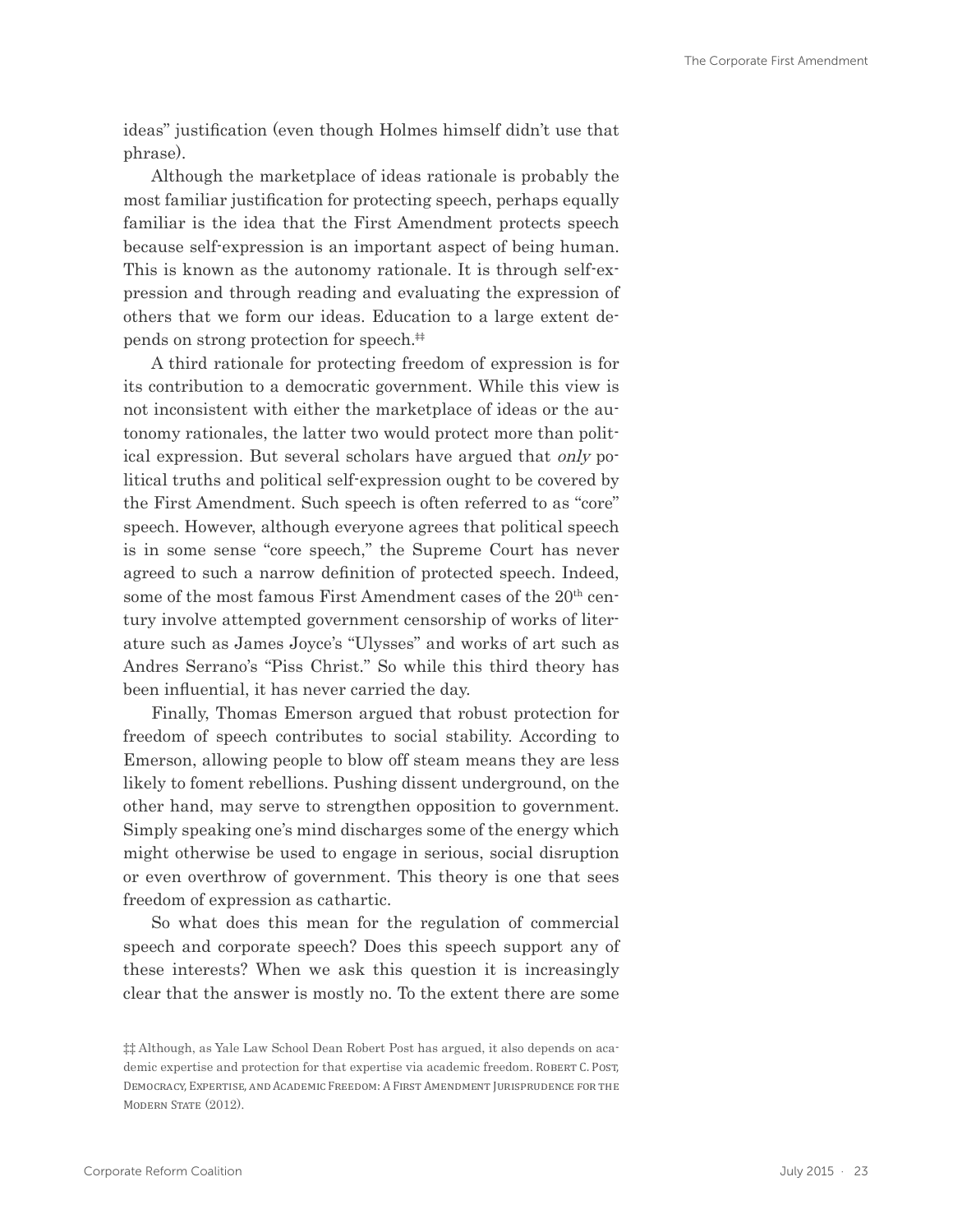<span id="page-23-0"></span>positive contributions to these interests those positives seem outweighed by commercial and corporate speech's drawbacks. In the next section we look at these four interests reflected in First Amendment theory and discover why, for the most part, protecting commercial and corporate speech does very little to advance any of these interests and in fact may do much to interfere with them.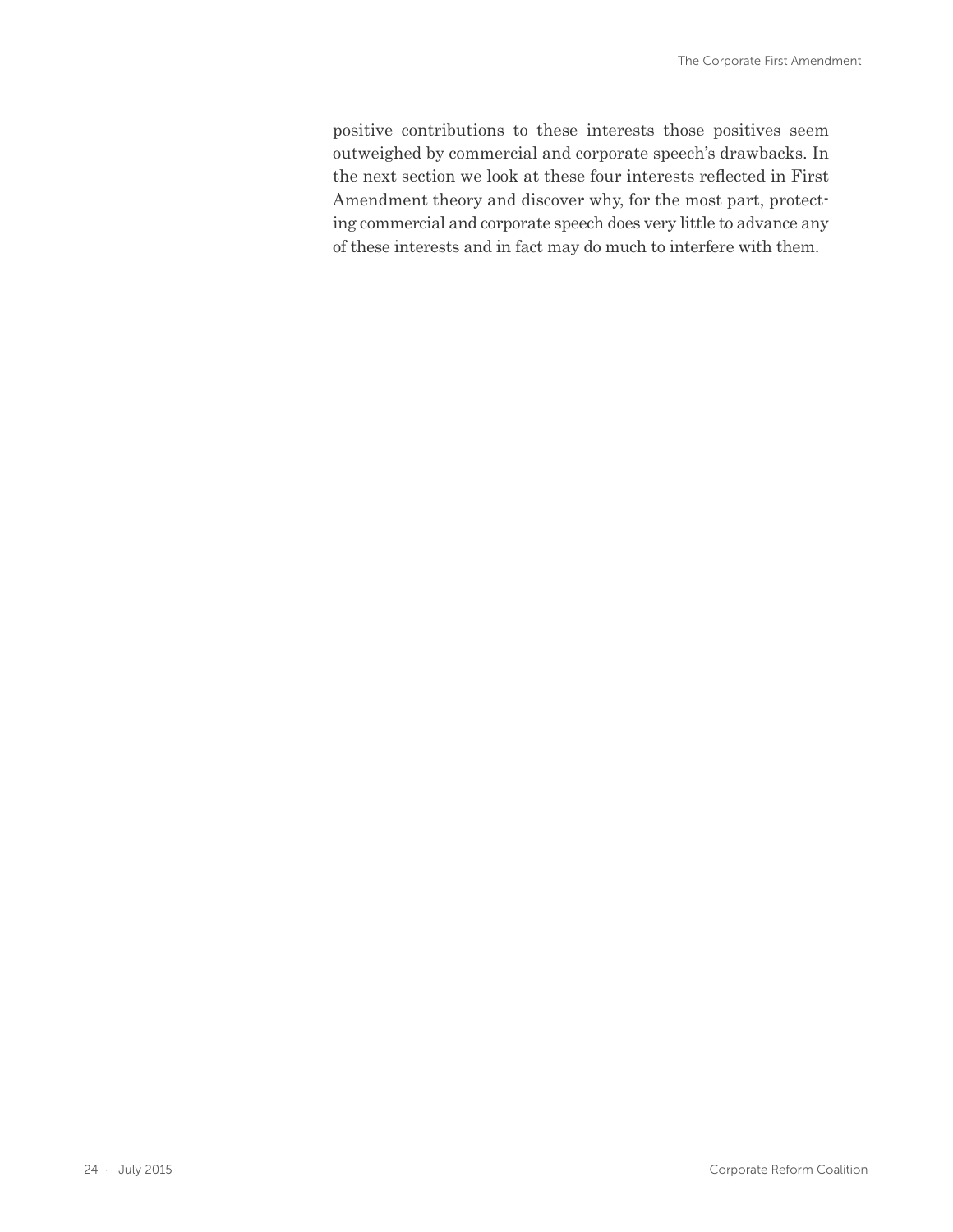# The Autonomy and Truth Interests

#### Autonomy and the Corporate Person

One of the most influential theories for why we protect speech is that freedom of speech is something all human beings need for what Thomas Emerson called "self-fulfillment."44 Emerson's conception of self-fulfillment was that it included autonomy, freedom, self-expression and self-actualization. This, he argued, was "the widely accepted premise of Western thought, that the proper end of man is the realization of his character and potentialities as a human being."45 "Maintenance of a system of free expression is necessary [to] assuring individual self-fulfillment."46 Emerson's view corresponds to Justice Brandeis' view that the purpose of government was "to make men free to develop their faculties."<sup>47</sup>

"Autonomy" is a complicated term and may encompass several interests: the right to be free from interference, in this case, governmental inference; freedom of choice; self-actualization or self-fulfillment or any combination of these. Autonomy could also be more than freedom to make one's own choices, but also a dignity interest that stems from personhood. And, according to at least one scholar, this is precisely the concern that animates the Supreme Court's First Amendment jurisprudence. A close "examination of the structure of the Court's free speech jurisprudence, [] reveals ...a... more complex concept of autonomy [than mere freedom from restraint  $]-one$  based on the rights and responsibilities of personhood....Autonomy is not about atomistic individuals but about social creatures entitled to equal dignity."48 This definition of autonomy stems from the Kantian view that human beings are moral subjects rather than means to an end. In this view one needs autonomy to be a person.<sup>49</sup> "Kant equates autonomy and personhood."<sup>50</sup>

"The final end of the State [is] to make men free to develop their faculties."

- JUSTICE BRANDEIS, Whitney v. California (1927)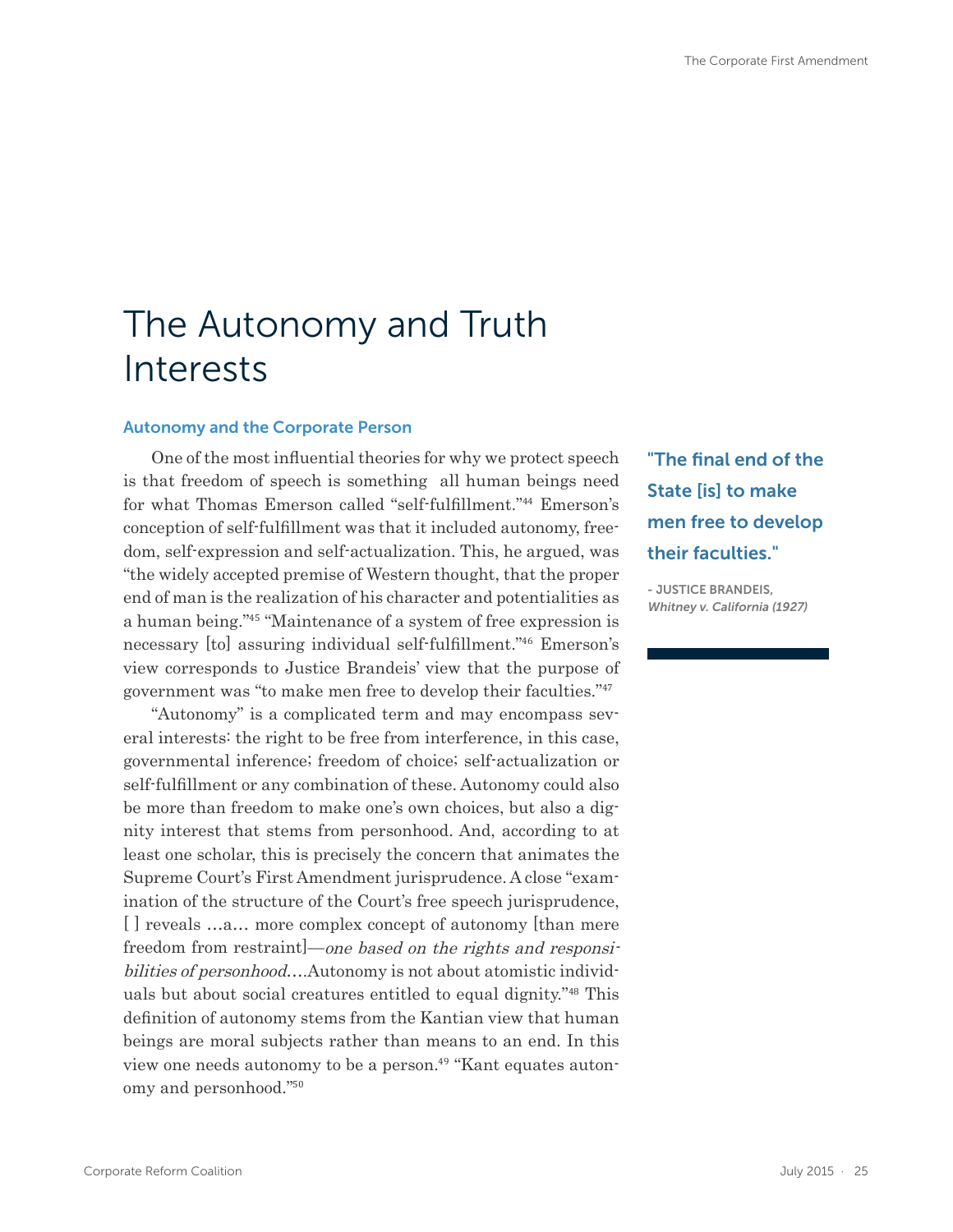A corporation, of course, is not that kind of person, a moral subject. It is a legal fiction, a tool for organizing property and for accomplishing some given legal purpose. A corporation does not need to overcome its phenomenological self or its biology to claim autonomy. Corporations operate in the world (or at least some of them do; many corporations have no corporeal existence at all beyond the files of some lawyer) and are real in that sense, but the legal entity itself is not a thing in the physical world but rather a legal construct.

And although for human beings finding a purpose may be a life's work, people do not owe their existence to their purpose. For a corporation, the purpose is what defines its legal existence. Corporation law is necessarily very formalistic. It matters quite a bit what organizational purpose – for-profit or not-for-profit – is chosen for it. For-profit companies are organized to conduct a business. Non-profit corporations may be organized for a wide diversity of projects. But these are distinct categories, with distinct legal consequences, in particular distinct tax consequences.

It might be possible to analogize corporate, organizational purpose to "self-actualization"; but it is more difficult to say that corporations have any intrinsic need for "self-expression." They don't. They aren't human. To be sure, some sorts of communication is necessary to any entity in order for it to accomplish its stated purpose. But there would seem to be very significant differences, the same sorts of differences human rights law is meant to capture, between artificial entities and human beings. Indeed, some observers argue that the current anthropomorphizing of corporations is in tension with a great of corporate law. <sup>51</sup> So it is not clear that the autonomy/self-actualization interest is applicable to corporations as such.

Yet this does not exhaust thinking about the autonomy interest. If the right to autonomy means, among other things, the right to make up one's own mind, perhaps that should include the right to *receive* information from which to do so. Moreover, marketing and advertising communications make up a great deal of our cultural capital. It could be said that it provides people with the raw materials from which to craft personal identities and to engage in self-expression. If so, perhaps First Amendment protection for commercial and corporate speech is justified to further the autonomy of *listeners* not speakers.

And indeed this is the theory advanced in Virginia Pharmacy for deciding that truthful commercial speech should receive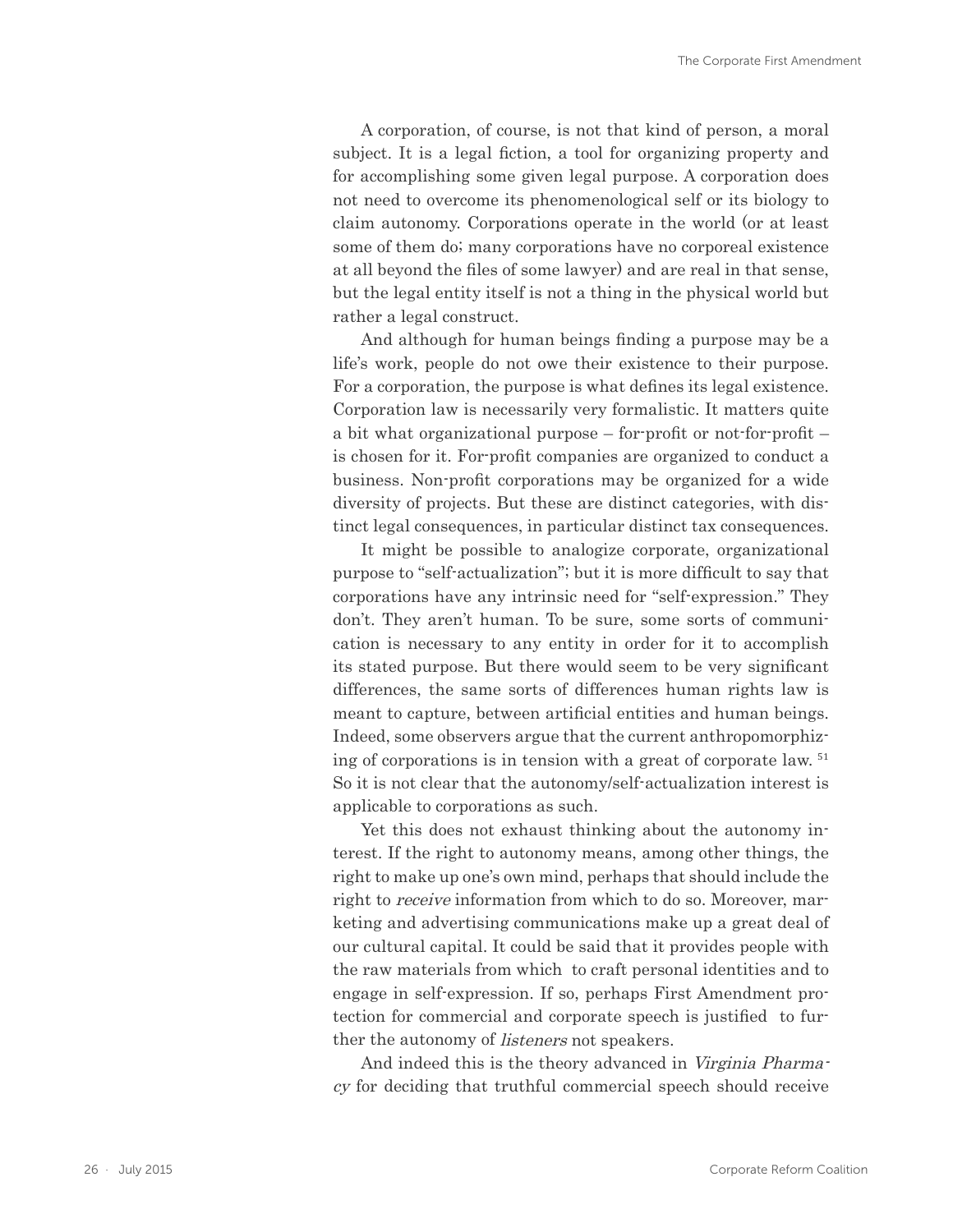<span id="page-26-0"></span>limited First Amendment protection.<sup>52</sup> However, that protection only extended to truthful speech; and even then such protection was (in theory) more easily set aside by a legitimate governmental regulatory interest. This makes sense when we consider that the regulation of commerce may often involve regulating some sort of speech. So a test for regulation which was hard to satisfy would make regulation extremely difficult.

Of course, a lot of people would say less regulation is desirable. They would not see encumbering regulation of commerce as a detriment. However, if we go back to the substance of the justification– protection for commercial speech is in the interest of protecting consumer autonomy – it is clear that in many cases regulation may actually contribute to consumer autonomy if, for example, it requires sellers disclose truthful information, forbids some kinds of manipulative practices, or even blocks advertising consumers indicate they don't want to receive it..

Advertising that is truthful, informative and does not contribute to self-harming behaviors probably presents the strongest case for saying that protecting it contributes to listeners' autonomy. But, of course, a great deal of advertising is not truthful. And according to critics, a lot of it does contribute to self-harming behavior like overeating, drinking, smoking, over-spending, bulimia, etc.

A similar pattern of negative and positive social costs accompany the public interest argument for protecting advertising. Advertising may contribute to violence, excessive materialism, social anxiety, environmental degradation, decline in spiritual values, poor self-esteem, stereotypes, visual clutter and a host of other ills that at one time or another various critics have attributed to commercial culture. Against these charges are the arguments that advertising makes the culture more vibrant, that it is entertaining and informative, that advertising drives sales which in turn drive an economy which provides a wealth of goods and services contributing to human well-being. It is probably impossible to resolve whether the net effect of commercial speech, looked at as a whole, is positive or negative for the listener, but at best it seems like a draw as to truthful speech. False commercial speech is a different matter. Because of the unmistakable potential for harm from false advertising, the Virginia Pharmacy decision to limit protection to truthful commercial speech seems calculated to protect only that speech which benefits listeners and to offer little grounds for thinking its rationale also extended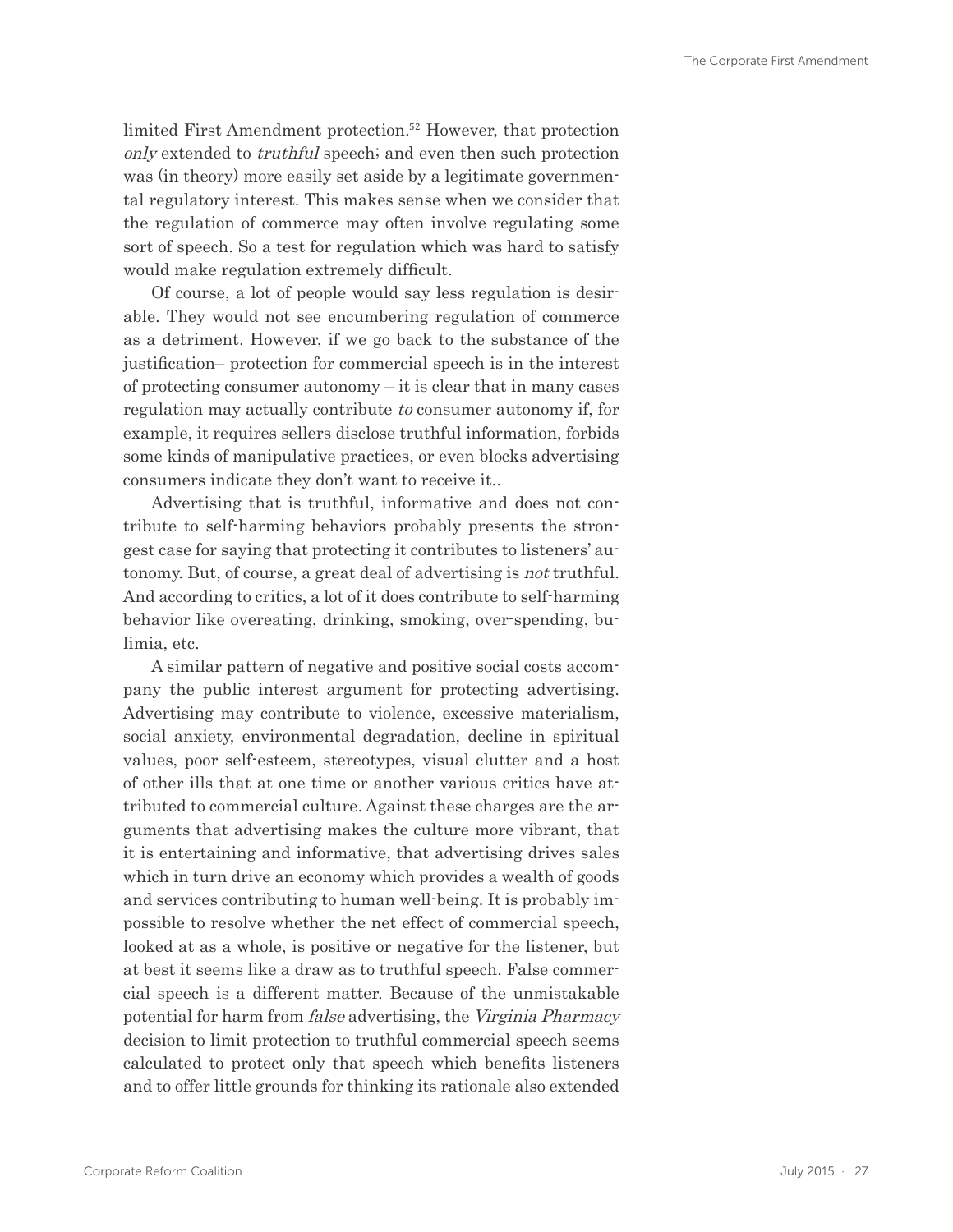to protecting speakers. In short, protecting the speech of corporations does not implicate the autonomy or dignity of corporations because they are not human beings with the expressive needs of human beings. And even though there is an argument that some commercial and corporate speech may sometimes contribute to listener autonomy, that contribution is, at best, limited to truthful, informative speech. Even that sort of speech may undermine listener autonomy if the listener would prefer not to hear promotional pitches but is powerless to block them. And, as anyone who has lived in this culture can attest, a great deal of commercial and corporate speech is not truthful. Even that which is truthful is often designed to be manipulative. Manipulation is a kind of deception and is inconsistent with listener autonomy. Manipulation hijacks and misdirects the will of the listener by circumventing his reason and inspiring actions which may even be counter to his will. Manipulation and deception are also relevant to the second aim of the First Amendment — protecting the search for truth.

#### The Marketplace of Ideas, Brands and Consumer "Education"

The second-most popular justification for protecting expression is that it is necessary to the production of true knowledge. John Stuart Mill, the philosopher whose work is most often cited for this proposition, argued that "every age having held many opinions which subsequent ages have deemed not only false but absurd; and it is as certain that many opinions, now general, will be rejected by future ages, as it is that many, once general, are rejected by the present."53 Examples drawn from science and medicine are often used to illustrate this point. The idea is that in order to be sure that the truth will be known we have to create conditions of freedom so that truth may be produced. This is often referred to as the "marketplace of ideas" justification for freedom of speech. This rationale has appeared in numerous judicial opinions, most famously Justice Oliver Wendell Holmes' dissent in the  $Abrams<sup>54</sup>$  case mentioned earlier.

In terms of the marketplace of ideas, the First Amendment's focus has traditionally been in those areas which might be viewed as "opinion" and thus not subject to verification by empirical study; in contrast, facts, especially commercial facts, have traditionally been viewed as more appropriately subject to regulation, although again with some caveats. With respect to polit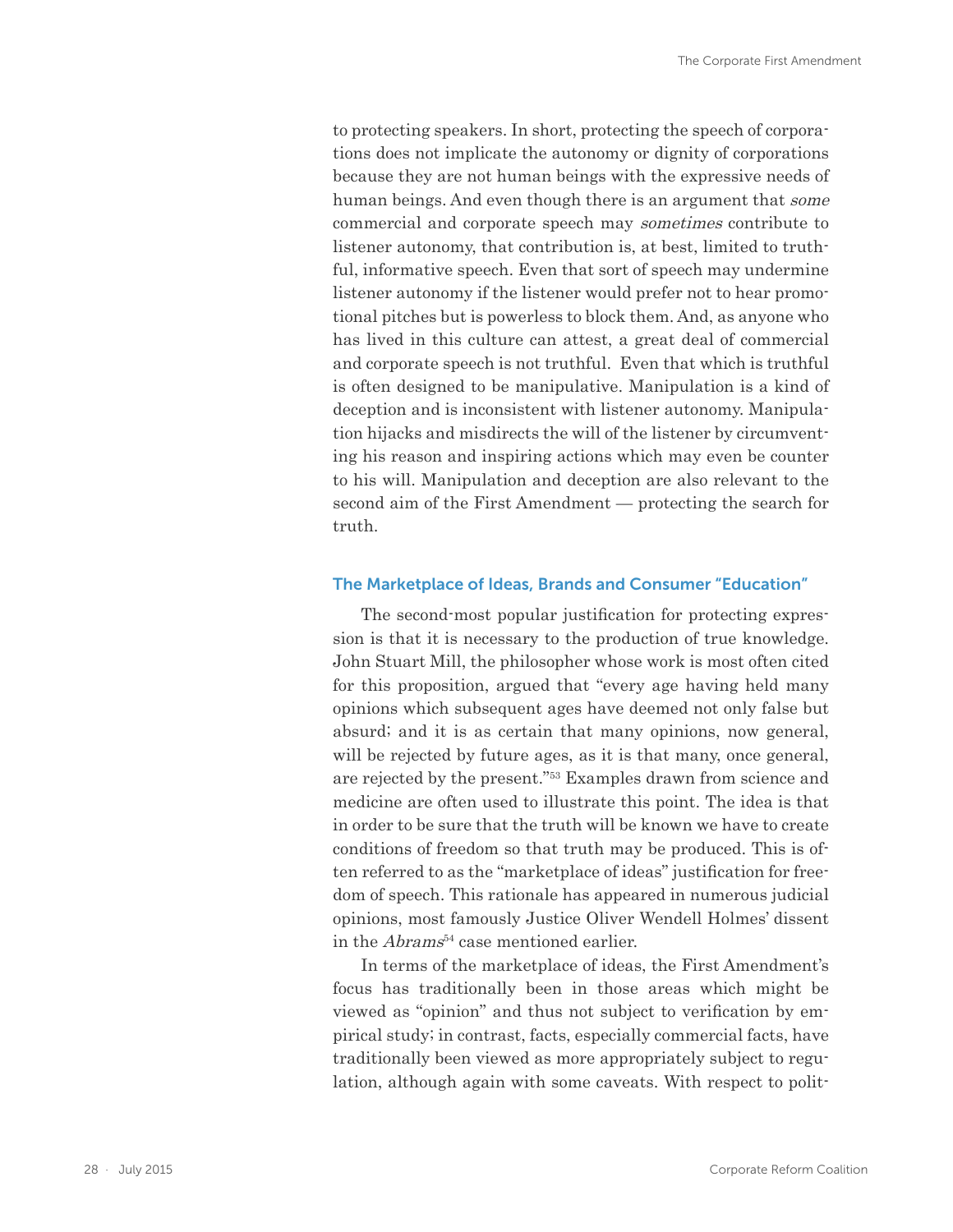<span id="page-28-0"></span>ical speech, little distinction is made between fact and opinion; the First Amendment offers very strong protection to both facts and opinion in the political context, especially where the speech involves public figures and matters of public concern. And with respect to literature and art there is likewise no attempt to regulate for truth. Indeed, such an attempt would be viewed inimical to a free society.

One of the most important concepts for political speech and the truth function is the idea, articulated by Justice Brennan in the famous New York Times v. Sullivan case, that because "erroneous statement is inevitable in free debate," expression needs a certain amount of "breathing room" in order for it to be truly free.55 What that "breathing room" means in practice is freedom from legal consequences. While that may have been appropriate in context of the political issues in Sullivan, §§ it hardly seems like the right standard to apply to commercial speech. Can it be the case that advertising needs "breathing room" for false claims? Offering legal "breathing room" for false commercial speech seems like a spectacularly bad idea, one unlikely to advance knowledge or consumer information..

 A great deal of commercial regulation involves regulating factual claims – truth-in-lending, truth-in-advertising, truthful labeling – or regulating other speech related to the transaction, most notably disclosures. Securities law, food and drug law, banking and many other sectors require certain facts be disclosed in various contexts. It is probably no exaggeration to say that the bulk of regulation of commercial speech is regulation of factual claims or regulations requiring some sort of disclosure. Although the Virginia Pharmacy Court described advertising as "information," one of the dilemmas of applying the commercial speech doctrine is that a great deal of advertising makes no factual claim at all.

Advertisers like to describe what they do as "educating" the consumer. But this does not always involve providing a straightforward piece of information like price as in Virginia Pharmacy. That is "information" in the dictionary sense: "knowledge obtained from investigation, study or instruction."56 Instead, when advertisers speak of "information" they often mean using com-

<sup>§§</sup> *Sullivan* involved a lawsuit for damages arising from inaccuracies in a political ad taken out by supporters of Dr. Martin Luther King about the clashes in the South between civil rights marchers and police. The plaintiff was an official who believed that some minor factual errors in the ad injured his reputation..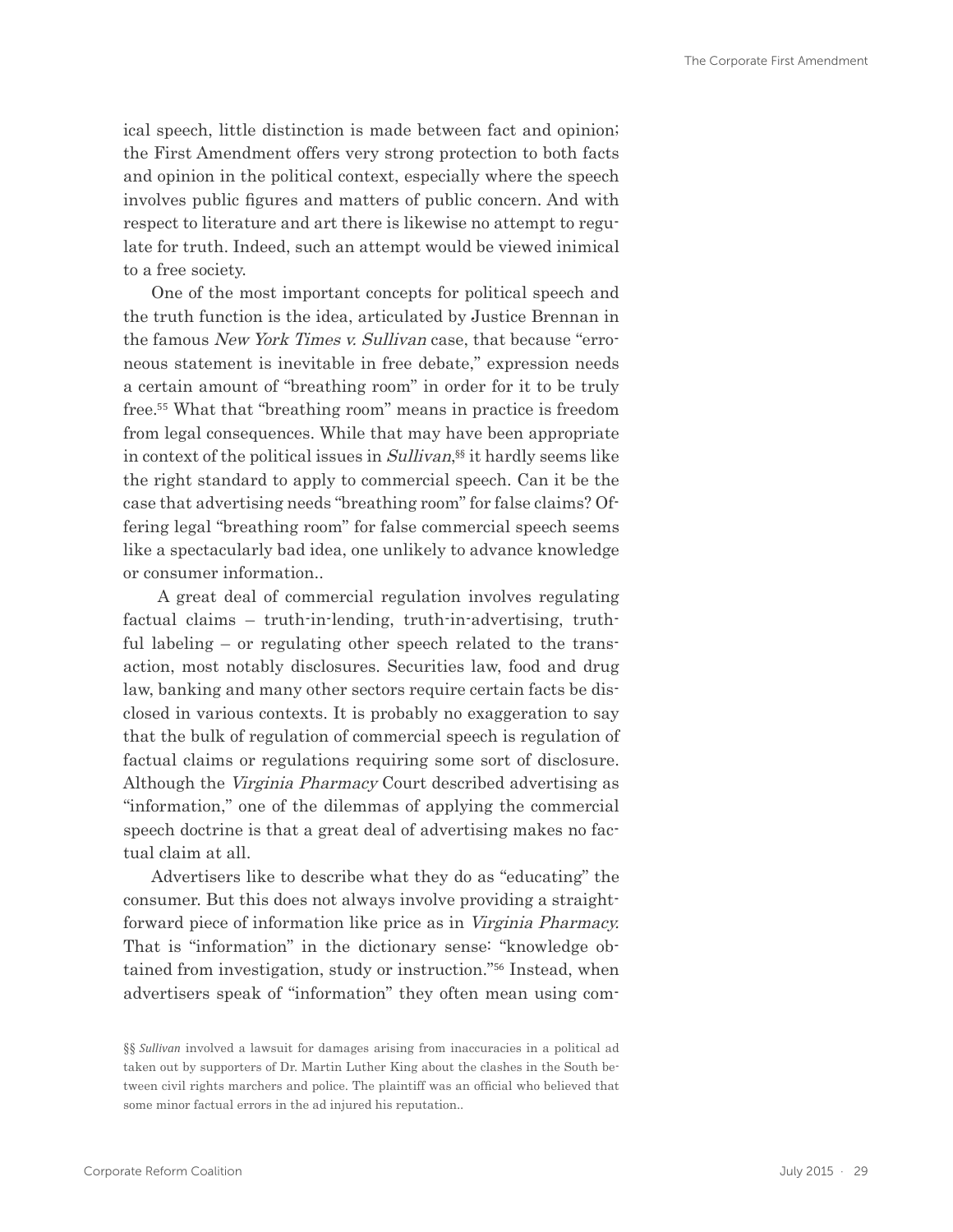munication to imbue their product or brand with an aura that suggests something about it or about the consumer who chooses it, something that will inspire the consumer to buy its product over any number of virtually identical products. And when they speak of "consumer education" what advertisers often mean is something rather more like indoctrination or psychological conditioning.

Because so many products are identical in all but the trademark, trade dress and small differences like fragrance or color, a great deal of advertising is parity advertising. This is advertising intended "to make consumers prefer one brand over another."<sup>57</sup> In order to do that advertisers have long relied on emotional appeals and vivid imagery. And they have not viewed consumers as particularly astute. Beginning in the early  $20<sup>th</sup>$  century "advertising practitioners increasingly subscribed to the notion that most consumers were of low intelligence and that advertising copy, in order to have appeal, needed to address consumers' emotions rather than their intellect."58 In other words, advertisers believed they could manipulate consumers.

#### Advertising, Manipulation and Tough Love Paternalism

Manipulation does not contribute to consumer autonomy. People who are being manipulated are not acting as fully free, autonomous agents. Yet a good deal, perhaps most, of what advertising does or attempts to do is to manipulate consumers by influencing them at a subconscious level. This picture was almost entirely absent from the Virginia Pharmacy Court's characterization of the consumer as a rational chooser who gathers information on which to make choices.

Although the Virginia Pharmacy Court thought it self-evident that advertising was "information," it is a stretch to describe much of advertising as informative. Most advertising is what its earliest practitioners described as "special pleading." As a consequence, everyone expects advertising to be exaggerated. Indeed, a distinct legal doctrine, the puffing doctrine, grew up around the practice of advertising. The puffing doctrine reflected the common understanding that a good deal of advertising was unreliable exaggeration if not outright lies. So many courts found that what a seller says to promote its product is "puffery." The puffing doctrine denied recovery for injuries or losses incurred because of a buyer's reliance on sales talk that, according to the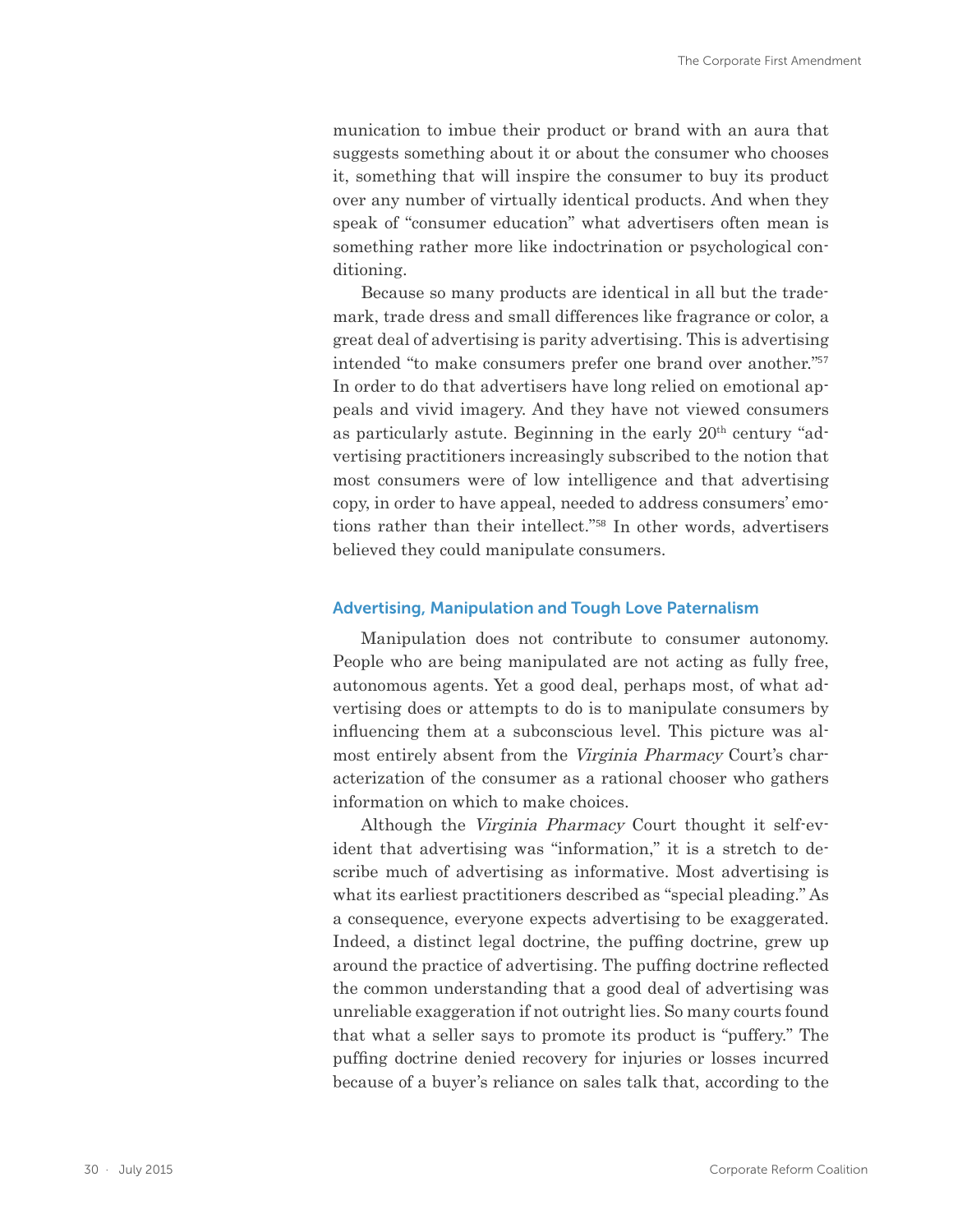courts, no rational person should have believed.<sup>59</sup>

More foundational still, most advertising and a great deal of marketing generally, is intended to evoke an emotional reaction. Pictures of babies, nature, beautiful people, beautiful settings – advertising often portrays an idealized, aspirational world in which everyone is perpetually ecstatic over laundry detergent and toothpaste. "An ideal corporate brand creates a powerful corporate myth that is deeply anchored in the consumer's life-world, capable of turning ordinary consumption into a quasi-religious activity."60 Marketers strive to create emotional connections between consumers and their brands so that consumers will love these brands "beyond reason."<sup>61</sup>

As psychologist Robert Cialdini, author of Influence: The Psychology of Persuasion,<sup>62</sup> has described, some of the tools sellers use to persuade involve activating social norms about reciprocation, psychological needs for commitment and consistency, social proof, liking, deference to authority, and the psychological response to the perception of scarcity or exclusivity.63 So, for example, giving people a "free gift" often inspires people to reciprocate by making a purchase or giving a donation; asking people for a commitment increases the likelihood that the person will take the promised action because it taps into people's self-image as someone who honors commitments; offering proof that "everyone has one" or everyone is doing something taps into some people's desire for social approval and conformity; engendering positive emotions, even if they are not about the product or service, can have spillover benefits; using authority figures like doctors or even celebrities activates some people's tendency to defer to authority and creating artificial scarcity or a sense of exclusivity can make something desirable. All are familiar persuasion tactics.

These tactics are used in many different contexts but they are regularly encountered in marketing. And paying attention to these actions (assuming that you are even aware of them) and trying to guard against their influence is effortful. In many cases may not even work since knowledge of a particular technique does not ensure ability to marshal resistance to it.

The appeal to emotion in advertising is well-known, and perhaps an artifact of sexism (since early on advertisers realized that they were often speaking to women and as a consequence believed that the pitches had to be correspondingly modified to appeal less to reason and more to emotion because of the

"An ideal corporate brand creates a powerful corporate brand creates a powerful corporate myth that is deeply anchored in the consumer's lifeworld, capable of turning ordinary consumption into a quasi-religious activity."

- GUIDO PALAZZO & KUNAL BASU, The Ethical Backlash of Corporate Branding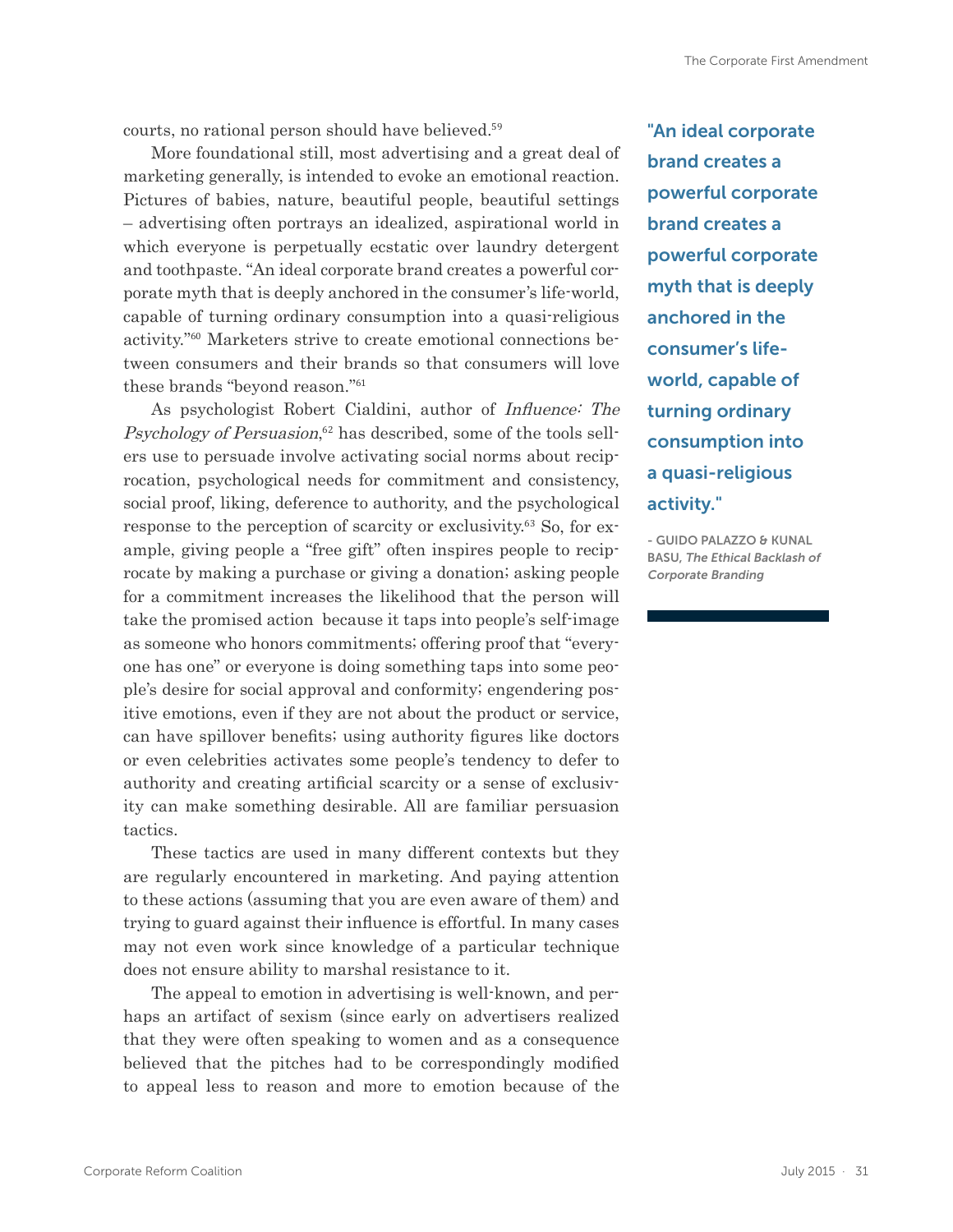### "It is a well known fact that teenagers like sweet products. Honey might be considered."

- MARKETING REPORT TO BROWN & WILLIAMSON

then-prevalent attitudes towards women). Most people seem to believe that advertising has no effect on them. "Yes, most advertising is puffing and lies and relies on blatant emotional appeals, but I am immune to that nonsense," seems to be a common feeling. Advertisers know this and exploit it. In their advertising they pander to the audience's self-conception by direct and indirect suggestions that they know consumers are too savvy to be affected by it.<sup>11</sup> This perception is, however, mostly wrong.

> Nobody wants to admit that they're in the least affected by advertising! They'll typically claim that they don't pay any attention to advertising despite the fact that a glance at their pantry or closet, kitchen or garage reveals nothing but heavily advertised name-brand consumer goods<sup>64</sup>

If you regularly read the trade journals and marketing literature you will encounter discussions of consumers and of advertising practices like the above that are startling in their frankness. In his 1957 bestseller Hidden Persuaders, journalist Vance Packard quotes one marketing executive as saying:

> [I]f you expect to be in business for any length of time, think of what it can mean to your firm in profits if you can condition a million or ten million children who will grow up into adults trained to buy your product as soldiers are trained to advance when they hear the trigger words "forward march."<sup>65</sup>

By 1973 tobacco companies were considering that while 'pre-smokers' and 'learners' start smoking for psychological reasons (fitting in with the crowd, self-image, boredom relief), once the 'learning' period is over, the physical effects become of overriding importance and desirability to the confirmed smoker, and the psychological effects, except for the tension-relieving effect, largely wane in importance or disappear.<sup>66</sup>

Tobacco companies also sent some 1,000 pamphlets to school children claiming "scientists do not know the cause or causes of the chronic diseases reported to be associated with smoking"67 in order to seed that potential market with doubt. Meanwhile, in their offices they were mulling over what flavors to add to ciga-

<sup>¶¶</sup> Like appealing to the idea of control, ("take control of \_\_\_\_" is a ubiquitous pitch), lots of ads repeat some version of the Ditech "Consumers are smart" pitch.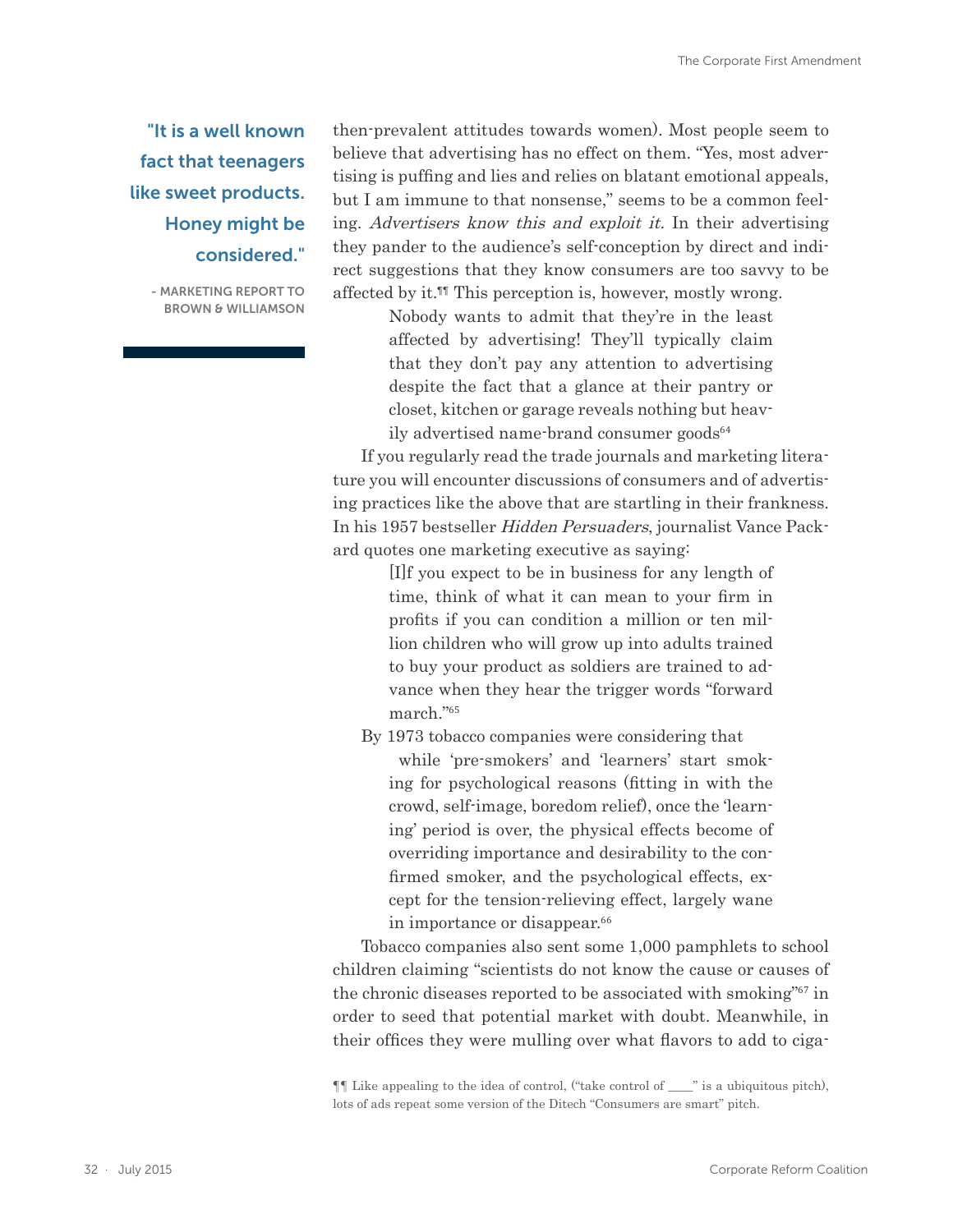rettes so as to appeal to teenagers. "It is a well known fact that teenagers like sweet products. Honey might be considered."<sup>68</sup>

Little has changed in the intervening years. Advertisers continue to view consumers, even children, as a resource to be mined. Thus, Lucy Hughes, an advertising executive interviewed for Joel Bakan's *The Corporation*<sup>69</sup> admits in discussing "the nag factor" she helped discover that parents say they do not want their children to nag them for products, but that marketers can use marketing to get kids to nag their parents for products they want such as fast food. Parental dislike of nagging she says is just a "general attitude" that they have. It doesn't mean they act on it. "You can manipulate consumers into wanting your product," she says beaming.

Whether it is ethical to manipulate children this way is a question Ms. Hughes leaves to others. But the research she describes which went into identifying the "nag factor" is typical of marketing research. And research like this has been going on for decades, all without much regulation.

Since the 1960s a great deal of research, much of it conducted by marketers themselves, has revealed that human beings are susceptible to rational gaps (at least as rationality was commonly understood by economists). People are subject to various predictable irrational mistakes<sup>:70</sup> they often anchor a price estimate around an "irrational" number, they may have difficulty rounding or calculating the true cost of credit. Things that are more salient may skew memory (so flying seems dangerous because plane crashes are more salient and vivid but car crashes are more common.) People often rationalize decisions that are made on the basis of emotional belief, and indeed emotions play a critical role in enabling decision-making, but that role may obscure the real drivers of behavior and make some survey research unreliable. People also have time inconsistent preferences. They would like to save money but also want to buy that car today. They want to lose weight but eat the ice cream today. Will power is a common problem for autonomous persons.

These and many other cognitive biases have been reported on by researchers such as Daniel Kahneman,<sup>71</sup> Dan Ariely<sup>72</sup> and others. As we would expect, since in many cases marketers discovered these vulnerabilities, they have long exploited them for profit.\*\*\* Indeed, marketing is heavily data driven. "Today com-

<sup>\*\*\*</sup> One of the simplest examples is the common practice of shaving a penny off of the price of something so that instead of being \$2.00 it is \$1.99. The latter is often "read" as \$1.00 even though the actual price is effectively \$2.00.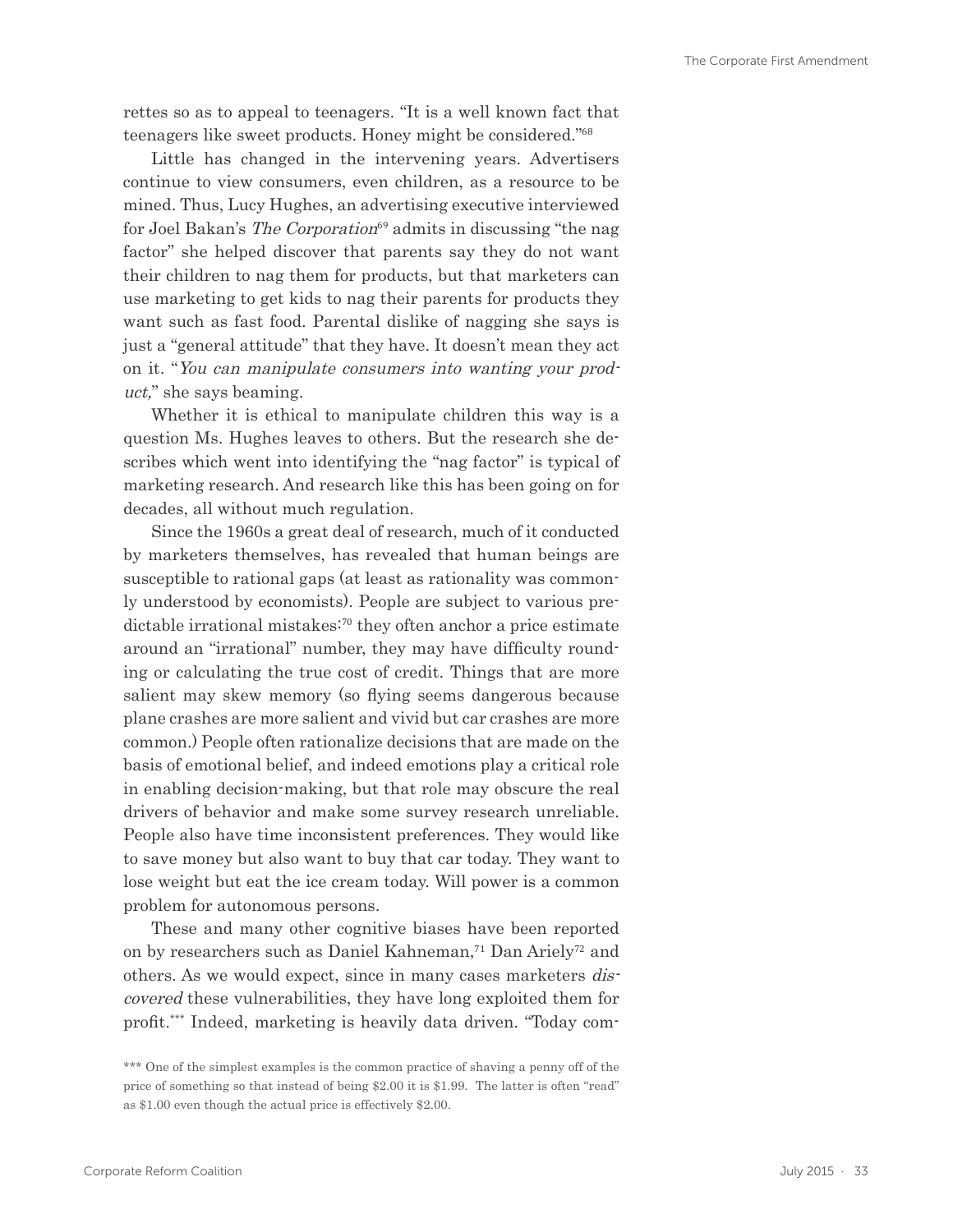panies spend hundreds of millions of dollars studying our behavior—asking us questions, dispatching corporate ethnographers to scrutinize us in our kitchens."<sup>73</sup>

All this research means that marketers know a great deal more about consumer motivations than the consumers themselves do. And it goes without saying that sellers know a great deal more about their products than buyers do. So the field is quite imbalanced. What consumers do know, however, is that the best defense against this marketing barrage is to avoid it. Avoidance is completely consistent with, indeed supportive of individual autonomy.

For example, if you are on a diet you might want to avoid having cookies in the house. And to support your decision to avoid having cookies in the house you might want to avoid advertising that tempts you to buy cookies. Although this could be analogized to Odysseus's request to his men that they tie him to the mast of his ship so he could hear the sirens' song but not act on it, it is more like the actions taken by his men to stuff their ears so they wouldn't hear the song. Either way, both acts are are fully consistent with autonomous persons.<sup>74</sup>

But defenders of laissez-faire and First Amendment protection for advertising suggest that people *ought to be forced to lis*ten to advertising they do not want to hear because of the educational opportunities it affords them to exercise their willpower and the social benefits which accrue to society from advertising, like advertiser supported media.

Yet proponents of First Amendment protection for commercial and corporate speech invariably claim that governmental regulation is "paternalistic." Regulation, these critics say, interferes with the consumers' ability to learn which advertising to trust by making that determination for him. A critical aspect of autonomy, they say, is to learn by trial and error. Let that sink in for a bit. Defenders of First Amendment protection for commercial speech would like to force consumers to hear speech they avowedly would like to avoid because defenders think it is good for them.

Contrary to the musings of legal theorists, it appears that many consumers would just as soon not devote many hours of their day trying to decide what advertising claims to trust or working out which manufacturer has the best bargains. Consumers express a preference for less advertising and more reliable advertising. "Consumers hate spam. They hate pop-up ads,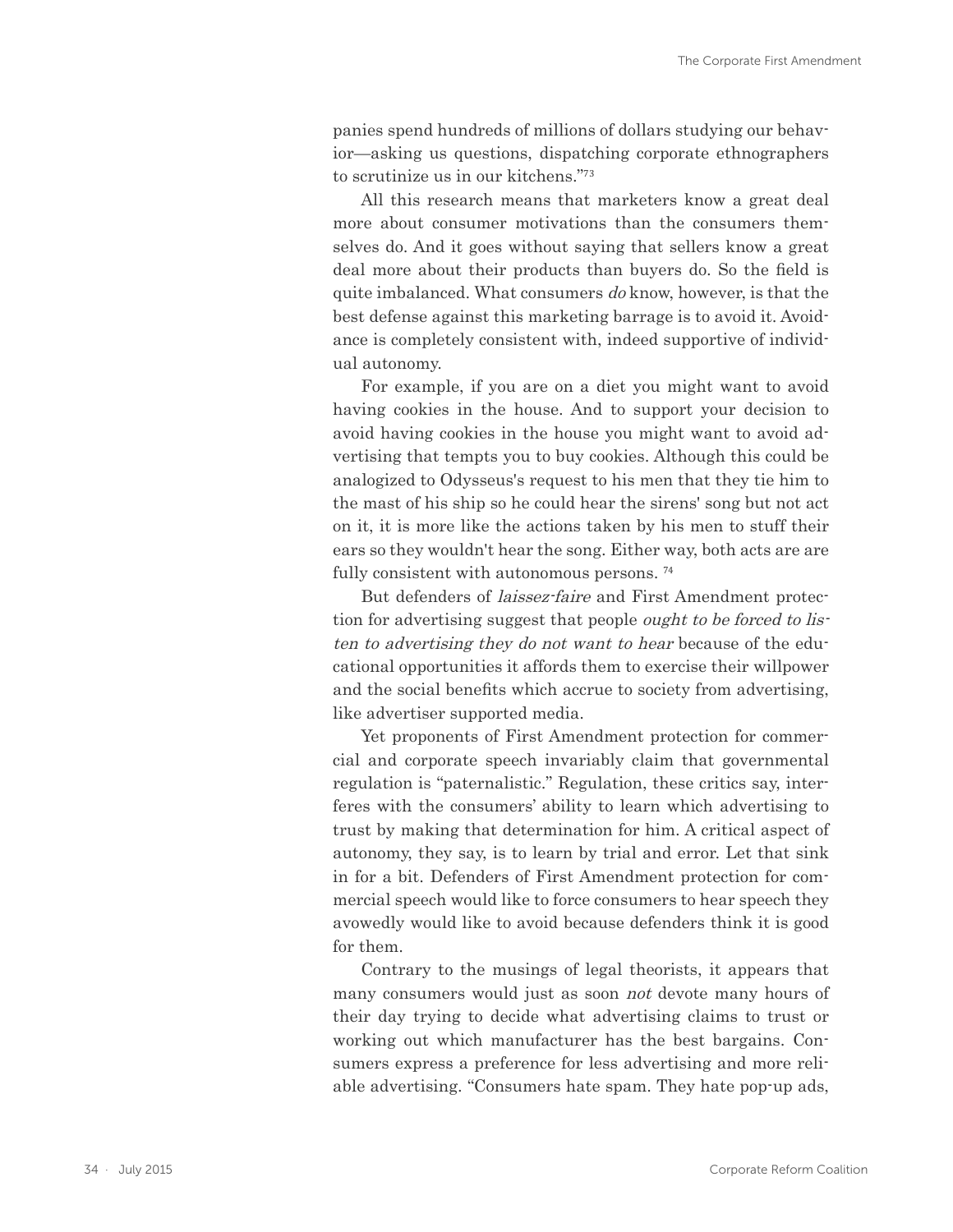junk faxes, and telemarketing. Pick any marketing method, and consumers probably say they hate it."75

And the research suggests they are correct in their intuition that the best defense against persuasion attempts is to avoid them rather than to reason them out. Trying to remember that \$1.99 is actually \$2.00 is effortful. Once we consider the thousands of commercial persuasion pitches to which the average consumer is exposed everyday it is clear that a good deal of mental energy must be expended on trying to sort through them or to shut them out. Cognitive loads can increase the difficulty in attending to resolutions – for example to eat healthier foods.<sup>76</sup> And in fact it appears that even without persuasion attempts, the mere proliferation of "choice" may itself be stressful.77 It is easy to understand why consumers might want less stress.

Not surprisingly then, as noted above, advertising is universally distrusted and disliked. So a great deal of governmental regulation of commercial speech falls into one of more of these categories: (1) providing for blocking or filtering of unwanted commercial appeals; (2) information on process issues such as source, labor practices, pesticide use, animal testing and the like; and (3) disclosures of important information like how long it will take to pay off a debt, the health risks associated with use of the product, limited warranties, privacy policies and many other types of information which the seller might otherwise, in the absence of a disclosure requirement, prefer not to disclose. With respect to all of these categories regulation actually enhances listener autonomy.

One of the most popular examples is the FTC's do-not-call list which allows consumers to place their phone numbers on a list which requires marketers to take their names off of telemarketing lists. The registry does not include charitable and political telemarketing, only commercial marketing. It was developed in response to widespread public demand. Nevertheless, affected marketers challenged the law claiming it violated the First Amendment. The 10<sup>th</sup> Circuit upheld the law writing:

> Just as a consumer can avoid door-to-door peddlers by placing a "No Solicitation " sign in his or her front yard, the do-not-call registry lets consumers avoid unwanted sales pitches that invade the home via telephone, if they choose to do so. We are convinced that the First Amendment does not prevent the government from giving consumers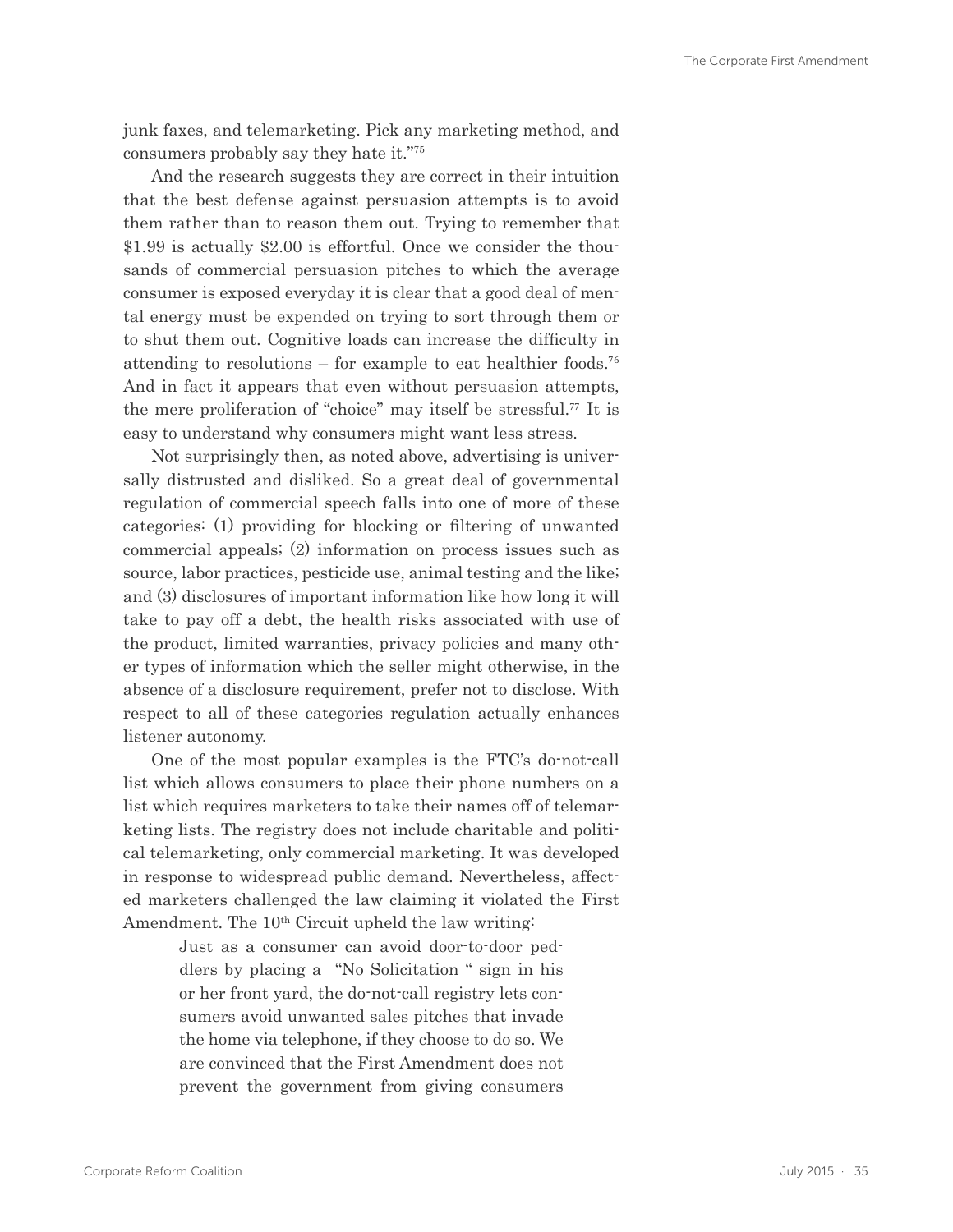this option.<sup>78</sup>

<span id="page-35-0"></span>Yet, today, 11 years later, this ruling may be in jeopardy because one of the grounds on which it was based, that the donot-call registry was narrowly tailored because it did not include charitable and political telephone solicitations, may now conceivably be the basis for its vulnerability to challenge; this distinction could be characterized as "discriminating" against marketing.<sup>79</sup> This was a law which prohibited sale of prescriber-identifiable information from pharmacies to data miners to be used for marketing purposes. The Court found that the exemptions for research and for law enforcement indicated that the Vermont law singled out marketing for "disfavored" treatment and that violated the First Amendment. It is difficult not to conclude that the same may be said of the do-not-call registry.

And indeed, at present, almost any regulation of commerce that some entity objects to is being attacked, sometimes successfully, as a violation of the First Amendment rights of the business in question, or carrying the discrimination analogy further, as a violation of Equal Protection.

In Seattle an ordinance to raise the minimum wage which did not exempt franchisees from the small business exception was attacked as discriminating against franchisees' First Amendment rights;<sup>80</sup> in Ohio a licensing law for dealers in precious metals meant to regulate pawn shops was attacked as violating the First Amendment;<sup>81</sup> in the District of Columbia a law requiring tour guides to pass a test of their knowledge of D.C. landmarks was ruled unconstitutional as a violation of the First Amendment, as was a law attempting to require disclosure of minerals filed with the  $SEC<sub>,82</sub>$  a regulation requiring employers to post a notice informing employees about their right to unionize,  $83$  a successful challenge to a proposal in Missouri for a ballot initiative requiring St Louis to refuse tax breaks to unsustainable energy companies,84 and on and on. Many of these challenges have failed, but some of them have succeeded. Many of the challenged laws, like the Ohio licensing law, have been on the books for decades or fall within previously uncontroversial regulatory powers

The new corporate civil rights movement is challenging the ability of government to regulate on behalf of the people and this may raise very serious challenges to the public welfare with respect to basic health and safety regulations, the sort of regulations that arose in response to the perilous working conditions and the free market free-for all that industrialization brought in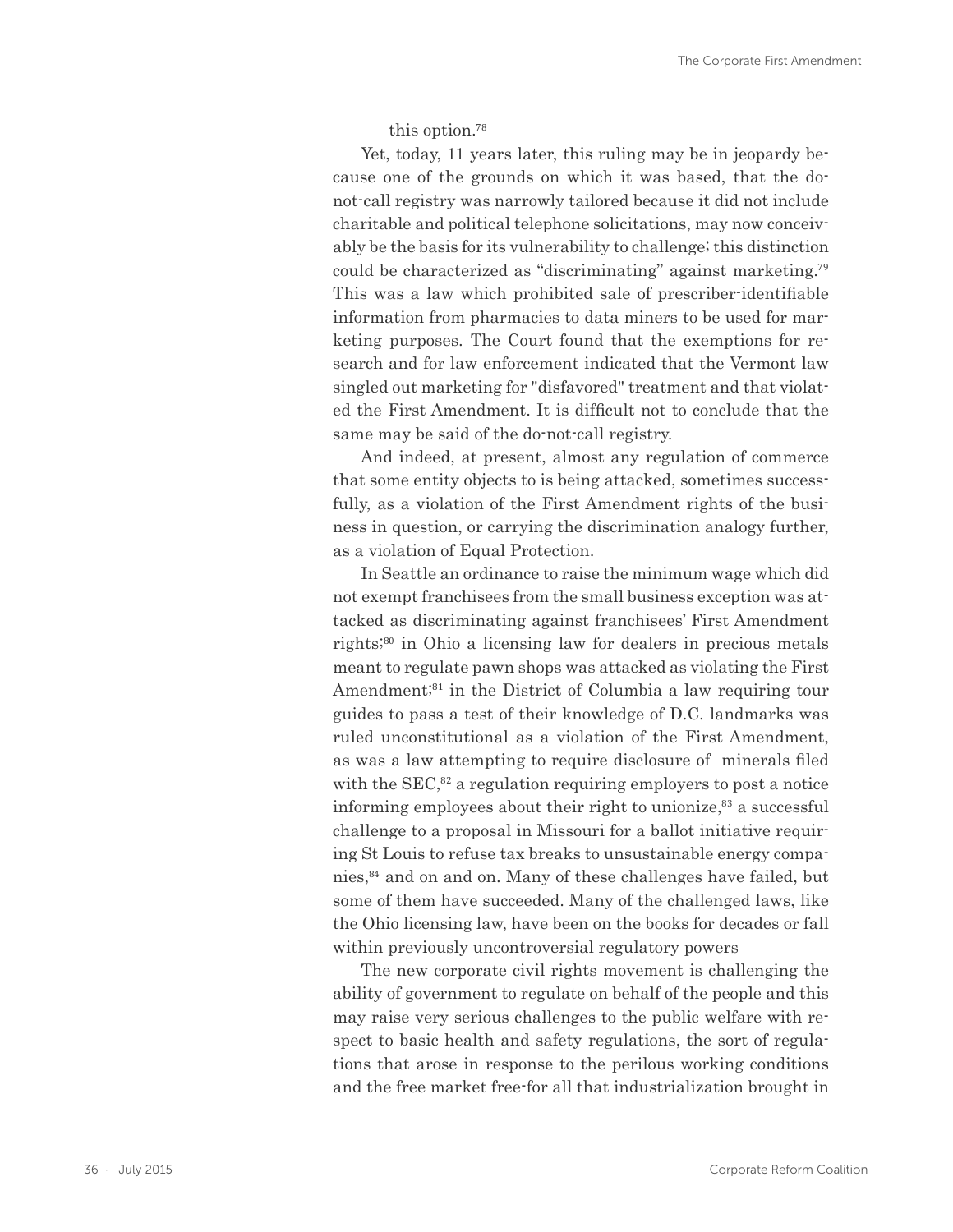its wake in the early Industrial Age. This new jurisprudence would seem to return us to the market not of the 1990s but of the 1890s.

#### Public Health Safety and Welfare

Much of the early political impetus to regulate commerce as it related to consumer products arose from the patent medicine trade. In the late  $19<sup>th</sup>$  and early  $20<sup>th</sup>$  century various patent medicines were sold as curatives to every conceivable ill – mental and physical. The active ingredient in most was alcohol, but many also contained cocaine, opiates, and other psychotropic ingredients. Most troubling of all, some contained arsenic, and other substances which were unambiguously poisonous. The push to pass food and drug safety laws coincided with the expressed desire for regulation of advertising. Both were aims of the consumer movement which began in the early  $20<sup>th</sup>$  century and began to be a significant political force in the 1930s.<sup>85</sup>

Thus, one group of regulations that is immediately and adversely affected by the new First Amendment jurisprudence is the group of laws regulating labeling of food and drugs, not only pharmaceutical drugs, but also alcohol, tobacco and, increasingly, as states legalize its use, marijuana. The most visible example of this threat is the striking down of the FDA's graphic warning labels for tobacco as unconstitutional.<sup>86</sup>

Graphic warning labels were intended to make the health warnings that had long been required on cigarette labels more salient by rendering them in visual terms which would compete with sales messages at the same level as the advertising works – visually, viscerally, and emotionally. These labels were backed up by solid science; indeed, it was in some sense merely an inversion of the advertising industry's long-standing practice of trying to generate emotional reactions in consumers with ads. In this case the government wanted to generate aversion because tobacco is a product for which there is no safe use. Reducing the number of smokers would reduce health care costs, not to mention the savings in life and health and reduction of pain and suffering and loss to smokers and their families occasioned by tobacco-related deaths and disabilities.

Predictably, cigarette companies argued that such warnings went beyond factual information and were intended to persuade. And several courts have agreed, finding that these graphic warning labels constitute persuasion attempts and that the govern"I have recently been persuaded that I can safely keep on smoking if I change to a cigarette that is advertised to have less tar and nicotine than the brand I previously smoked."

- VERN COUNTRYMAN , LAW PROFESSOR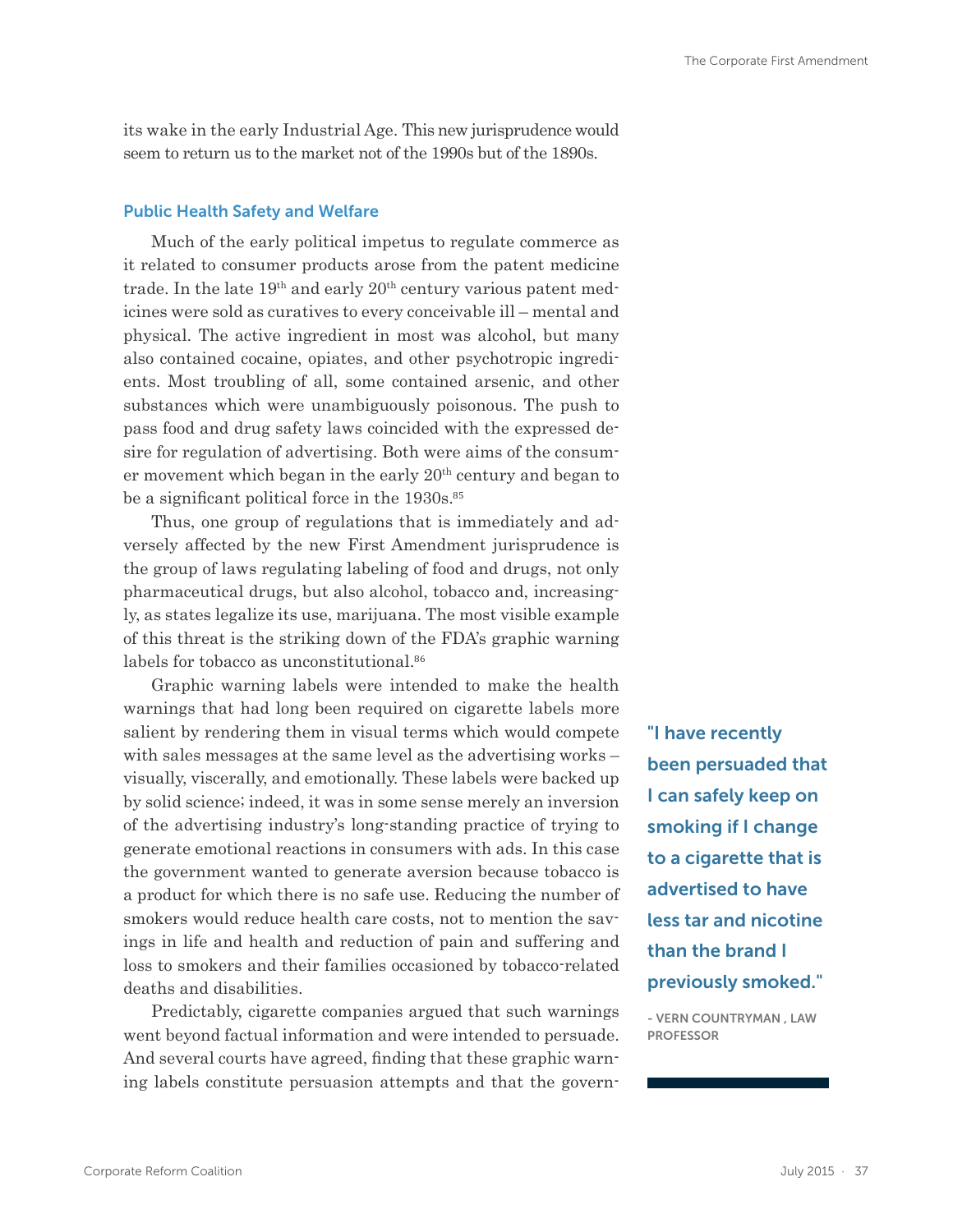ment should not be permitted to use the seller's package as a platform for its antismoking "message."††† In some sense it is true that the graphic warning labels are intended to "persuade" if by "persuade" you mean "fully understand the implications of the textual warning." Yet in another sense there aren't any "sides" and there is no "debate" with respect to smoking. Smoking is unequivocally harmful to your health. There is no "other side." By characterizing the decision to sell and to consume cigarettes as a "debate" the tobacco companies invoke the language of the First Amendment to suggest that this is an issue in the "marketplace of ideas" in order to legitimize the application of the First Amendment to the labeling regulations.

Recall that the tobacco companies are the ones who popularized the tactic of creating doubt and controversy around health warnings. And they industriously attempted to suggest to smokers who were worried about the health effects of smoking, through the colors on the package and terms such as "light," that light cigarettes were less damaging to their health. And they were successful.

In 1976 Harvard Law professor Vern Countryman proclaimed, "I have recently been persuaded that I can safely keep on smoking if I change to a cigarette that is advertised to have less tar and nicotine than the brand I previously smoked."87 Professor Countryman was, ironically, offering this fact as evidence of advertising's supposed beneficial informational function, apparently as yet unaware, as many people were because of the tobacco companies' successful suppression efforts, that lower tar and nicotine conferred no benefits.

Because the existing warning labels are rendered in black and white and "reason why" copy instead of in the vivid imagery with which the cigarettes are promoted, the law requiring graphic warning labels was an attempt to render the warning in the same emotional register as the sales pitch. The government was trying to use the insights marketers have used for years about what makes information salient and memorable, how to frame information to make it stick, etc.

Some legal academics and economists who identify themselves with behavioral economics, urged that insights such as

<sup>†††</sup> Note this is the same pitch made by Pro-Football in the Washington football team case, that by canceling the trademark the government is taking sides in a matter of public concern.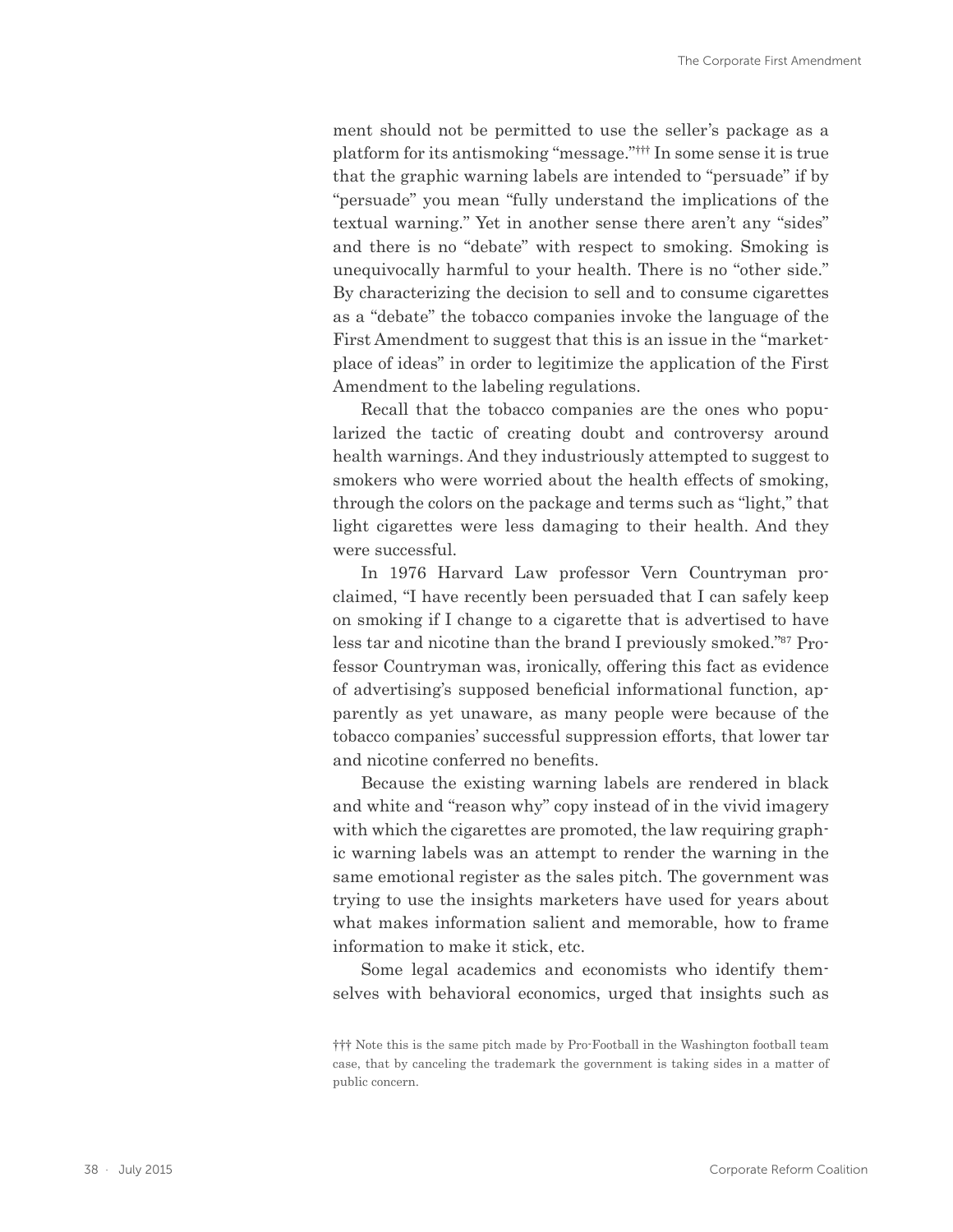<span id="page-38-0"></span>these should be used to help generate better outcomes for consumers. Chief among this group were economist Richard Thaler and law professor Cass Sunstein who wrote a book called Nudge, <sup>88</sup> arguing that government should exploit these cognitive biases and mental rules of thumb for the benefit of consumers. This, they argued, would both preserve freedom of choice and generate better outcomes for the individuals and for society as a whole.

Predictably opponents called nudging "paternalistic" and described Sunstein and Thaler's "libertarian paternalism" as oxymoronic. Indeed, some argued that libertarian paternalism was worse than the old-fashioned kind because, unlike with overtly paternalistic laws like those requiring a seat belt, with "nudging" the consumer might not even realize that his decision was being influenced. As to the cigarette warning labels, the critics won and the D.C. court found that they violated the tobacco companies' First Amendment rights because the graphic warning labels were not sufficiently fact-based but rather were persuasion attempts.

The government's warning labels were not meant to be read literally – that the *specific things* depicted, a diseased lung, death, children who are ill, would necessarily befall the smoker. Rather, the idea was to make the risk real. But by characterizing this information as pertaining to a "debate" or a "controversy" the tobacco companies successfully persuaded courts that the warning labels were unconstitutional, despite the loss of life and suffering attributable to smoking and despite the lower costs to the public if more people quit. This does not seem to be a result consistent with good government.

There are many more such issues which a democratic government could rationally want to regulate. For example, should we allow persons who have been through personal bankruptcy to stop direct mail offers for credit cards? Should it be legal to target people for these offers based on their financial distress as happens now? Should marketers be allowed to advertise to children at school? On their cell phones? Should they be able to target children to sell unhealthy food with advertising cartoon characters? Where marijuana is legal, should it be marketed like alcohol? Should the state be in the business of advertising lotteries as fun and rewarding? Should there be any limitations on the promotion of casino gambling?

For now, the answer to these and many other questions seems to be that the First Amendment forbids this sort of regulation. But it seems clear that much advertising, rather than respecting consumers' autonomy instead treats consumers as prey, so regu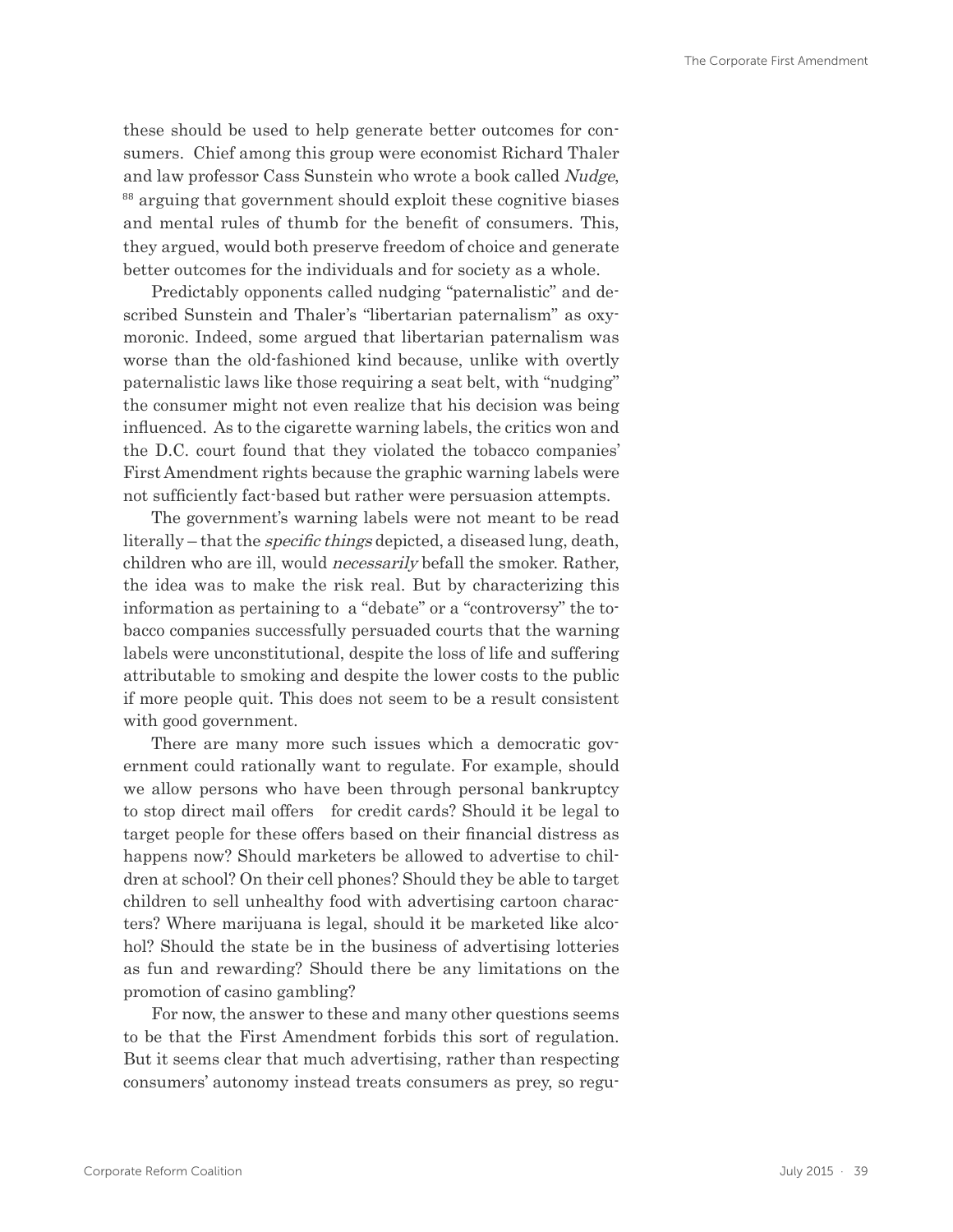<span id="page-39-0"></span>lation is appropriate. In advertising and marketing consumers are a resource to be mined and strong First Amendment protection for all these activities limits consumers' ability to seek redress or protection through collective action, that is, government. That result does not seem consistent with democratic principles.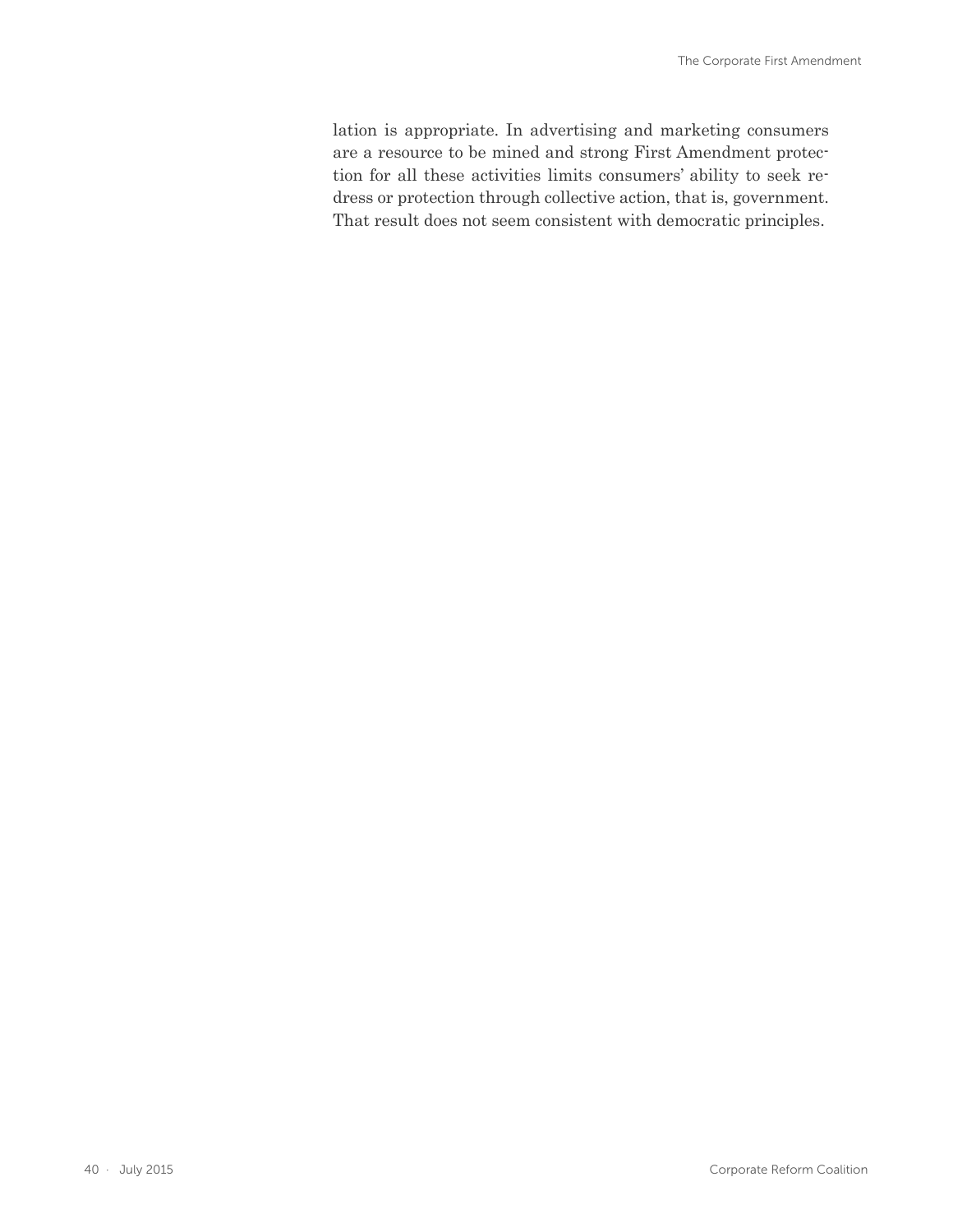# Democratic Participation and Social Stability

The third and fourth interests Emerson identified as justifying protection for expression were democratic participation and social stability.

As the Bellotti decision reflected, political speech is viewed as "core speech" protected by the First Amendment. The idea is that if the First Amendment protects anything it must protect the political speech that contributes to participation in a democracy – the expression of voters to their representatives and to the public, the speech of candidates to the voters, testimony before Congress and editorializing in the press – all of this and more is said to be critical to the operation of a democracy. Some theorists have gone so far as to say that the *only* speech covered by the First Amendment is political speech.

However, although the courts have repeatedly suggested that political speech is the most protected of protected speech, they have not, for the most part, adopted this most austere and limited vision of what the First Amendment protects and have held that art, literature, educational materials, film and even porn, nude dancing and video games are protected by the First Amendment. Nevertheless, political speech has continued to be identified as "core" First Amendment speech.

By contrast, the fourth interest –social stability or what Emerson called a "safety valve"— is one that has gotten less recognition from the courts and from other legal scholars. Yet it seems likely that no one would dispute that social stability is a legitimate governmental and social goal. Stability, whether of the economy, the built environment, the natural environment, public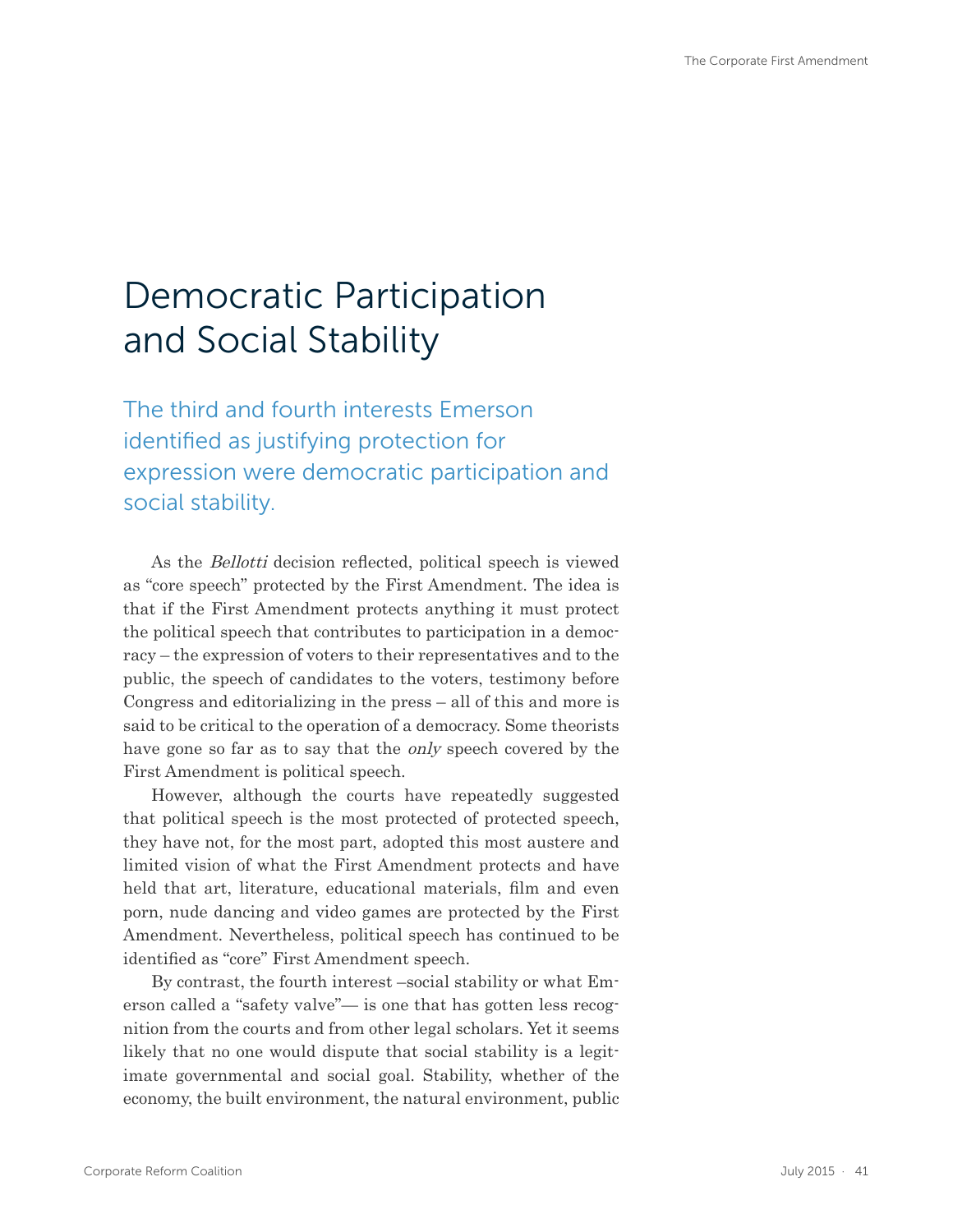<span id="page-41-0"></span>health, the roads or a myriad of other networks in the society, obviously contributes to the general welfare. While a complete absence of innovation or a stultification of a society is also not good, instability may contribute to anxiety, economic loss, suffering, even death. Emerson's idea was that by protecting freedom of expression, forces which might otherwise contribute to societal instability would lose some force and the impetus to change would be muted in part simply because people could freely express their dissatisfactions.

Robust protection for commercial and corporate speech does not contribute to either of these interests. Protection for corporate speech permits large, for-profit entities to have a great deal of input into the democratic process by influencing who is elected and what they do once they are elected. And this disparate influence may be one of the factors contributing to income inequality and to a public perception that elected officials are not responsive to the voters or captured by "special interests." Promotional activities played an important role in the instability of the financial sector during the securitization crisis as home equity loans, subprime mortgages and other risky investments were heavily promoted. And promotional activities play an enormous role in the consumption practices which contribute to environmental harms, including global climate change. Protecting commercial speech hampers regulatory efforts to provide consumers with better information. And perhaps more ominously, protecting corporate speech may contribute to the sort of political speech which has made issues of scientific consensus issues to be debated.

#### Commercial Speech and Economic Stability

For those born in the early  $20<sup>th</sup>$  century one of the more striking cultural changes from the midcentury to the present has been the enormous expansion of and comfort with debt. Widespread use of credit cards is a phenomenon of the  $20<sup>th</sup>$  century. And the notion that if your home was paid off that you might want to re-mortgage it in order to travel or buy clothes is an idea that might have shocked most people. Paying off your mortgage was a big deal and owing money was often associated with shame and failure. By the end of the century this had all changed with an ever-expanding consumer credit market with multiple layers: unsecured lines credit in the form of credit card, secured credit cards, car loans, payday loans and, of course, mortgages. And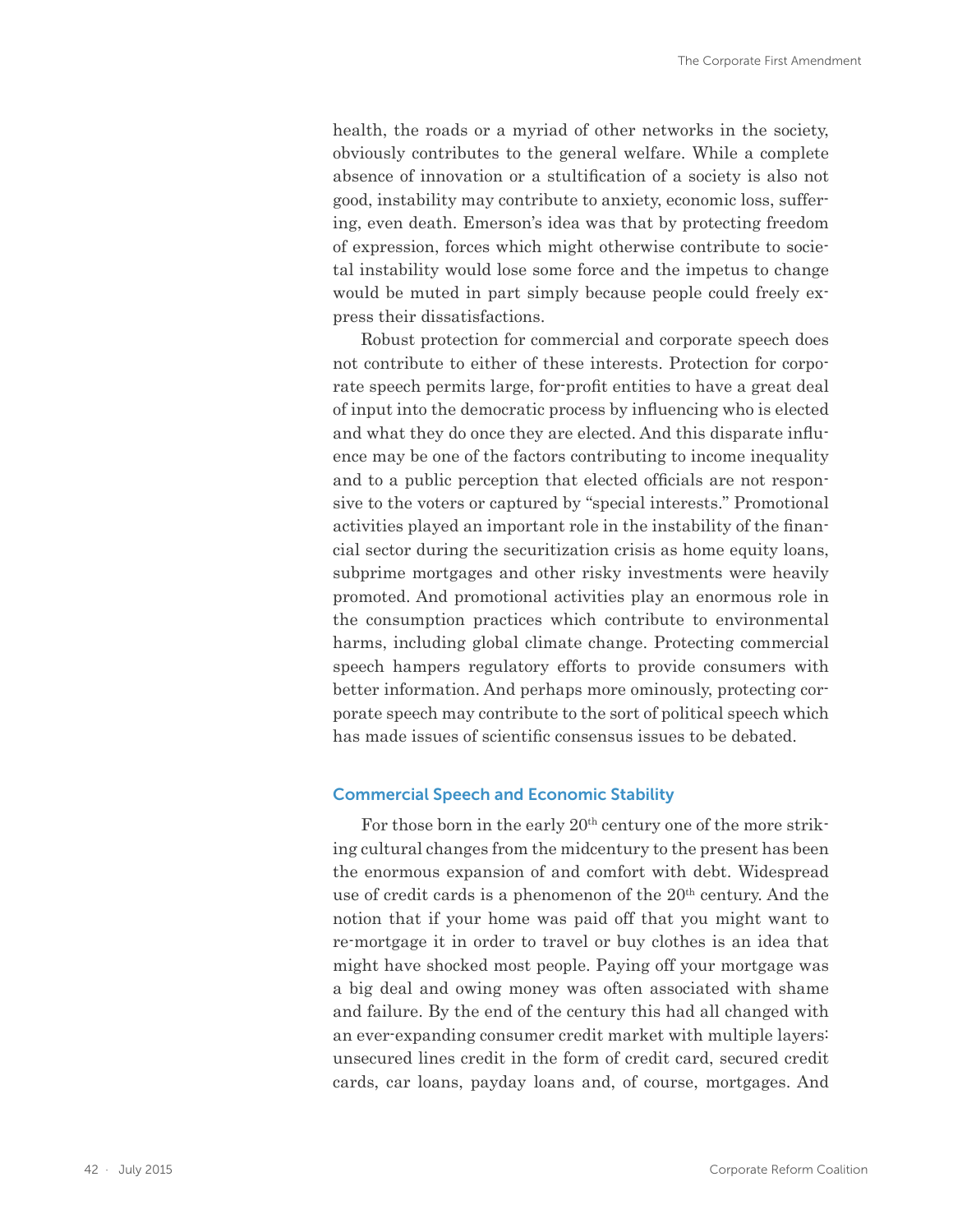all of these loans, in particular a category introduced late in the century, "subprime loans" were themselves bundled and sold and traded as securities. Until the bottom fell out.

One of the factors leading to the financial crash of 2008 was relentless promotional activity around credit, in particular home mortgages, reverse mortgages and home equity lines of credit. And many in the industry said as much. "As marketers, we keep selling potential before things have been around long enough to gauge any real information on their real value."<sup>89</sup>

The promotion of credit was paralleled by tremendous hype around creative investment products, the risks of which may not have been adequately understood,<sup>90</sup> even by the supposedly sophisticated investors of Wall Street. If customers had any equity at all in their homes (and perhaps even if they didn't) banks aggressively steered them toward home equity loans. Reverse mortgages were relentlessly promoted to the elderly.

The fallout from the crash of 2008, with its numerous large companies like Lehman Brothers and Chrysler either failing or threatening to fail and the ensuing bailouts, included a bill intended to work a comprehensive reform of the financial sector: Dodd-Frank. But like the health care reform which would follow, one of the problems with Dodd-Frank was its passage was influenced by lobbyists for the very industries it was intended to regulate. And after its passage, these same entities continue to relentlessly challenge its provisions.<sup>91</sup> One of the tools they used to attack it (and other laws related to consumer financial protection) is the First Amendment.

Lawsuits brought against the bond ratings companies like Standard & Poor and Moody's, for the high ratings they gave some of the financial products which proved to be unsound, were similarly defended on the grounds that the bond ratings were "opinions" and thus were protected speech. Yet the consistently high ratings given to doubtful investments may have contributed to the 2008 financial collapse.

Many people say little has changed since then to give us much confidence that the banking and investment sectors are any more secure than they were before the 2008 crash. And indeed if we look at some of the spectacular business failures like Enron which took place well before that crash, what is striking is how much of their success relies on public relations hype.92 For example, Enron executives took reporters on a tour of a new facility that turned out to be something of a Potemkin village, that "Good old marketing has convinced people that they should spend a lot of money on bottled water."

- NYC Official quoted in Mother Jones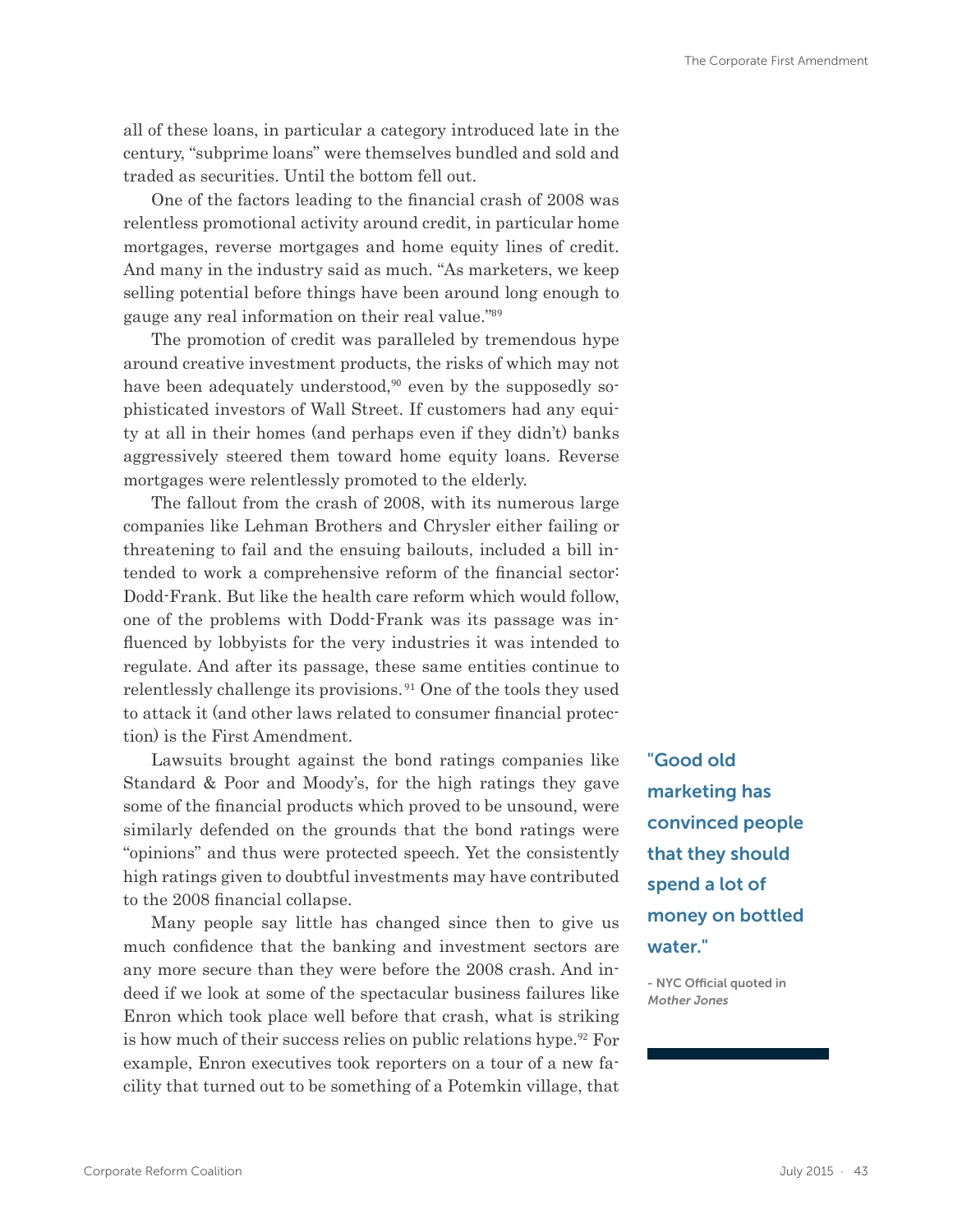is, it wasn't really what it was portrayed to be. Yet these sorts of staged events are apparently, much like "reality" TV, fairly common tactics in the PR playbook.

Properly functioning markets depend on good information. But when everyone is engaged in promotion, it is hard to distinguish between reliable information and "puff." To the extent that the securities market is as vulnerable to fads and inflationary rhetoric as the consumer product market, that seems to guarantee that the economy will be subject to a cycle of shocks and market corrections. To the extent that it is dependent on high levels of consumption (which President Bush's injunction to the public after 9/11 to get out and shop seems to indicate), it is necessarily dependent on either ever higher wages or expanding credit. It is abundantly clear that consumption is not being sustained on higher real wages.

There is some evidence from the aggressive lending tactics leading up to the 2008 crash and the fact that marketing of credit continues to be fairly aggressive, that the consumption economy is sustained by expansive credit policies. But consuming tomorrow's income today is ultimately an unstable practice. At any given moment in time it may make sense for an individual to do this, perhaps particularly the very young and the very old. Eventually the ledger must be balanced but almost everyone involved has an interest in putting off that day – the borrower who cannot pay, the bank that knows it cannot collect and does not want to write off the "asset", and the host of ancillary industries, including marketing, that help keep it going.

Of course, marketing alone does not sustain this cycle; but it contributes to it. In the meantime, millions of people are vulnerable to being caught in ruinous cycles of debt because they could not adequately assess the costs of the financial products they bought, investors may lose money and retirees their pensions in the next bust, elderly people are trapped in homes that they cannot afford to leave because of reverse mortgages that mean they cannot sell – yet any legislation intended to help stave off such results may have to face a First Amendment challenge.

#### Commercial Speech and Environmental Stability

If there is any system that may be more critical to social stability than a stable economy it may a stable natural environment. Long term, the health of the environment – which includes such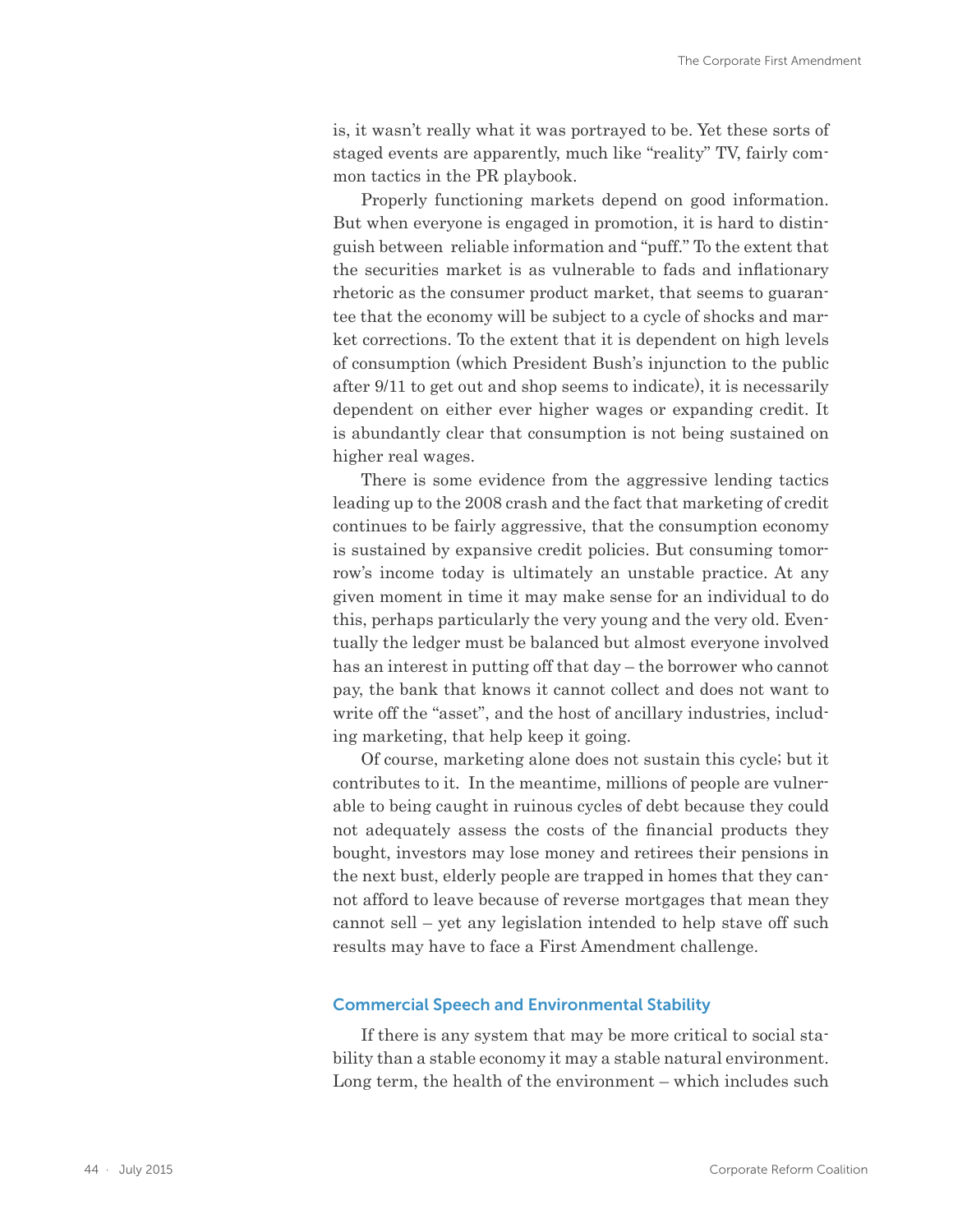<span id="page-44-0"></span>factors as clean water, breathable air, uncontaminated land, and temperatures and sea levels which are not inimical to human life – is probably even more important to social stability and welfare than a stable financial sector. Of course the predictions of catastrophic consequences arising from global climate change are some years in the future (although perhaps not as many as some people think), but good stewardship of the environment is an issue many consumers care about today, regardless of whether the worst predictions come true.

Yet the economy produced by ceaseless promotion, of planned obsolescence, of artificial needs, etc. is hard on the environment. It produces mountains of waste which creates multiple disposal and short-term and long-term environmental problems. Toxics may leach into the soil or foul the water with negative consequences for wildlife or for human consumption.<sup>93</sup> Many products are made of plastic or other material for which fossil fuels are a component, thereby bolstering the demand for fossil fuels.

The poster child for this phenomenon is bottled water, a product which was virtually unknown in its current form as late as the 1970s. The enthusiasm for bottled water began with the promotion in the U.S. of Perrier, but then the development of plastic bottles which made single servings more convenient, along with marketing, and later a turn away from sodas, led to a booming market in a commodity that can be obtained from the tap for free. "Good old marketing has convinced people that they should spend a lot of money on bottled water."<sup>94</sup>

It is not surprising then that many people would like to recycle, would like to know whether the company that manufacturers a particular product that they buy manufacturers it in an environmentally responsible way (whatever that might mean). The largest companies also report that adopting better environmental policies helps with recruiting the best young people as this is an issue that many of them care deeply about.

Concern for the environment also generates a less salutary development: greenwashing. Greenwashing is the practice of clothing your product or service in some sort of environmental mantle, or more to the point, the suggestion of an environmental program, often by doing something no more substantive that employing a lot of green in the trade dress or logo. In 2008 J. Thomas Rosch of the Federal Trade Commission observed that "green" marketing was "ubiquitous."95 "[A]pplications [to the US Patent and Trademark Office] with the word 'green' more than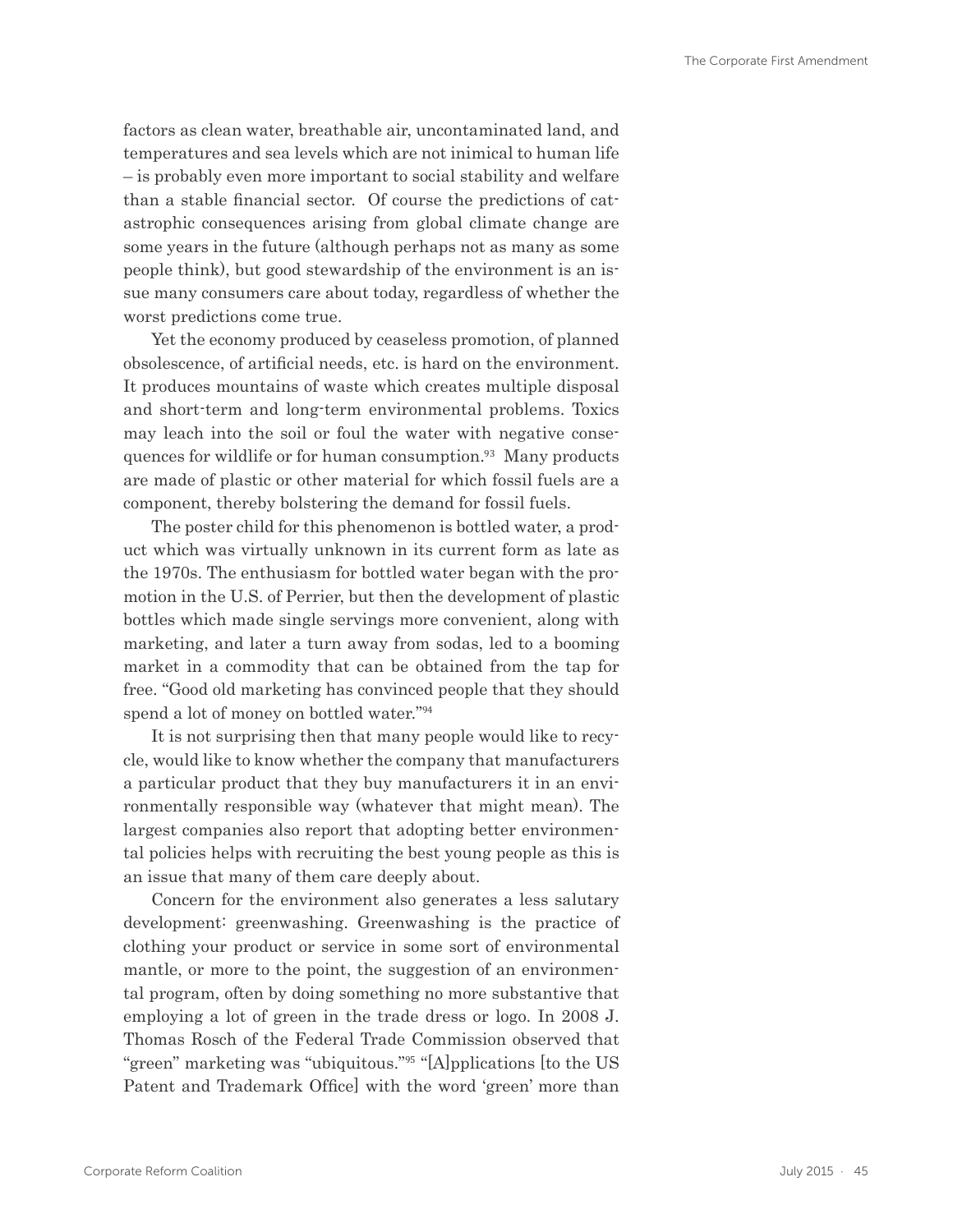### "The First Amendment confirms the freedom to think for ourselves,"

- CITIZENS UNITED (2010)

doubled from 2006 to 2007,' Rosch said, "while applications with the words 'clean,' 'eco,' 'environment,' 'earth,' 'planet,' and 'organic' also jumped."96 "Green is the new black!" many marketing people cry.

It is open to question whether it is possible to consume your way out of a problem that is largely consumption-driven. The idea that you can may be illusory. But assuming that it is possible to consume "responsibly," it is axiomatic that in order for that to be true all this green marketing must be truthful. Consumers need to be able to rely on the labels that indicate that something is "local" or "organic" or "recycled" etc. for it to make sense for any manufacturer to invest in the extra trouble or expense.<sup>##</sup> Otherwise any seller could simply adopt the labeling without going to the trouble of actually doing anything differently.

Sadly, consumers cannot rely on labeling or marketing of a product to accurately reflect these "process" concerns. The FTC has only issued green marketing "guidelines" which are not enforceable law. And although there are some regulatory regimes at the state level and/or with respect to specific products, for the most part label information is confined to disclosure of contents and warnings related to health concerns. There are only a very few labeling requirements related to process practices.

Green marketing then is what marketers like best – wide open, anything goes. That means a lot of it is just green "noise" – that is, static that actually reduces consumer information in the marketplace (not just the marketplace of ideas) and decreases welfare, both individually and globally. And noise means sellers have no incentive to invest in anything but green marketing. Perhaps worst of all, greenwashing contributes to the false impression that consumers are doing something for the environment by buying particular products. So whatever contribution marketing *generally* makes to environmental degradation, green marketing reinforces it by contributing to the impression that there is a consumption solution.

#### Commercial Democracy

Of course the issue that has most captured public attention

‡‡‡ Although it is worth noting that sometimes it may actually be money-saving to adopt energy efficient manufacturing processes, to recycle or to engage in other "green" efforts. Much depends on the details and context. We should not assume that it is invariably more expensive to adopt these processes.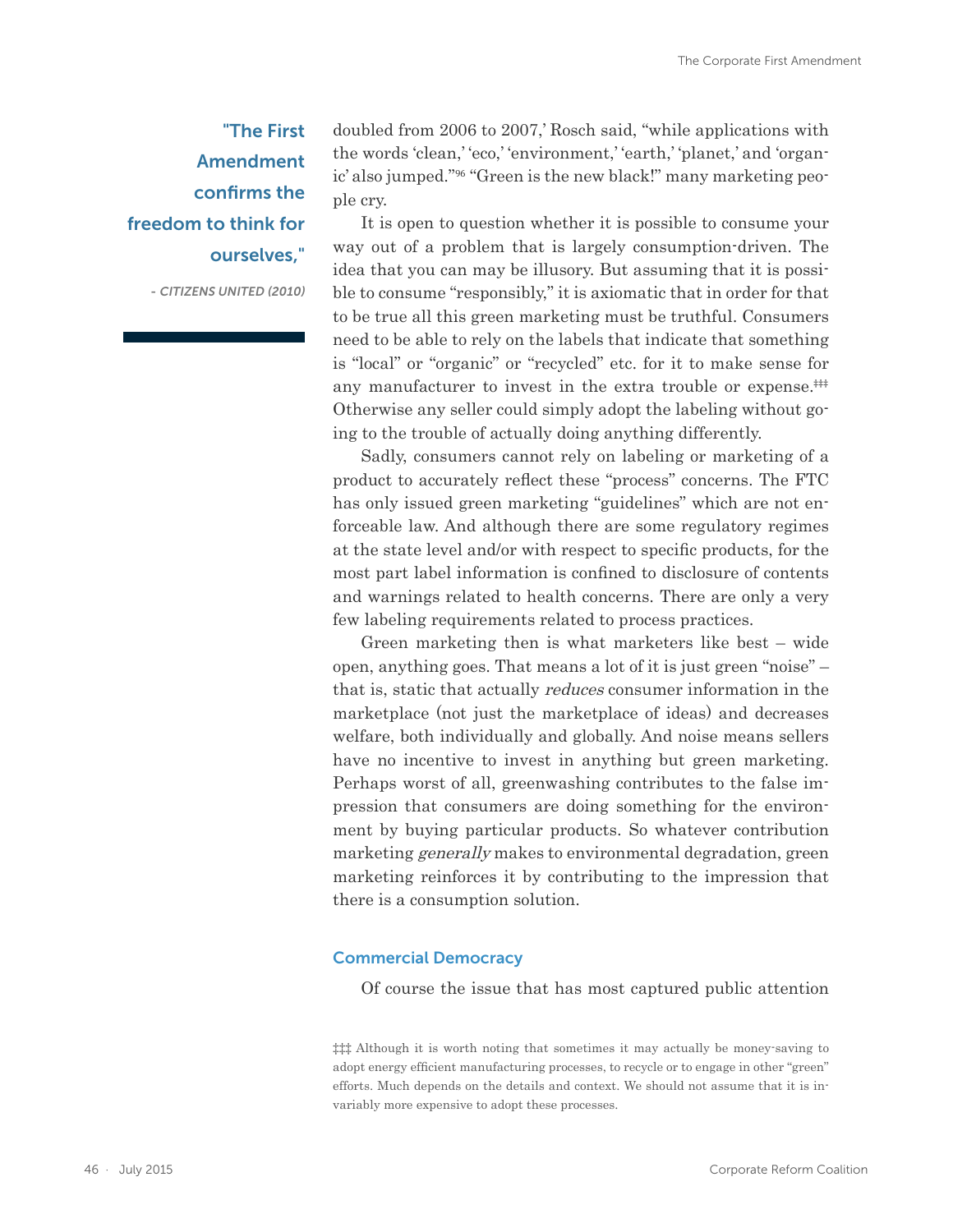is the participation of corporations in political speech. This is a tremendously important issue on democratic legitimacy grounds even if, as other regulations of money in politics also fall,<sup>97</sup> corporate money cannot be identified as the sole corrupting force in elections. Political speech continues to be considered "core" speech and thus the impact on democracy of robust First Amendment protection for commercial and corporate speech is of paramount importance.

Political speech is termed "core" speech for First Amendment purposes and thus the subject of special solicitude. The Citizens United Court called political speech "central to the meaning and purpose of the First Amendment."<sup>99</sup> The *Bellotti* Court likewise described political speech as "at the heart"100 of the speech protected by the First Amendment. Both Courts emphasized that the reason for this special solicitude is because political speech is intimately related to the practice of self-governance.

Of course, corporations are not voters. So it is not clear they are legitimate participants in the process of "self-governance." But once again, we encounter here the argument that what corporations want to say is a positive benefit to voters to hear and that government regulation serves to cut off voters from the information they need, or at a minimum, may be interested in. The Bellotti Court claimed that the Bank's proposed political ad was the sort of speech which is "indispensable to decision making in a democracy"101 and that, because it is the people who should be the judge of the value of the speech, the government could not suppress it.<sup>102</sup> The *Citizens United* Court likewise called political speech "an essential mechanism of democracy"<sup>103</sup> and suggested that the ban on corporate speech amounted to "censorship."<sup>104</sup> "The First Amendment confirms the freedom to think for ourselves,"<sup>105</sup> Justice Kennedy wrote in the majority opinion in *Cit*izens United.

Whatever one thinks of the merits of this claim, it seems clear that if it applies to the regulation of corporations' participation in the political process that it would undermine the electorate's ability to rein in corporate participation in that process, even if the voters determined that it was a corrupting force. It is perhaps no accident that the same year the Court extended some protection to commercial speech it also determined, in Buckley v. Valeo, that money was speech.

Of course, the largest corporations have access to a great deal of money. Once a corporation's political speech is protected it is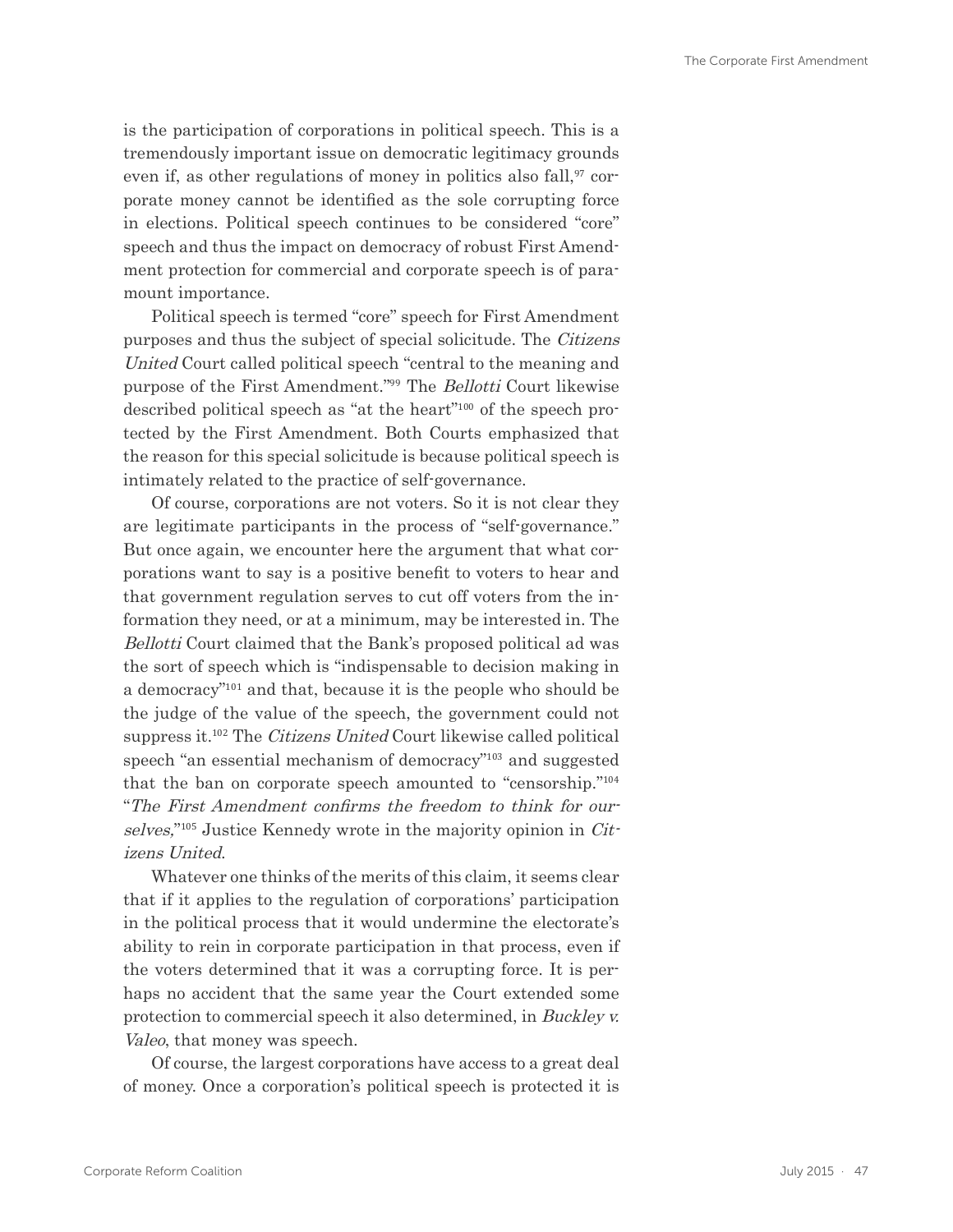<span id="page-47-0"></span>easy to see why many people might be concerned about limiting corporate participation in politics. As Justice Thurgood Marshall remarked in the case which upheld corporate limits (but which was overruled by *Citizens United*), "The resources in the treasury of a business corporation…are not an indication of popular support for the corporation's political ideas."<sup>107</sup> The fear is that corporations, with so much money at their disposal, may drown out the speech of others. As legal philosopher Ronald Dworkin said:

> Monopolies and near monopolies are just as destructive to the marketplace of ideas as they are to any other market. A public debate about climate change, for instance, would not do much to improve the understanding of its audience if speaking time were auctioned so that energy companies were able to buy vastly more time than academic scientists.<sup>108</sup>

Even before the Citizens United decision, corporations in various industries have banded together to create trade groups or front groups to generate favorable research. The most notorious example of this practice is the tobacco industry with the Tobacco Research Council and its aim of obfuscating, not clarifying the debate as was reflected in one insider's much repeated statement – "Doubt is our product."109 But such groups continue to proliferate, as they have since the 1930s, to the detriment of public information and decisionmaking about important issues like climate change<sup>110</sup> or childhood obesity.

Again, in assessing the claim that what corporations contribute to public discourse is valuable it is important to remember that there is no requirement for individuals, or for political parties to meet a value test. Indeed, much of what they say may misinform the public. But their right to participate is predicated on their status as voters or the representatives of voters. Corporations cannot claim a similarly legitimate role. And as many scholars have observed, money in politics, particularly corporate money, has contributed to distrust of the electoral process and diminished faith in its representativeness. The participation by big business in politics can appear as "'democracy working in reverse.'"111 "The one-way flow of communication and business's ability to set the parameters for legitimate debate [does] not empower the public to form opinions," according to one critic of industry's propaganda efforts to legitimize advertising.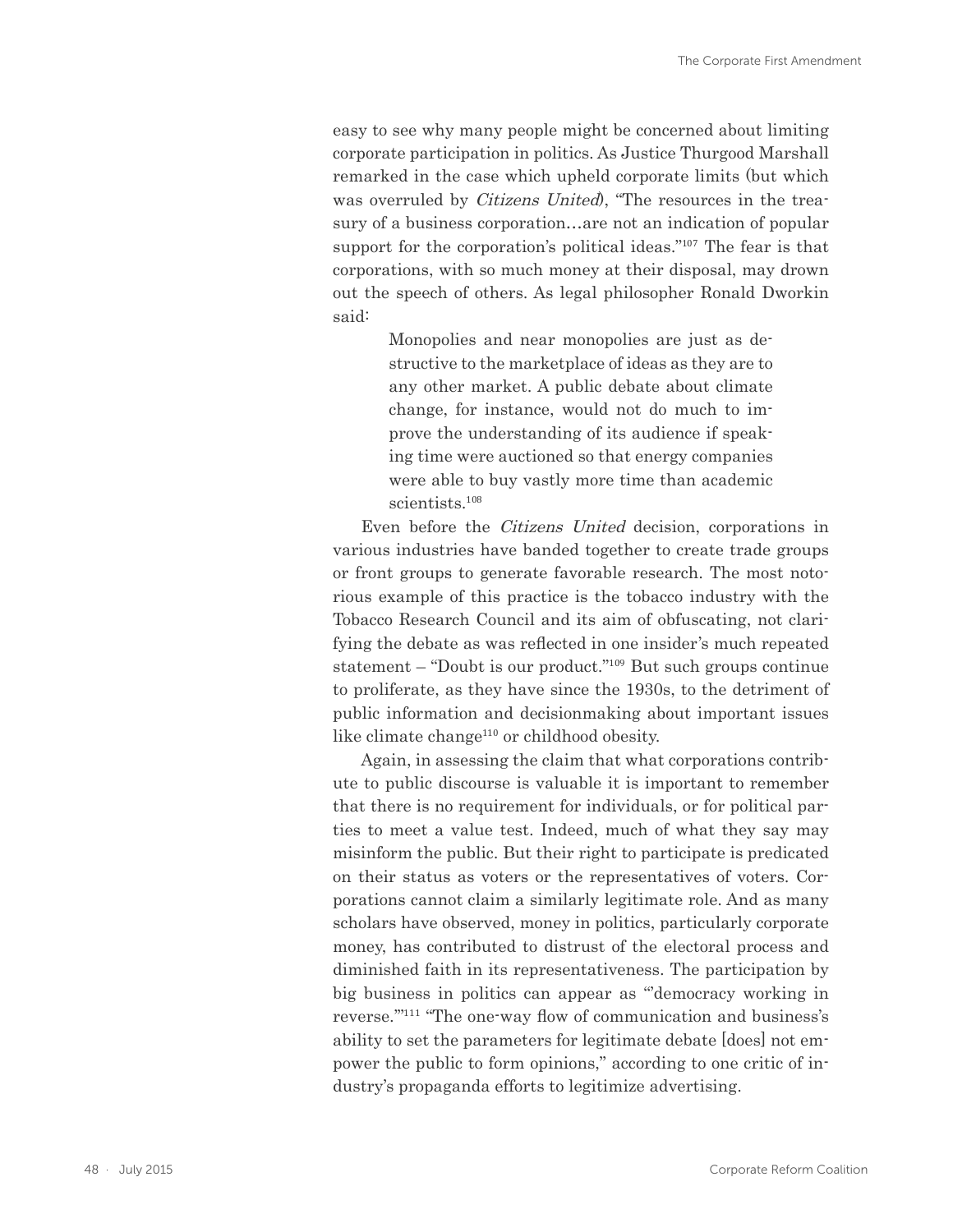So the democratic participation rationale for protecting freedom of expression seems to offer at best a weak grounds for protecting commercial and corporate speech. At worst it totally subverts democracy's legitimacy.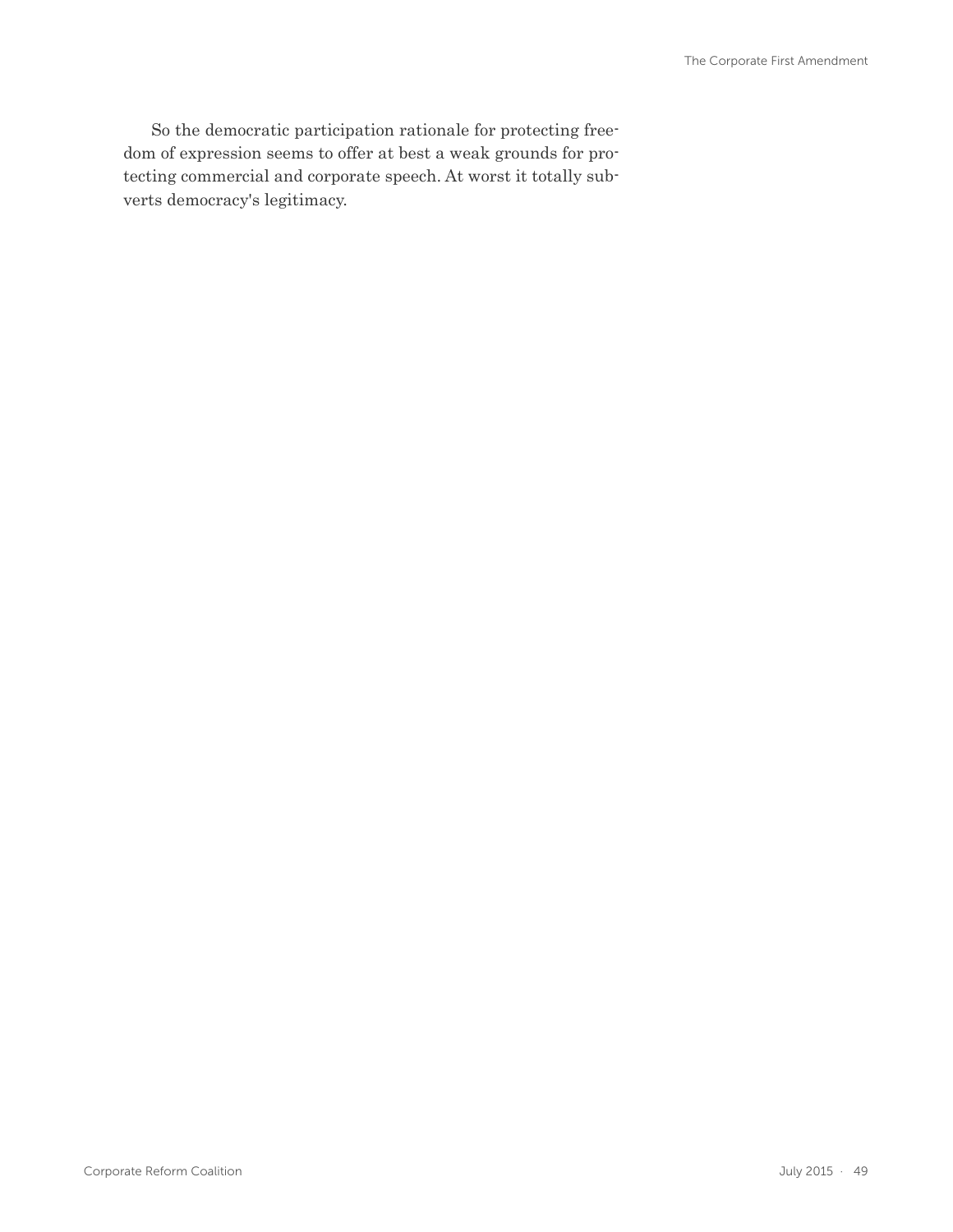### Conclusion

Corporations, their lobbyists and think tanks, have succeeded in convincing the Supreme Court and a good deal of the press and academia that they are legitimate players in the political sphere and that a commitment to freedom of expression necessarily includes robust protection for their core speech – commercial advertising and marketing.

They have managed to align their claims for freedom of speech to the civil rights movement, borrowing the rhetoric of equality and claiming that ordinary regulation of commerce is "discriminatory" and that giving corporations fewer rights than human beings involves singling them out as "disfavored speakers," as if the world's largest corporations were powerless, political protestors.

This comparison is, of course, absurd. Taken to its logical extreme, if the regulation of marketing constitutes "singling out" for discriminatory treatment then the entire commercial speech doctrine, along with the lower standard of review that made this grant of limited protection to commercial speech consistent with the existing regulatory apparatus, is unconstitutional since the commercial speech doctrine necessarily involves a form of content "discrimination." But that casts a shadow of potential unconstitutionality on all manner of regulation—truth-in-lending, labeling, truth-in-advertising, securities regulations, pharmaceutical marketing regulation, professional licensing and a host of other regulations of commerce.

In short, most of the gains of the  $20<sup>th</sup>$  century with respect to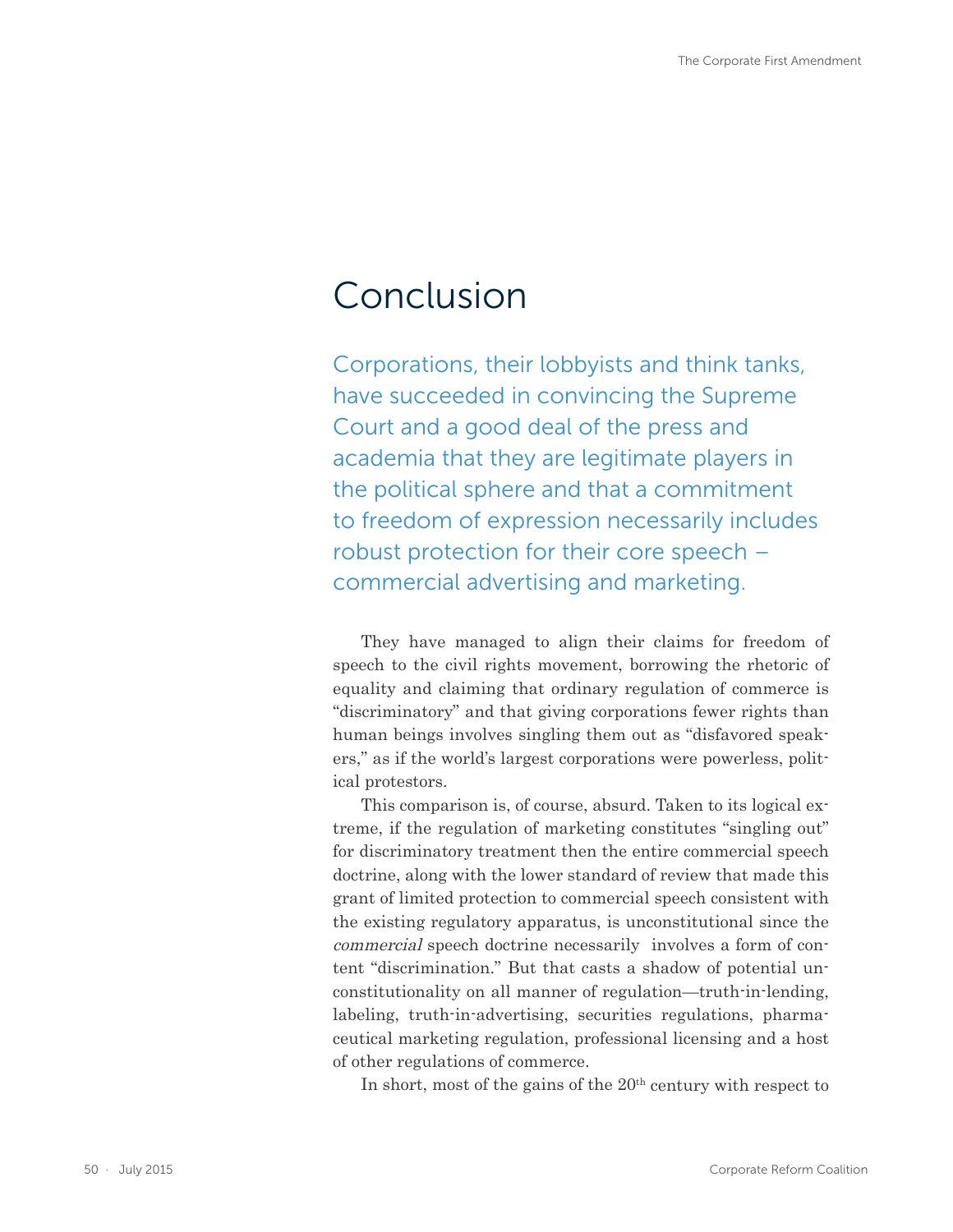<span id="page-50-0"></span>consumer protection and safety are at risk. In some cases, laws that have been thought constitutional for 100 years or more are being challenged. And if corporations are legitimate speakers in politics then we can expect to see their influence become ever more significant.

Yet calls for agencies like the SEC to regulate political spending by corporations112 are likely to meet substantial obstacles in the First Amendment. Though Citizens United was explicit, by a vote of eight to one, that disclosure about the source of corporate political spending was constitutional, opponents of disclosure like James Bopp are unwilling to concede this point and continue to argue that even disclosure laws violate the First Amendment

Of course, the full, deregulatory potential of this new First Amendment may well not materialize precisely because such a sweeping reorganization of the existing understanding of the scope of the government's regulatory power and an unsettling of long settled law may strike many judges as beyond the pale. We already see some indication that this may be the case. Despite the devastating potential of the Sorrell decision in 2012 to make a great deal of ordinary regulation unconstitutional, many courts, when confronted with claims that a law that had long been in force was unconstitutional, have rejected this claim.

However, we should not conclude from this observation that the dangers the new First Amendment poses are trivial. Because the Supreme Court precedent authorizes, and indeed even seems to compel the conclusion that any regulation of marketing speech is unconstitutional content discrimination, the status of much law remains uncertain, and because many of the courts which have rejected this most expansive version of the *Sorrell* precedent have done so without distinguishing Sorrell, the constitutionality of any particular law may be subject to the vagaries of the personality and politics of individual judges. That promises an uneven and chaotic development of First Amendment law in this area, something which is inimical to good government. It suggests that government's power regulate, not just to promote public health and safety, but to respond to the voters' desire for some countering force to the power of private institutions in their lives, will be greatly diminished. Most fundamentally, it threatens the ability to counter the pernicious effects of corporate money in politics through disclosure requirements. A decision predicated on preserving the rights of consumers to receive truthful information should not be used to empower corporations.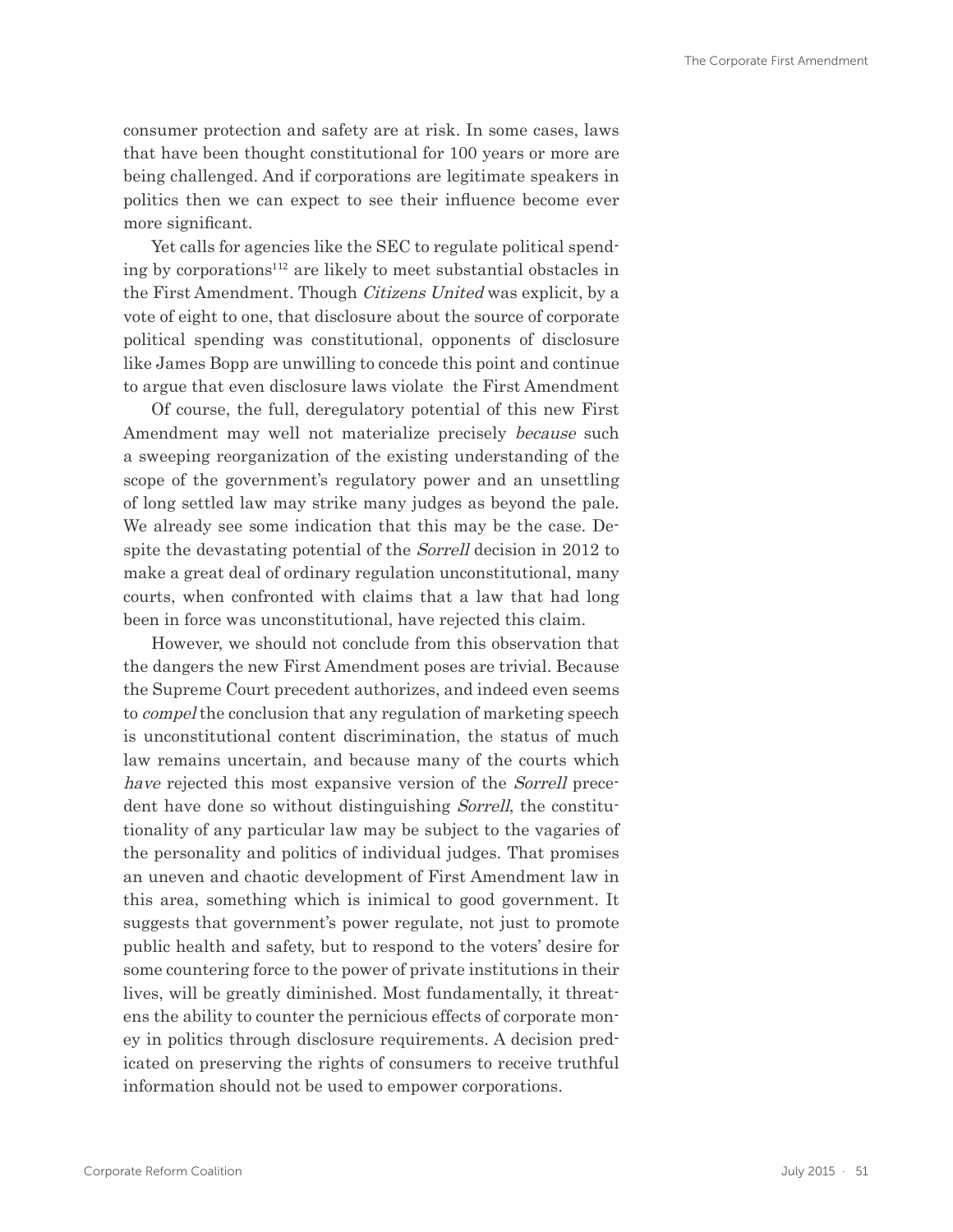Corporations are not people. They are most certainly not voters. The notion that regulation of corporations represents invidious discrimination against them is a perversion of the justification for extending some protection to commercial speech and threatens to protect exploitation. If the government cannot regulate commercial speech it cannot regulate commerce. And if it cannot require that corporations be held to disclosure requirements to combat the appearance of corruption that comes from corporate participation in government, it undermines the sovereignty of the people. Freedom for commercial and corporate speech likely diminishes freedom for everyone else.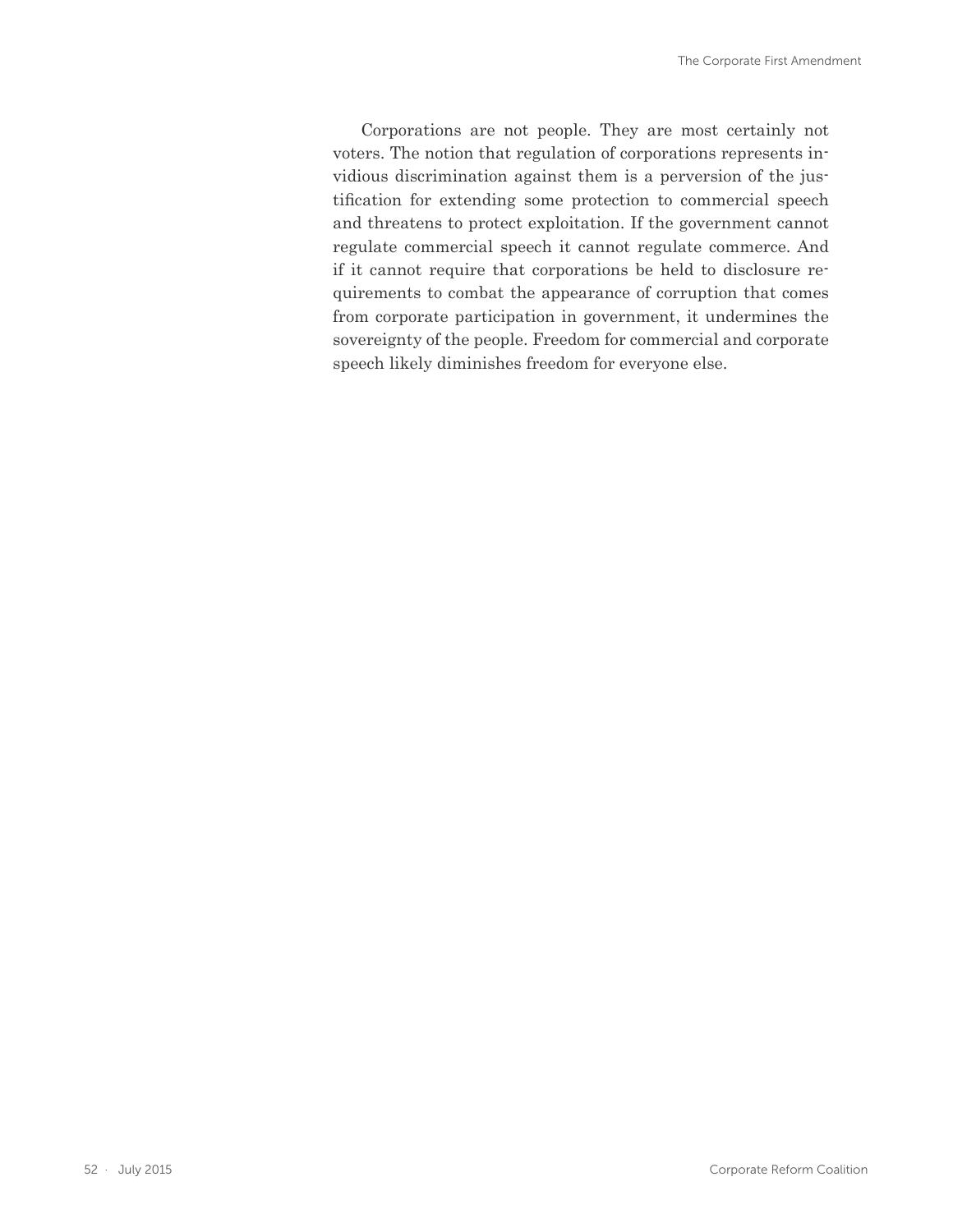### Endnotes

1 Citizens United v. FEC, 558 U.S. 310, 130 S. Ct. 876 (2010).

2 Va. State Bd. of Pharmacy v. Va. Citizens Consumer Council, 425 U.S. 748 (1976).

<sup>3</sup> For a more detailed explanation see TAMARA R. PIETY, BRANDISHING THE FIRST AMENDment: Commercial Speech in America (2012).

4 FCC v. AT&T, 562 U.S. \_\_\_, 131 S. Ct. 1177 (2011) (ruling that a corporate does not have a personal privacy right for purposes of the Freedom of Information Act [FOIA]). 5 Pro-Football, Inc. v. Amanda Blackhorse, et. al., 1:14-cv-01043-GBL-IDD.

6 15 U.S.C. § 1052(a).

7 Id. (emphasis added).

8 Pro-Football, Inc. v. Blackhorse, Case No. 1:14-CV-01043-GBL-IDD Memorandum Order and Opinion, July 8, 2015.

<sup>9</sup> U.S. Total Media Ad Spend Inches Up, Pushed by Digital, EMARKETER, Aug. 22, 2013 [http://www.emarketer.com/Article/US-Total-Media-Ad-Spend-Inches-Up-Pushed-by-](http://www.emarketer.com/Article/US-Total-Media-Ad-Spend-Inches-Up-Pushed-by-Digital/1010154)[Digital/1010154](http://www.emarketer.com/Article/US-Total-Media-Ad-Spend-Inches-Up-Pushed-by-Digital/1010154).

10 Charles L. Black, Jr., The People and the Court: Judicial Review in <sup>a</sup> Democracy, 9-10 (1960).

11 Stanley Fish, There is No Such Thing as Free Speech and It is <sup>a</sup> Good Thing, 14-15 (1994).

<sup>12</sup> Vincent Blasi, *The Checking Value in First Amendment Theory*, 2 Law & Social Inquiry 521 (1977). Fred Schauer makes a similar point in his argument that the First Amendment represents a special suspicion of governmental bias. Frederick Schauer, Must Speech Be Special?, 78 Nw. U.L. Rev. 1284 (1983).

<sup>13</sup> See, e.g., ALEXANDER MEIKLEJOHN, FREE SPEECH AND ITS RELATION TO SELF-GOVERNMENT (1948).

14 Martin H. Redish, Self-Realization, Democracy, and Freedom of Expression: A Reply to Professor Baker, 130 U. Pa. L. Rev. 678 (1982).

15 Thomas I. Emerson, Toward A General Theory of the First Amendment, 72 Yale L. J. 877 (1963). This article was subsequently republished as a book, a fact which creates a fair amount of confusion in the citation. Thomas I. EMERSON, TOWARD A GENERAL THEORY of the First Amendment (1966). Emerson made a further effort to analyze subsequent developments from his first article in a later book. THOMAS I. EMERSON, THE SYSTEM OF FREEDOM OF EXPRESSION (1970). The interests he identified in both books continue to inform First Amendment jurisprudence today, although the outcomes are often different illustrating the plasticity of the principles he said the First Amendment reflected. From the standpoint of the present-day his analysis of specific disputes often looks dated and anachronistic however. Perhaps most telling was that he devoted almost no time to the problems of commercial speech indicating that at the time, the late 60's/ early 70's, First Amendment protection for commercial speech was not on most people's radar.

16 For an account of the origins of the case from one of the lawyers involved in the case on behalf of the consumers see Alan B. Morrison, How We Got the Commercial Speech Doctrine: An Originalist's Recollections, 54 CASE WEST, RES. L. REV. 1189 (2004).

17 Va Pharmacy, 425 U.S. at 770.

18 Id.

 $19$  *Id.* 

 $20$  *Id.* 

21 Id. at 771 n. 24.

 $22$  Id. at 784 (Rehnquist J. dissenting).

23 Id. at 788.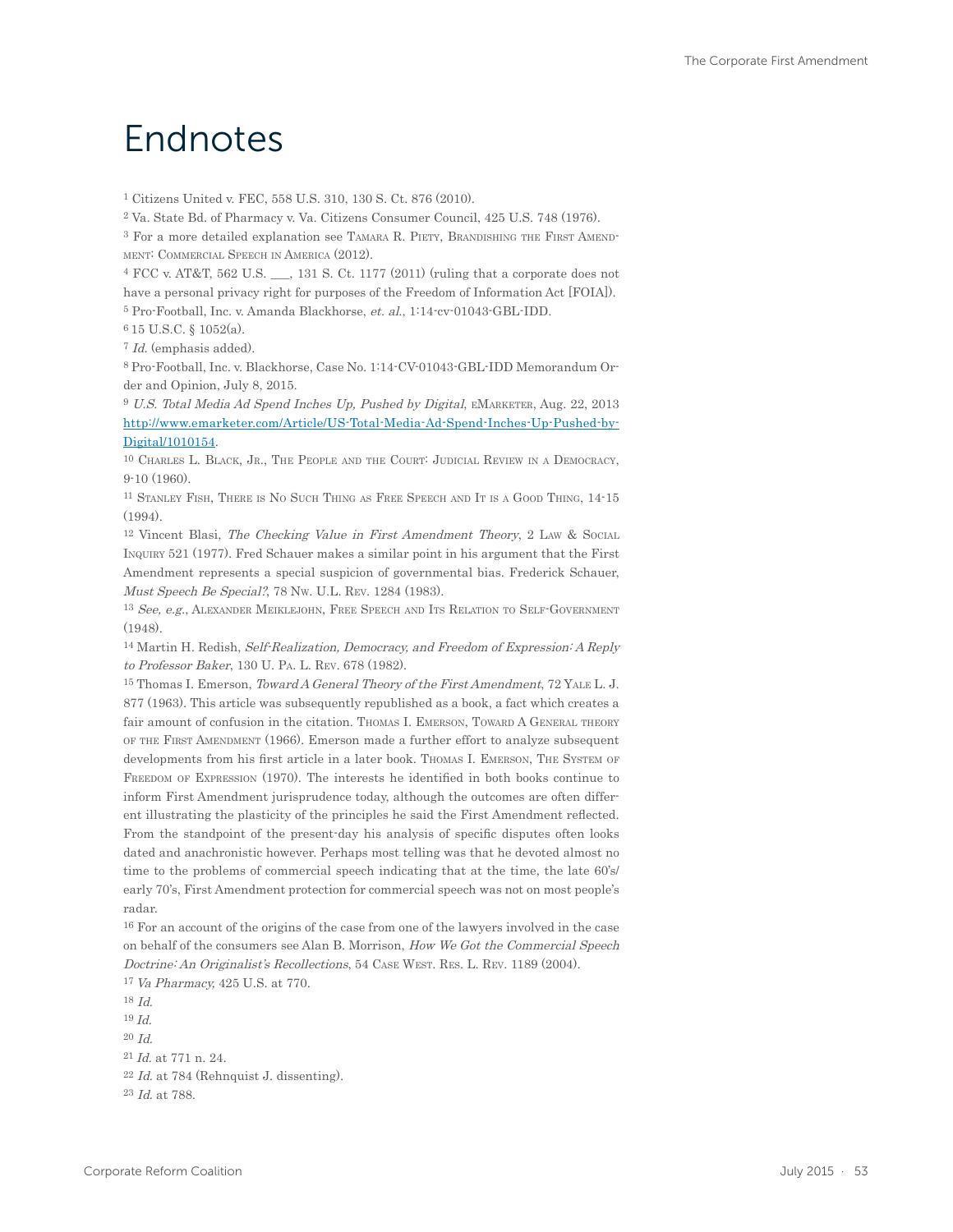24 447 U.S. 557 (1980). 25 Id. at 566. 26 Va. Pharmacy, at 776 (emphasis added). 27 Id. at 562-63 28 Valentine v. Chrestensen, 316 U.S. 52, 54-55 (1942) ("We are …clear that the constitution imposes no such restraint on government as respects purely commercial advertising."). 29 Va. Pharmacy, 425 U.S. at 757. 30 Id. at 761. 31 Id. at 760-61. 32 435 U.S. 765 (1978). 33 Id. at 768. 34 Id. at 775-76 (emphasis added). 35 Id. at 776 (emphasis added). 36 Id. at 777 (emphasis added). 37 Id. at 783 (emphasis added). 38 Id. at 825 (Rehnquist, J. dissenting) (emphasis added). 39 Id. at 825-26 (emphasis added). 40 Id. at 826 (emphasis added). 41 Garcetti v. Ceballos, 547 U.S. 410 (2006). 42 United States v. Abrams, 250 U.S. 616, 624 (1919) (Holmes, J. dissenting). 43 Id. at 630 (emphasis added). 44 Emerson, Toward <sup>a</sup> General Theory (book) at 3. 45 Id. at 4. 46 Id. 47 Whitney v. California, 274 U.S. 357, 375 (1927) (Brandeis, J. Concurring). 48 Christina Wells, Reinvigorating Autonomy: Freedom and Responsibility in the Supreme Court's First Amendment Jurisprudence, 32 Harv. C.R.-C.L. L. Rev. 159, 161(1997) (emphasis added). Professor Wells is careful, however, to caution that the Court does not explicitly rely on the Kantian notion of autonomy she discusses in this article. Id. at 171. In fact, she observes, some Justices have explicitly rejected Kant's philosophy. Id. at 171-72. Moreover, there are cases which diverge from her theory, and she notes, it may not be possible for any single theory to explain all of the First Amendment cases. Id. at 172. Many scholars have made the same observation that no "general theory" can, or perhaps even should, account for all of the case law. See, e.g., Steven Shiffrin, The First Amendment and Economic Regulation: Away From a General Theory of the First Amendment, 78 Nw. U. L. Rev. 212 (1983). This is undoubtedly correct. Still, it is worth noting that although Emerson entitled his book "Toward a

General Theory of the First Amendment," he actually did not express an allegiance to a single theory either.

49 Id. at 165.

50 Id.

51 Leo E. Strine, Jr. & Nicholas Walter, Conservative Collision Course?: The Tension between Conservative Corporate Law Theory and Citizens United, 100 Cornell L. Rev. 335, 390 (2015).

52 The theorists who promoted freedom for commercial speech relied on arguments from autonomy for consumers. See generally Martin Redish, The First Amendment in the Marketplace, 39 Geo. Wash. L. Rev. 1189 (1971). Professor Redish of Northwestern is the undisputed intellectual architect of the commercial speech doctrine and has been very influential in the development of protection for corporate speech as well. 53 John Stuart Mill, On Liberty 33 (1859).

54 Abrams v. U.S., 250 U.S. 616, 630 (1919) (Holmes, J. dissenting).

55 New York Times v. Sullivan, 376 U.S. 254, 271-72 (1964) (internal quotations and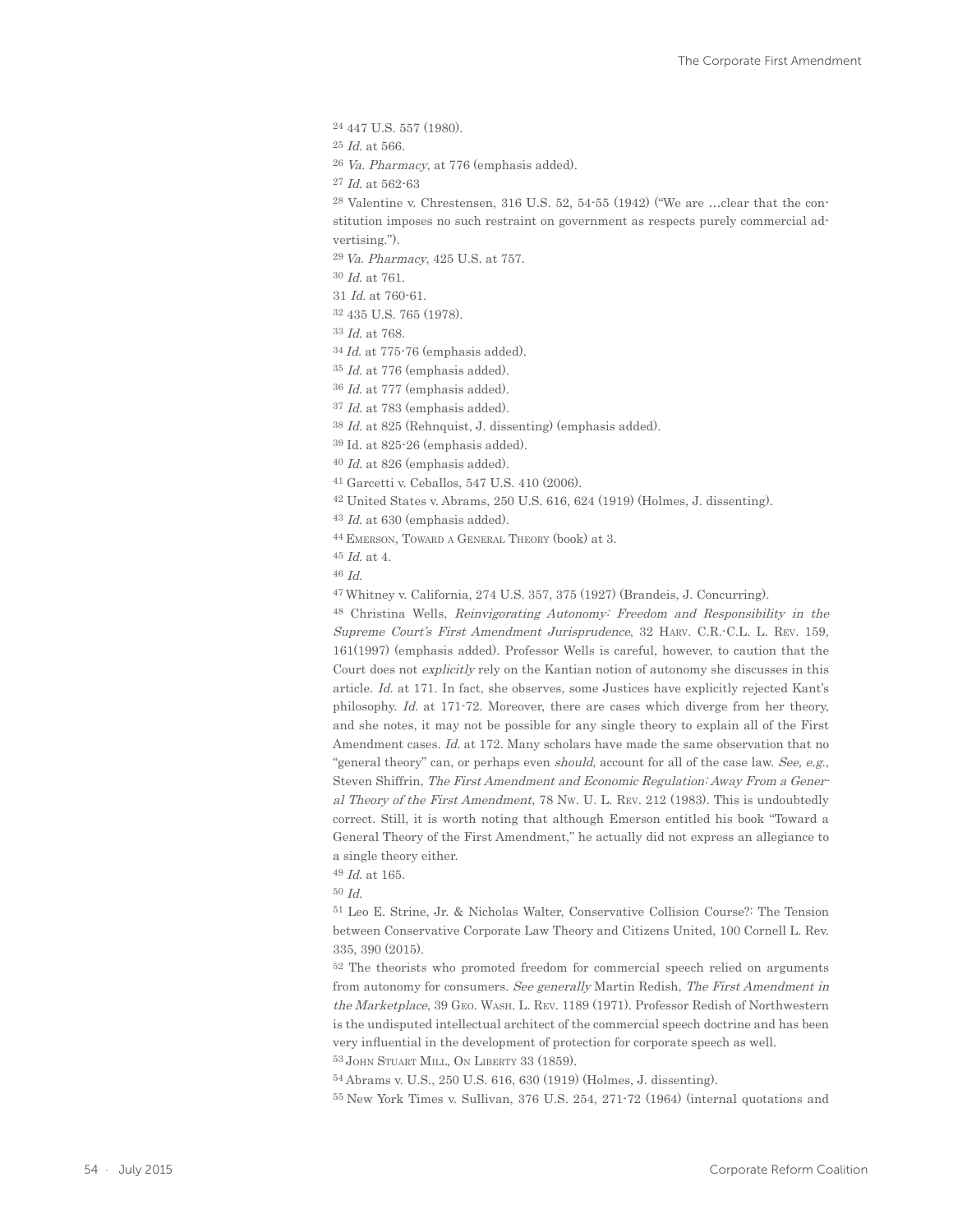citation omitted).

56 Merriam Webster on-line 2(a)(1).

57 Inger L. Stole, Advertising on Trial, 4 (2007).

58 Id. at 16.

59 Vulcan Metals Co., Inc. v. Simmons Mfg. Co., 248 F. 853 (1918) "There are some kinds of talk which no sensible man takes seriously, and if he does he suffers from his credulity.").

60 Guido Palazzo & Kunal Basu, The Ethical Backlash of Corporate Branding, 73 J. Bus. Ethics 333, 337 (2007).

61 Kevin Roberts, Lovemarks (2005) (Roberts was formerly the head of the advertising firm Saatchi & Saatchi and more than one online reviewer of his book has indicated that the book is intended to promote his agency).

62 Robert B. Cialdini, Influence: The Psychology of Persuasion, rev. ed. (2007).

 $63$  Mya Frazier, This Ad Will Give you a Headache, But It Sells, ADVERTISING AGE (Sept. 24, 2007) (obnoxious Head-On ads apparently work).

64 Robert B. Settle & Pamela L. Alreck Why They Buy: American Consumers Inside and Out 38 (1986).

65 Vance Packard, The Hidden Persuaders 154 (1957) (quoting Clyde Miller, The Process of Persuasion (1946)).

66 Some Thoughts About New Brands of Cigarettes for the Youth Market, RJ Reynold's internal memorandum (1973) quoted in United States v. Philip Morris USA, Inc., 449 F. Supp.2d 1, 234 (D.D.C. 2006), aff'd 566 F.3d 1095 (D.C. Cir. 2009), cert. denied, 130 S. Ct. 3501 (2010).Consider that these ruminations were going on long after it was clear to the tobacco companies (if not to the rest of the world) that cigarettes presented very serious health risks for smokers.

 $67$  United States v. Philip Morris USA, Inc., 449 F. Supp.  $2<sup>nd</sup>$  at 202 (2006).

68 Report of Marketing Innovations, Inc. to Brown & Williamson Tobacco Corp. in conjunction with Youth Cigarette—New Concepts project (Sept. 1972) [http://legacy.library.](http://legacy.library.ucsf.edu/tid/ons56b00/pdf) [ucsf.edu/tid/ons56b00/pdf](http://legacy.library.ucsf.edu/tid/ons56b00/pdf)

69 Mark Achbar, Jennifer Abbott & Joel Bakan, The Corporation, Basic Training (2003) <https://www.youtube.com/watch?v=Hi63rXnuWbw>. [http://www.thecorporation.com/](http://www.thecorporation.com/film/about-film) [film/about-film](http://www.thecorporation.com/film/about-film).

70 Dan Ariely, Predictably Irrational (2008).

71 One of the seminal works in the field is Daniel Kahneman, Paul Slovik & Amos Tversky, Judgment Under Uncertainty: Heuristics and Biases (1982). Since that time Kahneman has published a book on the same research, albeit much updated, entitled "Thinking Fast and Slow." Daniel Kahneman, Think Fast and Slow (2011).

72 Dan Ariely, Predictably Irrational (2008).

73 Rob Walker, Buying In: The Secret Dialog Between What We Buy and Who We Are 6 (2008).

74 See, e.g., Gerald Dworkin, The Theory and Practice of Autonomy (1998).

75 Eric Goldman, A Cosean Analysis of Marketing, 2006 Wis. L. Rev. 1151, 1152-53 (2006) (citations omitted) Goldman later argues that despite this expressed dislike, other data suggests consumers like advertising or are at least ambivalent. Id. at 1154. For more arguments that consumers have conflicting attitudes towards advertising see John E. Calfee, Fear of Persuasion, (1997). Ironically, one of Calfee's arguments is for the information function of advertising and the example he uses is the lower tar and nicotine. But he also argues, more compellingly, that it was the government's ban on health claims which, paradoxically, allowed the health issue to be downplayed and thus allowed smokers to forget that smoking was bad for your health.

76 Frederick J. Zimmerman & Sandhya V. Shimoga, The Effects of Food Advertising and Cognitive Load on Food Choices, 14 BMC PUBLIC HEALTH 342 (2014) [http://www.](http://www.biomedcentral.com/content/pdf/1471-2458-14-342.pdf) [biomedcentral.com/content/pdf/1471-2458-14-342.pdf.](http://www.biomedcentral.com/content/pdf/1471-2458-14-342.pdf)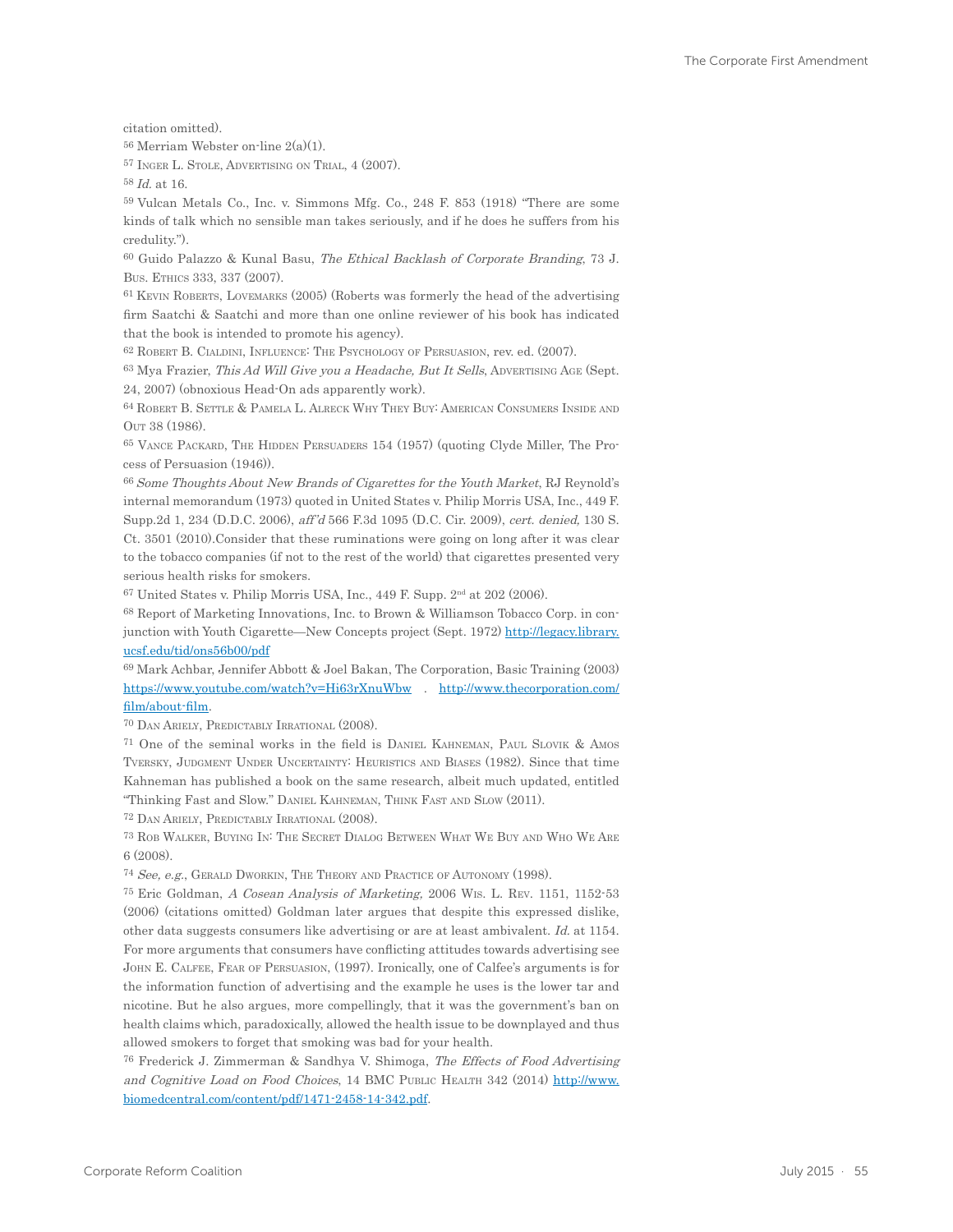77 Barry Schwartz, The Paradox of Choice (2004); Sheena Iyengar, The Art of Choosing  $(2010).$ 

78 Mainstream Mkg. Services, Inc. v. FTC, 358 F.3d 1228, 1233 (10th Cir. 2004).

79 In Sorrell v. IMS Health, Inc. the Supreme Court ruled that a Vermont law that forbade the sale of data about a doctor's prescription drug practices unless the doctor agreed that her data could be sold this way was unconstitutional precisely because it only banned such sales for marketing purposes but allowed sales or disclosures of the same information for marketing purposes. Sorrell v. IMS Health Inc., 131 S. C. 2653, 2663 (2011).

80 Plaintiffs' Motion for a Preliminary Injunction. International Franchise Assoc., Inc. v. City of Seattle, Case No 2:14-CV-00848-RAJ. For a summary of the case and supporting briefs from the U.S. Chamber of Commerce see [http://www.chamberlitigation.com/](http://www.chamberlitigation.com/international-franchise-association-inc-et-al-v-city-seattle) [international-franchise-association-inc-et-al-v-city-seattle.](http://www.chamberlitigation.com/international-franchise-association-inc-et-al-v-city-seattle) (raising equal protection claim on challenge to Seattle law raising minimum wage for fast food workers which excluded franchisees from small business exception).

 $81$  Liberty Coins, LLC v. Goodman, 2014 WL 1357041 ( $6<sup>th</sup>$  Cir. 2014) (rejecting a First Amendment challenge to state licensing requirement for dealers in precious metals). 82 Nat'l Assoc. of Mfrs v. SEC, 748 F.3d 359 (D.C. Cir. 2014).

83 Nat'l Ass'n of Mfrs v. NLRB, 717 F.3d 947 (D.C. Cir. 2013).

84 Mary Elin Noel v. Bd of Elec. Commissioners, Memorandum and Order (on request for preliminary injunction), No. 1422-CC00249. For more on this case including a link to the final order see <http://www.freespeechforpeople.com/node/684>. (raising equal protection argument to ballot proposal for law to deny tax breaks to unsustainable energy producers).

85 Lizabeth Cohen, A Consumer's Republic: The Politics of Mass Consumption in Postwar America (2003); Inger L. Stole, Advertising on Trial (2007).

86 See, e.g., R.J. Reynolds Tobacco Co. v. FDA, 696 F.3d 1205 (D.C. Cir. 2012) overruled in part by Am. Meat Inst. v. USDA, 760 F.3d 18 (D.C. Cir. 2014) (en banc).

87 Vern Countryman, Advertising is Speech in ADVERTISING AND FREE SPEECH, ED. ALLEN Hyman & Bruce Johnson (1977) (speech given at a conference at the university of Miami on the First Amendment and commercial speech and offered as evidence of advertising's beneficial informational function).

88 Richard Thaler and Cass Sunstein, Nudge: Improving Decisions About Health, Wealth and Happiness (2008). For an account of Sunstein's work in government attempting to implement these insights, with mixed results, see Luiza Ch. Savage, Cass Sunstein and the Power of Nudge, OIRA News, MacClean's (Aug 9, 2013) [http://www.](http://www.thecre.com/oira_news/?p=3364) [thecre.com/oira\\_news/?p=3364](http://www.thecre.com/oira_news/?p=3364). For the MacClean's link see [http://www.macleans.ca/](http://www.macleans.ca/news/world/mr-moneyball-goes-to-washington/) [news/world/mr-moneyball-goes-to-washington/.](http://www.macleans.ca/news/world/mr-moneyball-goes-to-washington/)

89 Michael J. Brown, Letter to the Editor, Marketing Helped Make This Mess, Advertising Age, (July 13, 2009) at 14. See also, Rance Crain, Marketing Must Take Its Share of Blame for the Economic Crisis, Advertising Age, (June 29, 2009) at 11.

90 Oren Bar-Gill, Seduction by Plastic, 98 Nw. U.L. Rev. 173 (2004).

91 See, e.g., Haley Sweetland Edwards, He Who Makes the Rules, Washington Monthly (March/April 2013) describing the work lobbyists have done in undermining the effectiveness of Dodd-Frank).

92 See, e.g., Bethany McLean & Peter Elkind, The Smartest Guys in the Room: The Amazing Rise and Scandalous Fall of Enron (2004).

93 See, e.g., Donovan Hohn, Sea of Trash, N.Y. Times (Mag.), 41-45 (June 22, 2008); Elizabeth Royte, Garbage Land: The Secret Trail of Trash (2005).

94 AP, Water Becomes America's Favorite Drink Again (March 11, 2013) (quoting NYC water department official) [http://www.usatoday.com/story/news/nation/2013/03/11/wa](http://www.usatoday.com/story/news/nation/2013/03/11/water-americas-favorite-drink/1978959/)[ter-americas-favorite-drink/1978959/](http://www.usatoday.com/story/news/nation/2013/03/11/water-americas-favorite-drink/1978959/) See also Anna Lenzer, Fiji Water: Spin the Bottle, Mother Jones, Sept/Oct. (2009).